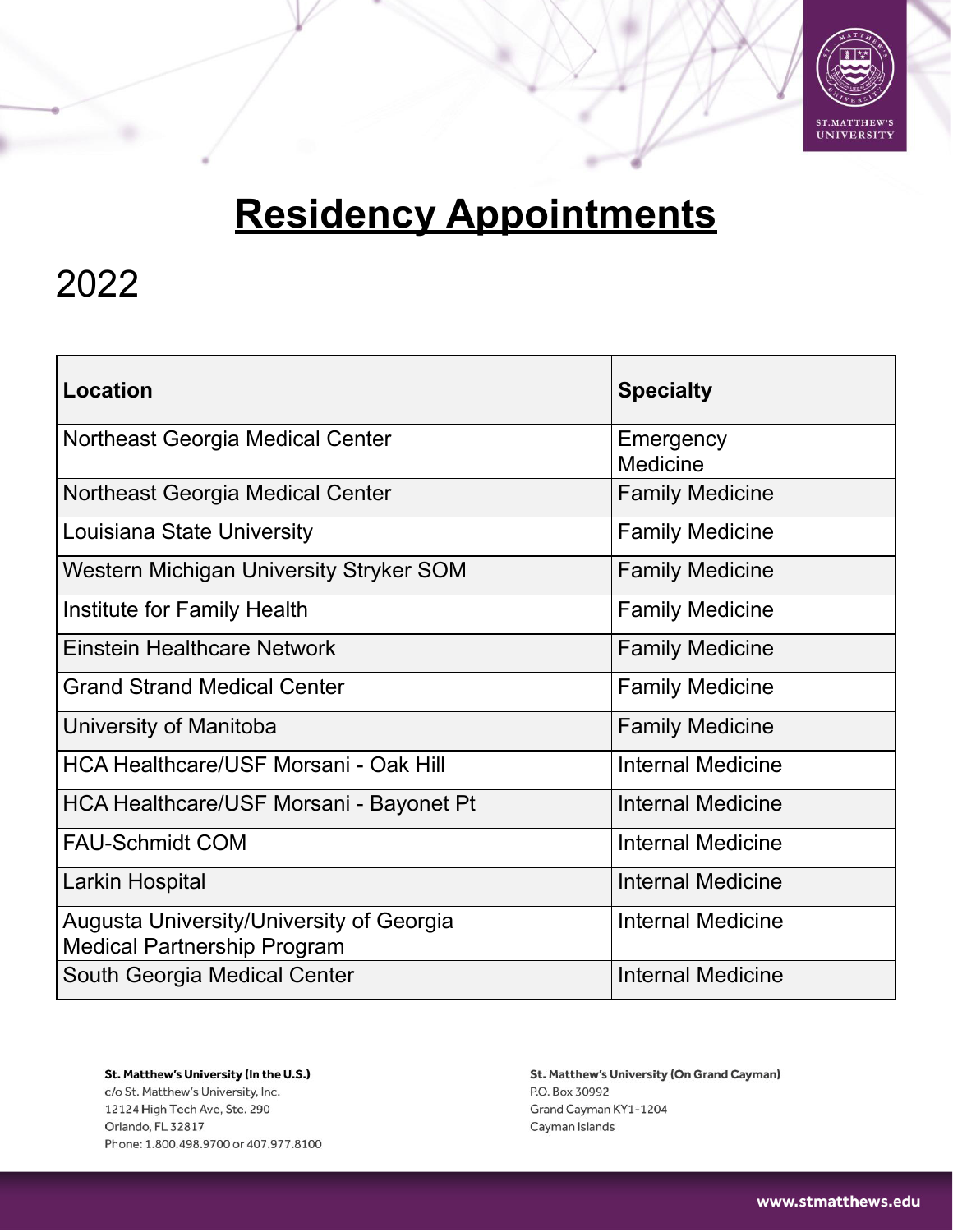

| Southern Illinois University SOM & Affiliated Hospitals   | <b>Internal Medicine</b> |
|-----------------------------------------------------------|--------------------------|
| <b>Detroit Medical Center/WSU</b>                         | <b>Internal Medicine</b> |
| <b>Hoboken University Medical Center Program</b>          | <b>Internal Medicine</b> |
| <b>Wyckoff Heights Medical Center</b>                     | Internal Medicine        |
| <b>Baptist Hospitals of Southeast Texas</b>               | Internal Medicine        |
| <b>West Virginia University SOM</b>                       | <b>Internal Medicine</b> |
| <b>Albany Medical Center</b>                              | Neurology                |
| <b>Beaumont Health</b>                                    | OB/Gyn                   |
| <b>Flushing Hospital Medical Center</b>                   | <b>Pediatrics</b>        |
| Geisinger Health System Program                           | <b>Pediatrics</b>        |
| <b>Texas Tech University Affiliated Hospitals-El Paso</b> | <b>Pediatrics</b>        |
| St. Johns Episcopal                                       | <b>Psychiatry</b>        |
| U Miami/Jackson Health System                             | Surgery                  |
| <b>Guthrie/Robert Packer Hospital</b>                     | Surgery                  |

c/o St. Matthew's University, Inc. 12124 High Tech Ave, Ste. 290 Orlando, FL 32817 Phone: 1.800.498.9700 or 407.977.8100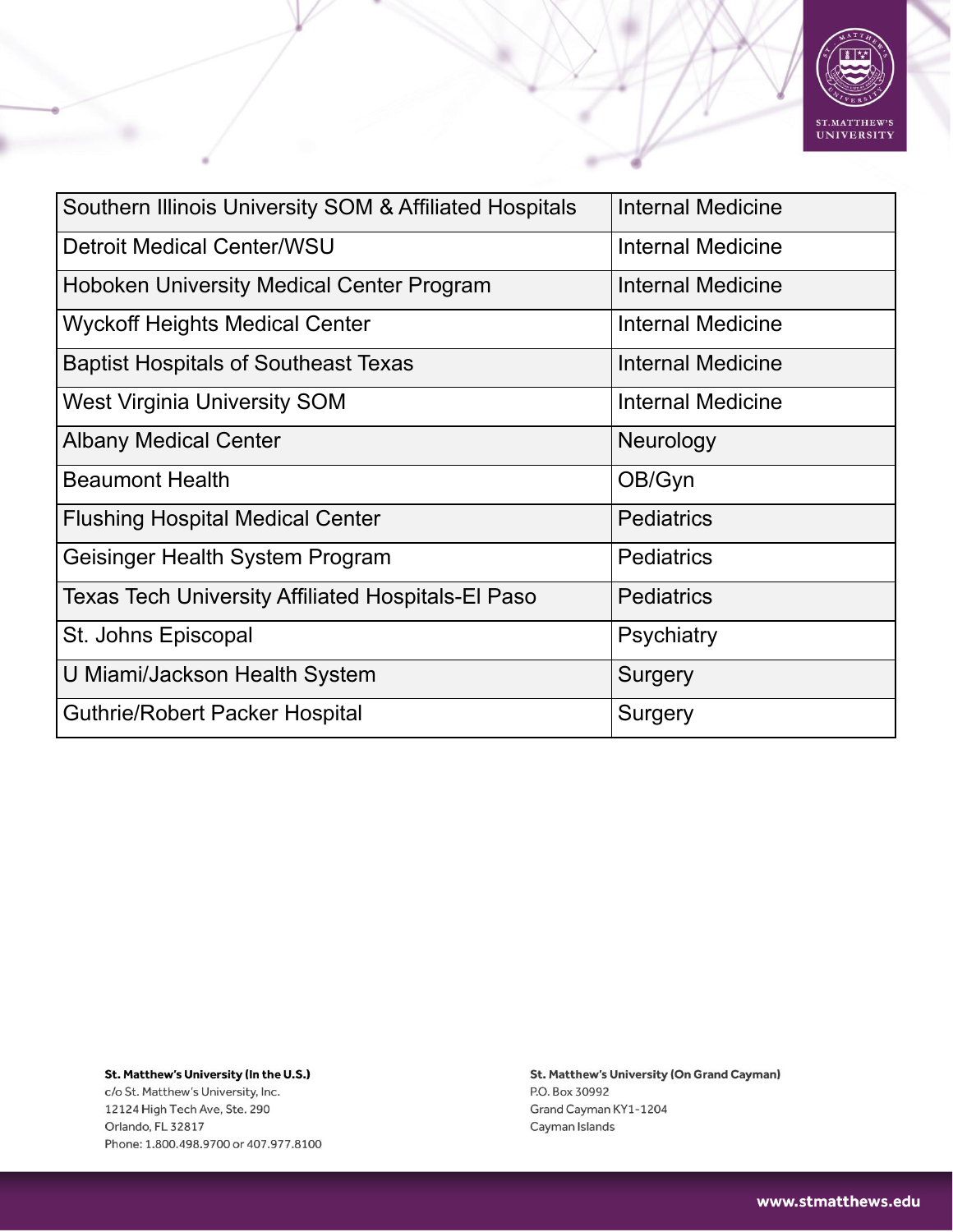

| Location                                               | <b>Specialty</b>         |
|--------------------------------------------------------|--------------------------|
| University of Arkansas College of Medicine             | Anesthesiology           |
| <b>Baptist Health Madisonville</b>                     | <b>Family Medicine</b>   |
| HCA Healthcare/ USF Morsani College of Medicine        | <b>Family Medicine</b>   |
| McLeod Regional Medical Center/Urban Florence          | <b>Family Medicine</b>   |
| Mercy Health Graduate Medical Education Consortium (2) | <b>Family Medicine</b>   |
| Our Lady Of Lourdes                                    | <b>Family Medicine</b>   |
| <b>Rush-Copley Memorial Hospital</b>                   | <b>Family Medicine</b>   |
| <b>UPMC Altoona</b>                                    | <b>Family Medicine</b>   |
| Western Michigan University Stryker School of Medicine | <b>Family Medicine</b>   |
| Wright Center for Graduate Medical Education (2)       | <b>Family Medicine</b>   |
| St. David's Hospital                                   | <b>General Surgery</b>   |
| <b>Campbell University/Harnett Health</b>              | Internal Medicine        |
| <b>Carle Foundation Hospital</b>                       | Internal Medicine        |
| <b>Greater Danbury Community Health Center</b>         | <b>Internal Medicine</b> |

St. Matthew's University (In the U.S.) c/o St. Matthew's University, Inc. 12124 High Tech Ave, Ste. 290 Orlando, FL 32817 Phone: 1.800.498.9700 or 407.977.8100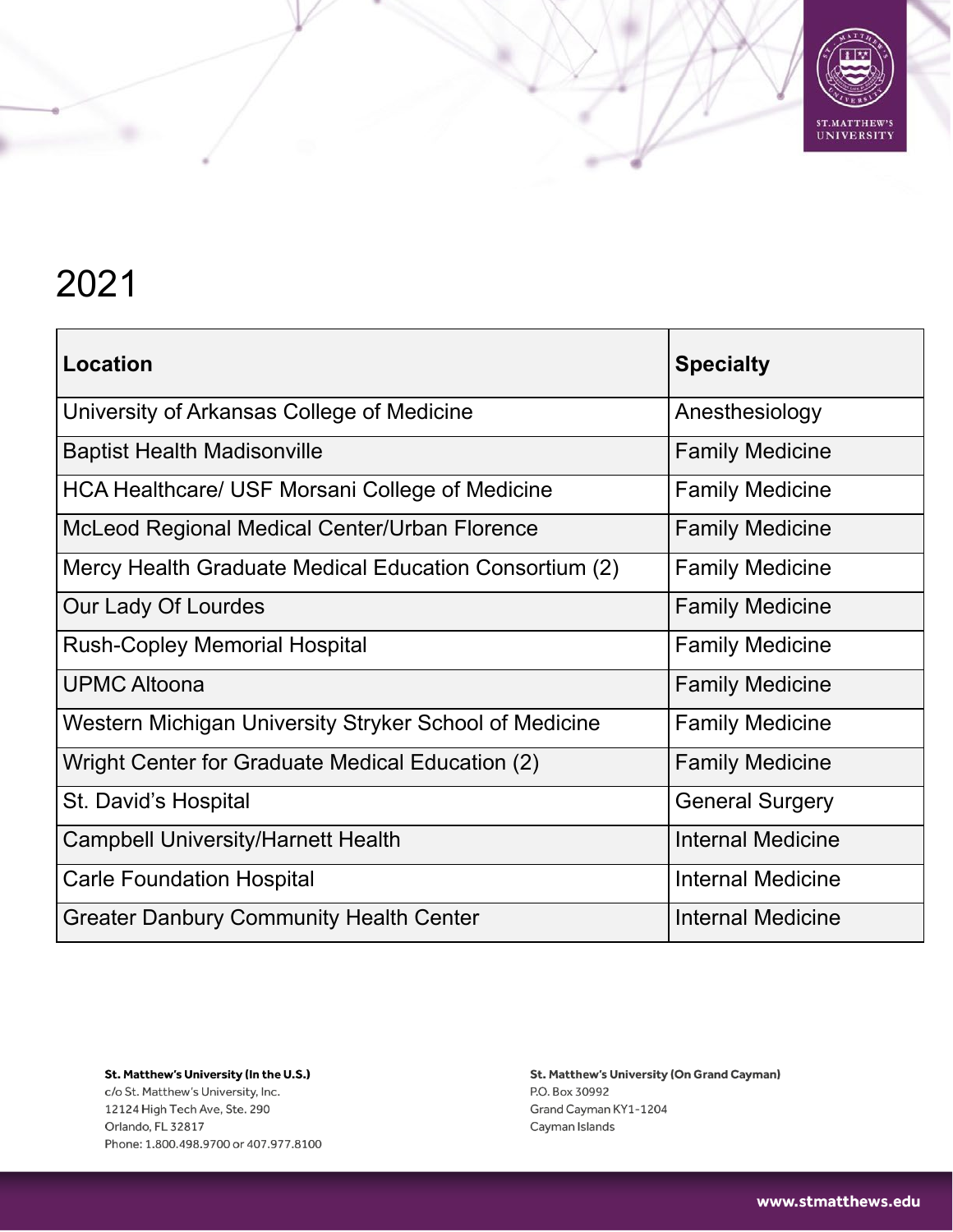

| <b>Nuvance Health</b>                  | <b>Internal Medicine</b>       |
|----------------------------------------|--------------------------------|
| NYMC/Landmark Medical Center           | <b>Internal Medicine</b>       |
| <b>Palmetto General Hospital</b>       | Internal Medicine              |
| <b>Skagit Regional Health</b>          | <b>Internal Medicine</b>       |
| St. Joseph Mercy                       | <b>Internal Medicine</b>       |
| <b>SUNY Upstate Medical University</b> | <b>Internal Medicine</b>       |
| University of Texas Medical School     | <b>Internal Medicine</b>       |
| <b>Orlando Health</b>                  | Neurology                      |
| Mt. Sinai Medical Center               | <b>Obstetrics - Gynecology</b> |
| University of Texas Medical School     | <b>Pediatrics</b>              |

St. Matthew's University (In the U.S.) c/o St. Matthew's University, Inc. 12124 High Tech Ave, Ste. 290 Orlando, FL 32817

Phone: 1.800.498.9700 or 407.977.8100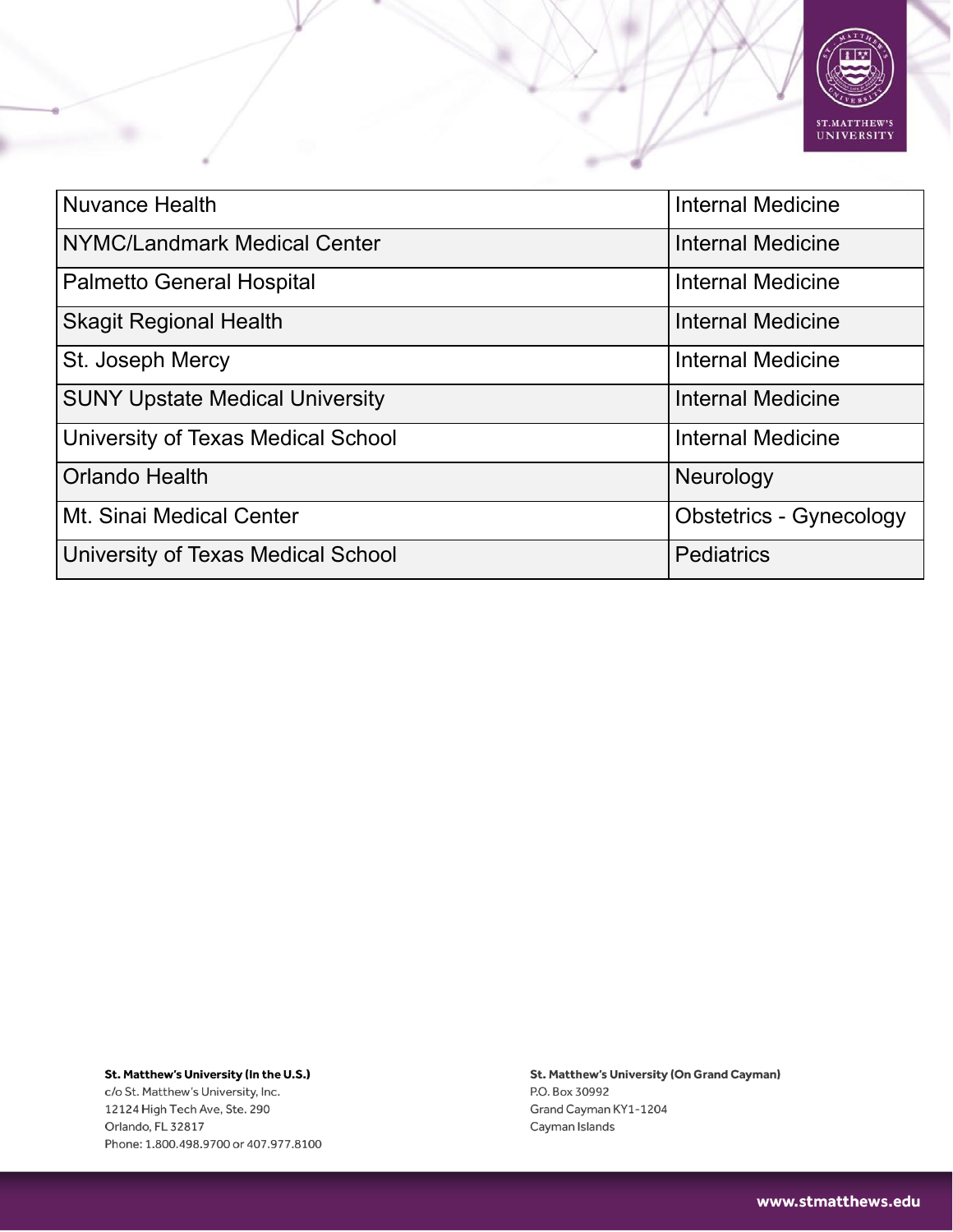

| <b>Location</b>                                               | <b>Specialty</b>             |
|---------------------------------------------------------------|------------------------------|
| <b>Brooklyn Hospital Center</b>                               | <b>General Surgery</b>       |
| Icahn School of Medicine - South Nassau Community<br>Hospital | <b>Family Medicine</b>       |
| Zucker School of Medicine - Northwell Plainview Hospital      | <b>Family Medicine</b>       |
| <b>SUNY Health Science Center</b>                             | Internal Medicine-           |
|                                                               | Preliminary                  |
| Icahn School of Medicine - Queens Hospital                    | <b>Obstetrics-Gynecology</b> |
| Louisiana State University Health Science Center -            | <b>Psychiatry</b>            |
| <b>Shreveport</b>                                             |                              |
| Prisma Health - Midlands / University of South Carolina       | <b>Family Medicine</b>       |
| School of Medicine - Columbia                                 |                              |
| HCA Healthcare / University of South Florida                  | <b>Family Medicine</b>       |
| Mercyhealth GME Consortium                                    | <b>Family Medicine</b>       |
| <b>NYP Brooklyn Methodist Hospital</b>                        | <b>Internal Medicine</b>     |
| <b>BronxCare</b>                                              | Psychiatry                   |
| <b>Tallahassee Memorial Healthcare</b>                        | <b>Family Medicine</b>       |

St. Matthew's University (In the U.S.) c/o St. Matthew's University, Inc. 12124 High Tech Ave, Ste. 290 Orlando, FL 32817 Phone: 1.800.498.9700 or 407.977.8100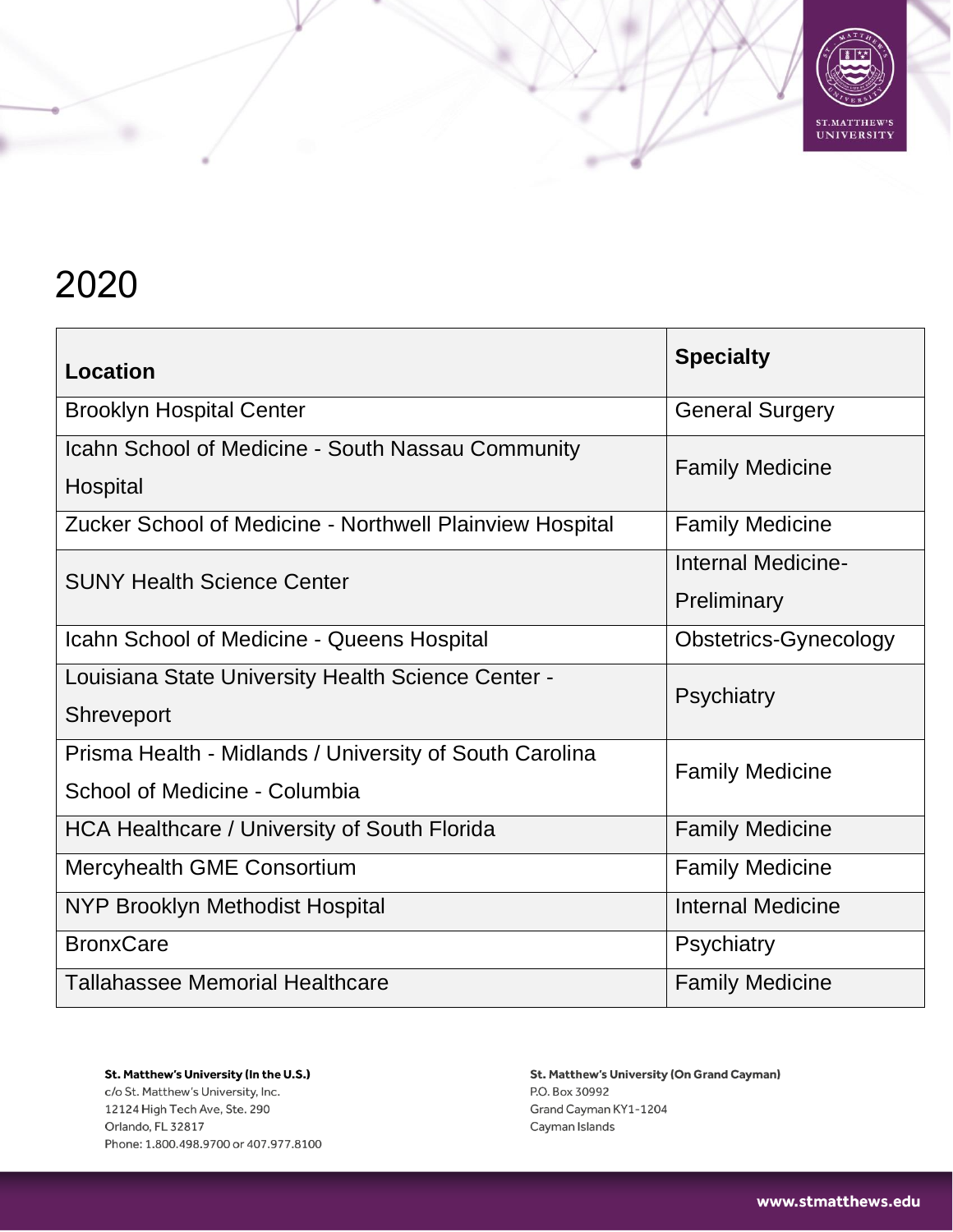

| University of Central Florida College of Medicine / GME | <b>Transitional</b>      |  |
|---------------------------------------------------------|--------------------------|--|
| Consortium                                              |                          |  |
| St. Joseph's University Medical Center                  | <b>Internal Medicine</b> |  |
| University of Illinois College of Medicine              | <b>Pediatrics</b>        |  |
| <b>Dalhousie University</b>                             | <b>Family Medicine</b>   |  |
| <b>Lankenau Medical Center</b>                          | <b>General Surgery</b>   |  |
| St. John's Episcopal                                    | Psychiatry               |  |
| Western Michigan University Stryker School of Medicine  | <b>Family Medicine</b>   |  |
| <b>Albert Einstein Healthcare Network</b>               | <b>Family Medicine</b>   |  |
| <b>Memorial Health - University Medical Center</b>      | <b>Internal Medicine</b> |  |
| <b>Lincoln Medical Center</b>                           | Internal Medicine-       |  |
|                                                         | Preliminary              |  |
| St. Joseph's University Medical Center                  | <b>Family Medicine</b>   |  |
| Western Michigan University Stryker School of Medicine  | <b>Family Medicine</b>   |  |
| University of Illinois College of Medicine              | <b>Internal Medicine</b> |  |
| Ste-Justine Hospital, University of Montreal            | <b>Pediatrics</b>        |  |
| <b>Southeast Health</b>                                 | <b>Internal Medicine</b> |  |
| <b>NuHealth/Nassau University</b>                       | <b>Internal Medicine</b> |  |

c/o St. Matthew's University, Inc. 12124 High Tech Ave, Ste. 290 Orlando, FL 32817 Phone: 1.800.498.9700 or 407.977.8100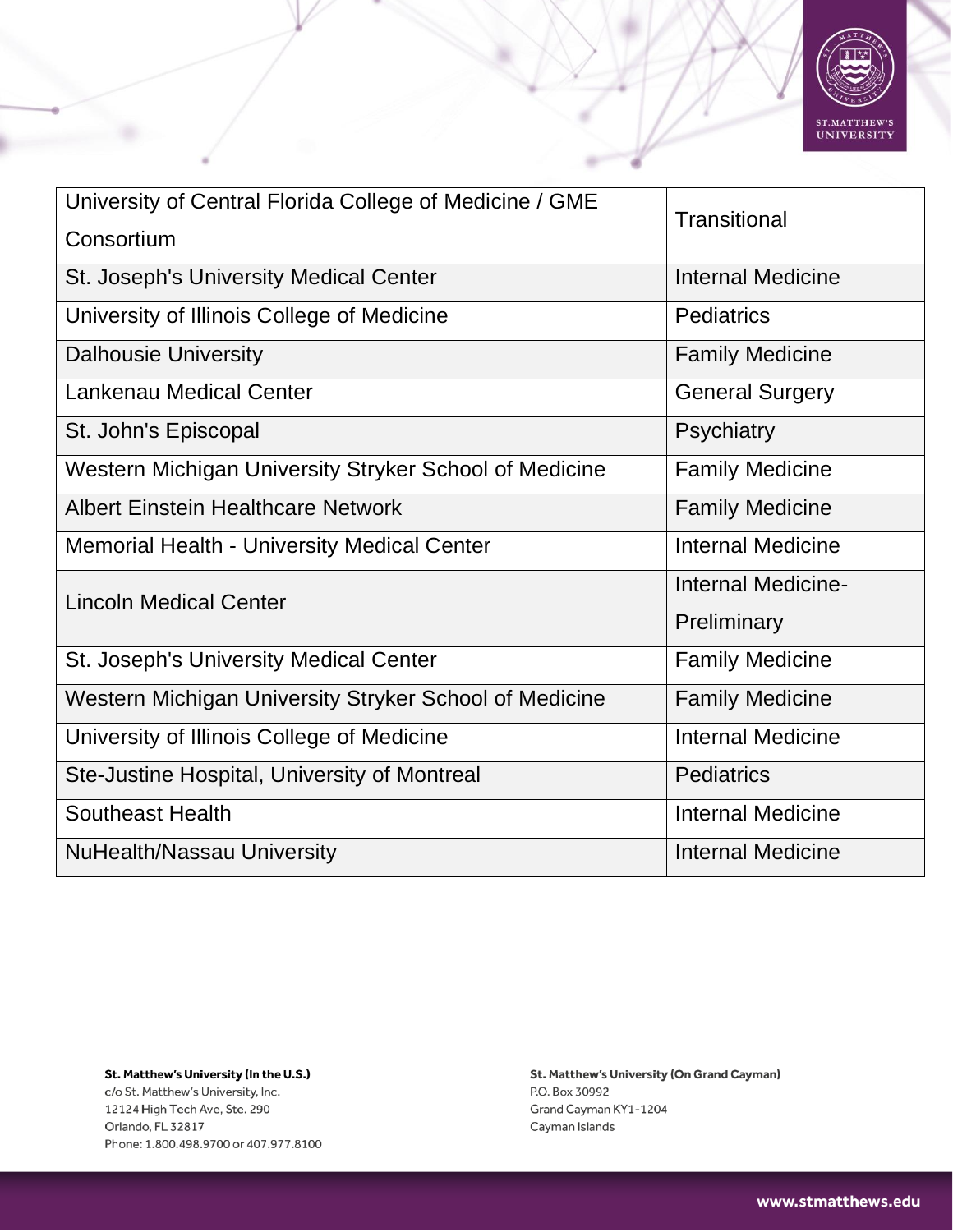

| <b>State</b>   | <b>Hospital Name</b>                                                             | <b>Specialty</b>         |
|----------------|----------------------------------------------------------------------------------|--------------------------|
| Canada         | University of Toronto                                                            | <b>Family Medicine</b>   |
| <b>MN</b>      | University of Minnesota Medical School                                           | Anesthesiology           |
| <b>FL</b>      | University of Central Florida College of Medicine<br>/GME Consortium             | <b>Internal Medicine</b> |
| <b>AR</b>      | University of Arkansas-Fayetteville                                              | <b>Internal Medicine</b> |
| <b>NY</b>      | University at Buffalo School of Medicine                                         | <b>Family Med/Olean</b>  |
| <b>CT</b>      | University Connecticut School of Medicine                                        | <b>Internal Medicine</b> |
| <b>FL</b>      | University Central Florida College of Medicine/GME<br>Consortium                 | <b>Family Medicine</b>   |
| <b>AZ</b>      | University Arizona College of Medicine at Tucson                                 | Neurology                |
| <b>NY</b>      | <b>Stony Brook Teaching Hospital</b>                                             | <b>Family Medicine</b>   |
| <b>NY</b>      | St. Johns Episcopal Hospital                                                     | Psychiatry               |
| <b>NY</b>      | St. Johns Episcopal Hospital                                                     | Psychiatry               |
| IL             | Southern Illinois University School of Medicine &<br><b>Affiliated Hospitals</b> | <b>Internal Medicine</b> |
| <b>AL</b>      | Southeast Alabama Medical Center                                                 | <b>Internal Medicine</b> |
| R <sub>l</sub> | <b>Roger Williams Medical Center</b>                                             | <b>Internal Medicine</b> |

St. Matthew's University (In the U.S.) c/o St. Matthew's University, Inc. 12124 High Tech Ave, Ste. 290 Orlando, FL 32817 Phone: 1.800.498.9700 or 407.977.8100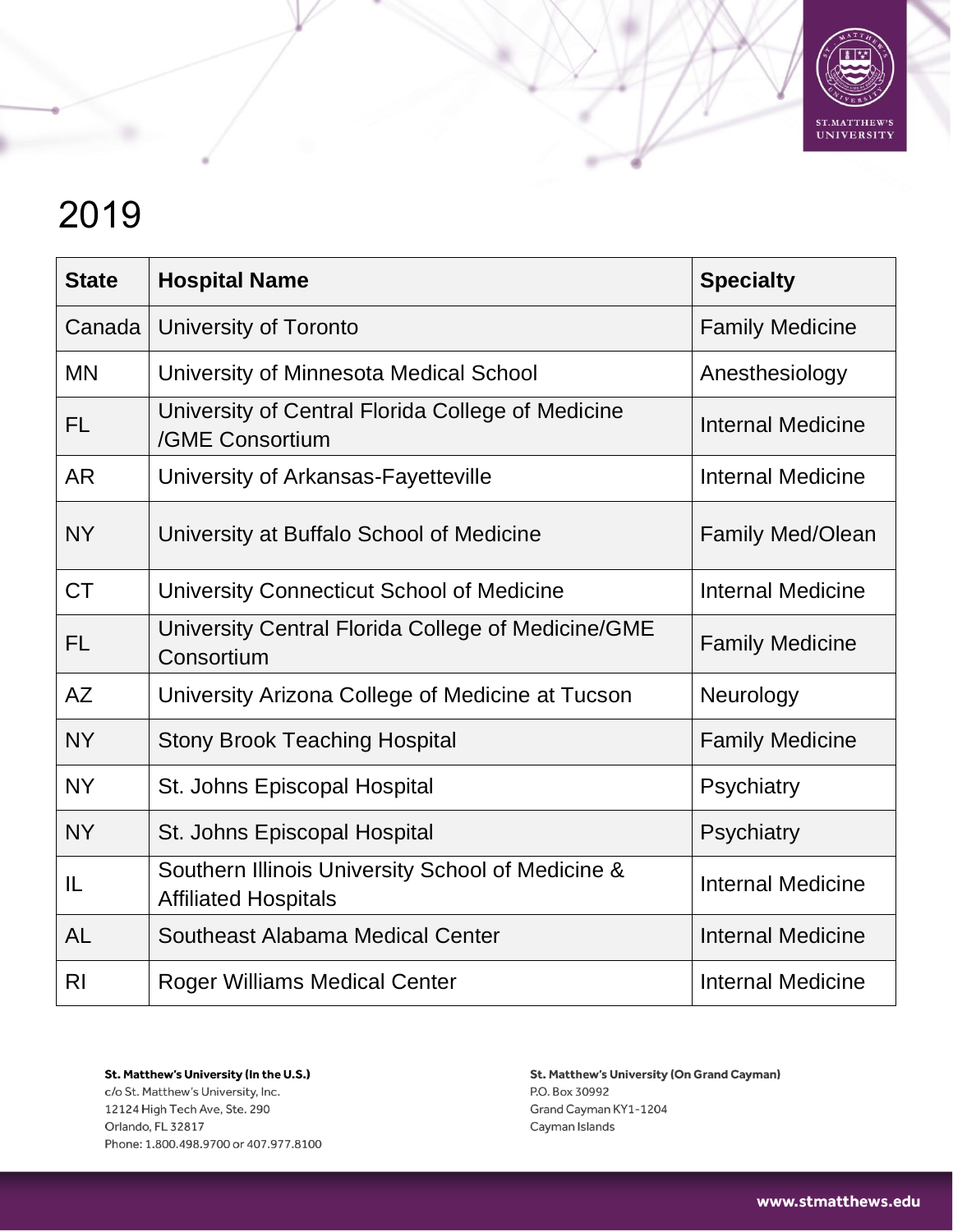

| IL        | <b>Quincy Family Practice Center</b>             | <b>Family Medicine</b>   |
|-----------|--------------------------------------------------|--------------------------|
| FL        | Oak Hill Hospital                                | Emergency<br>Medicine    |
| <b>VA</b> | <b>Norton Community Hospital</b>                 | <b>Internal Medicine</b> |
| <b>NY</b> | <b>Nassau University Medical Center</b>          | <b>Internal Medicine</b> |
| IL        | Mercyhealth GME Consortium                       | <b>Family Medicine</b>   |
| OH        | <b>Mercy St. Vincent Medical Center</b>          | <b>Internal Medicine</b> |
| FL        | <b>Memorial Healthcare System</b>                | <b>Internal Medicine</b> |
| <b>FL</b> | <b>Memorial Healthcare System</b>                | Neurology                |
| <b>GA</b> | <b>Memorial Health-University Medical Center</b> | <b>Internal Medicine</b> |
| <b>NY</b> | Lourdes Hospital-Binghamton                      | <b>Family Medicine</b>   |
| <b>VA</b> | <b>LewisGale Medical Center</b>                  | <b>Internal Medicine</b> |
| <b>VA</b> | <b>LewisGale Medical Center</b>                  | <b>Internal Medicine</b> |
| <b>PA</b> | <b>Lankenau Medical Center</b>                   | Surgery -<br>Preliminary |
| LA        | <b>LSUHSC Lake Charles</b>                       | <b>Family Medicine</b>   |
| <b>NY</b> | Icahn School of Medicine Queens Hospital         | <b>Internal Medicine</b> |
| MI        | <b>Henry Ford Macomb Hospital</b>                | <b>Internal Medicine</b> |
| MI        | <b>Genesys Regional Medical Center</b>           | <b>Internal Medicine</b> |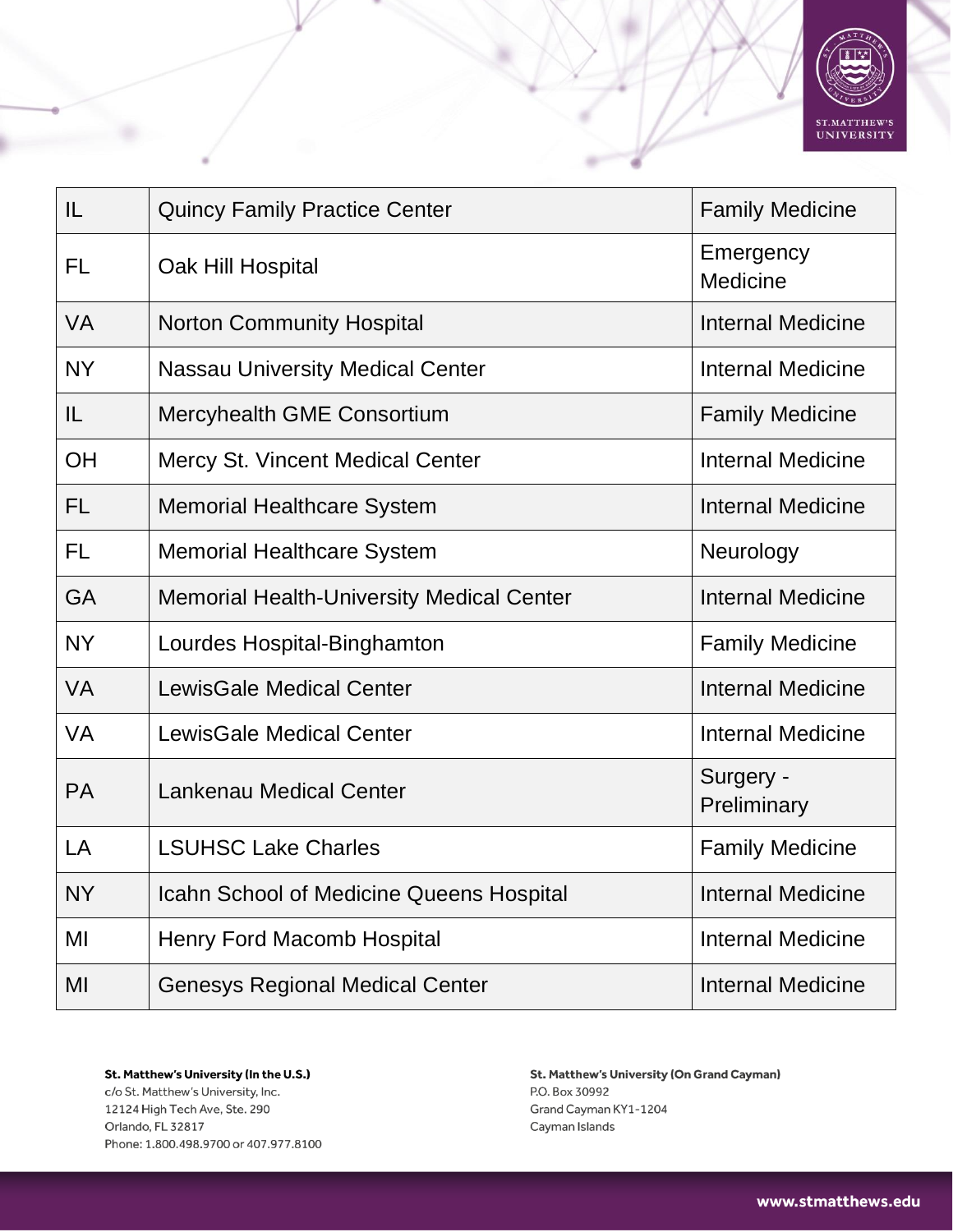

| <b>FL</b> | Florida Atlantic University-Schmidt College of<br><b>Medicine</b> | <b>Internal Medicine</b> |
|-----------|-------------------------------------------------------------------|--------------------------|
| <b>NC</b> | <b>Campbell University (Southeastern Health)</b>                  | <b>Internal Medicine</b> |
| <b>NY</b> | <b>Brooklyn Hospital Center</b>                                   | <b>Family Medicine</b>   |
| LA        | <b>Baton Rouge General Medical Center</b>                         | <b>Family Medicine</b>   |
| FL        | AdventHealth Orlando/Florida Hospital                             | <b>Internal Medicine</b> |

c/o St. Matthew's University, Inc. 12124 High Tech Ave, Ste. 290 Orlando, FL 32817 Phone: 1.800.498.9700 or 407.977.8100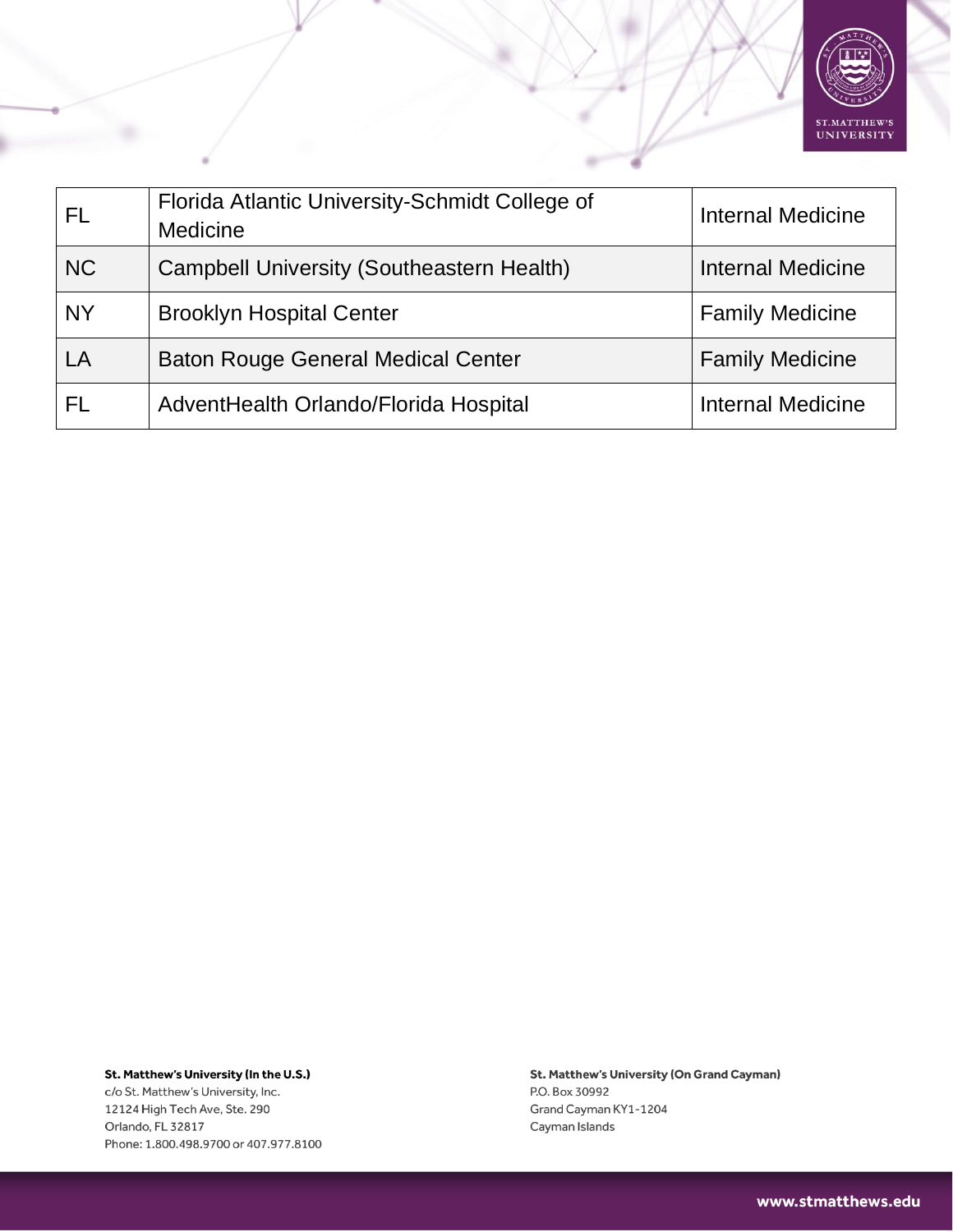

| <b>State</b> | <b>Hospital Name</b>                               | <b>Specialty</b>         |
|--------------|----------------------------------------------------|--------------------------|
| <b>NY</b>    | Institute for Family Health                        | <b>Family Medicine</b>   |
| <b>MA</b>    | Bay State / University of Mass.                    | Radiology                |
| <b>PA</b>    | Sacred Heart Hospital/Temple University            | <b>Family Medicine</b>   |
| IL           | University of Illinois / St Francis Medical Center | <b>Internal Medicine</b> |
| GA           | Medical Center of Central Georgia/Mercer           | <b>Pediatrics</b>        |
|              | <b>University School of Medicine</b>               |                          |
| <b>GA</b>    | <b>Coliseum Medical Centers</b>                    | <b>Internal Medicine</b> |
| LA           | <b>LSUHSC-Shreveport</b>                           | <b>Family Medicine</b>   |
| FL.          | <b>FAU-Schmidt College of Medicine</b>             | <b>Internal Medicine</b> |
| FL           | <b>Jackson Memorial Hospital</b>                   | Surgery-Preliminary      |
| <b>AL</b>    | <b>Baptist Outreach Services</b>                   | <b>Family Medicine</b>   |
| <b>PA</b>    | <b>Mercy Catholic Medical Center</b>               | <b>Internal Medicine</b> |
| <b>NY</b>    | <b>Brooklyn Hospital Center</b>                    | <b>Family Medicine</b>   |
| <b>MO</b>    | <b>Barnes-Jewish Hospital</b>                      | Neurology                |
| MI           | St. Mary Mercy Hospital                            | <b>Internal Medicine</b> |
| <b>AR</b>    | <b>UAMS Regional Centers</b>                       | <b>Family Medicine</b>   |
| <b>OH</b>    | <b>TriHealth Good Samaritan Hospital</b>           | <b>Internal Medicine</b> |
| FL           | <b>Broward Health Medical Center</b>               | <b>Pediatrics</b>        |
| FL.          | Florida Hospital                                   | <b>Family Medicine</b>   |
| MI           | Wayne State University School of Medicine          | <b>Internal Medicine</b> |
| IL.          | Mt. Sinai Hospital                                 | <b>Family Medicine</b>   |
| <b>FL</b>    | UCF College of Medicine-Hospital Corporation of    | <b>Internal Medicine</b> |
|              | America                                            |                          |
| PA           | <b>UPMC Mercy Hospital</b>                         | <b>Internal Medicine</b> |
| <b>NY</b>    | University at Buffalo School of Medicine           | <b>Family Medicine</b>   |

St. Matthew's University (In the U.S.) c/o St. Matthew's University, Inc. 12124 High Tech Ave, Ste. 290 Orlando, FL 32817 Phone: 1.800.498.9700 or 407.977.8100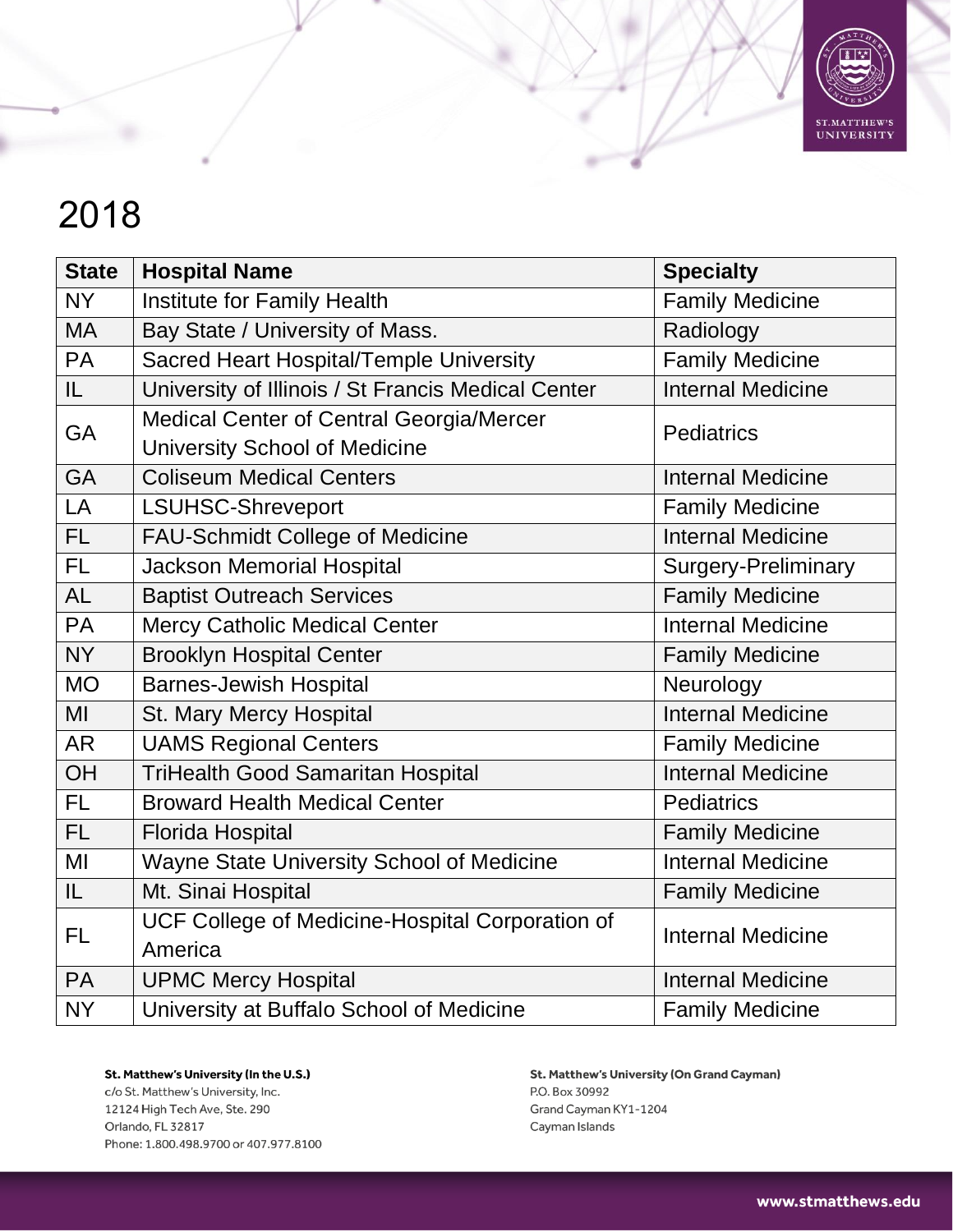

| AZ        | <b>Maricopa Medical Center</b>                     | <b>Internal Medicine</b> |
|-----------|----------------------------------------------------|--------------------------|
| FL.       | <b>Memorial Healthcare System</b>                  | <b>Internal Medicine</b> |
| <b>FL</b> | <b>Memorial Healthcare System</b>                  | <b>Internal Medicine</b> |
| <b>NY</b> | <b>UHS-Wilson Medical Center</b>                   | <b>Family Medicine</b>   |
| FL.       | Mayo Clinic School of Graduate Medical Education   | <b>Internal Medicine</b> |
| <b>NJ</b> | <b>CMSRU/Cooper University Hospital</b>            | Psychiatry               |
| <b>NY</b> | <b>NYU Winthrop Hospital</b>                       | <b>Internal Medicine</b> |
| <b>NY</b> | <b>SUNY HSC Brooklyn</b>                           | <b>Family Medicine</b>   |
| MI        | <b>Authority Health Graduate Medical Education</b> | <b>Internal Medicine</b> |
| <b>LA</b> | <b>University Hospitals &amp; Clinics</b>          | <b>Internal Medicine</b> |

St. Matthew's University (In the U.S.) c/o St. Matthew's University, Inc.

12124 High Tech Ave, Ste. 290 Orlando, FL 32817 Phone: 1.800.498.9700 or 407.977.8100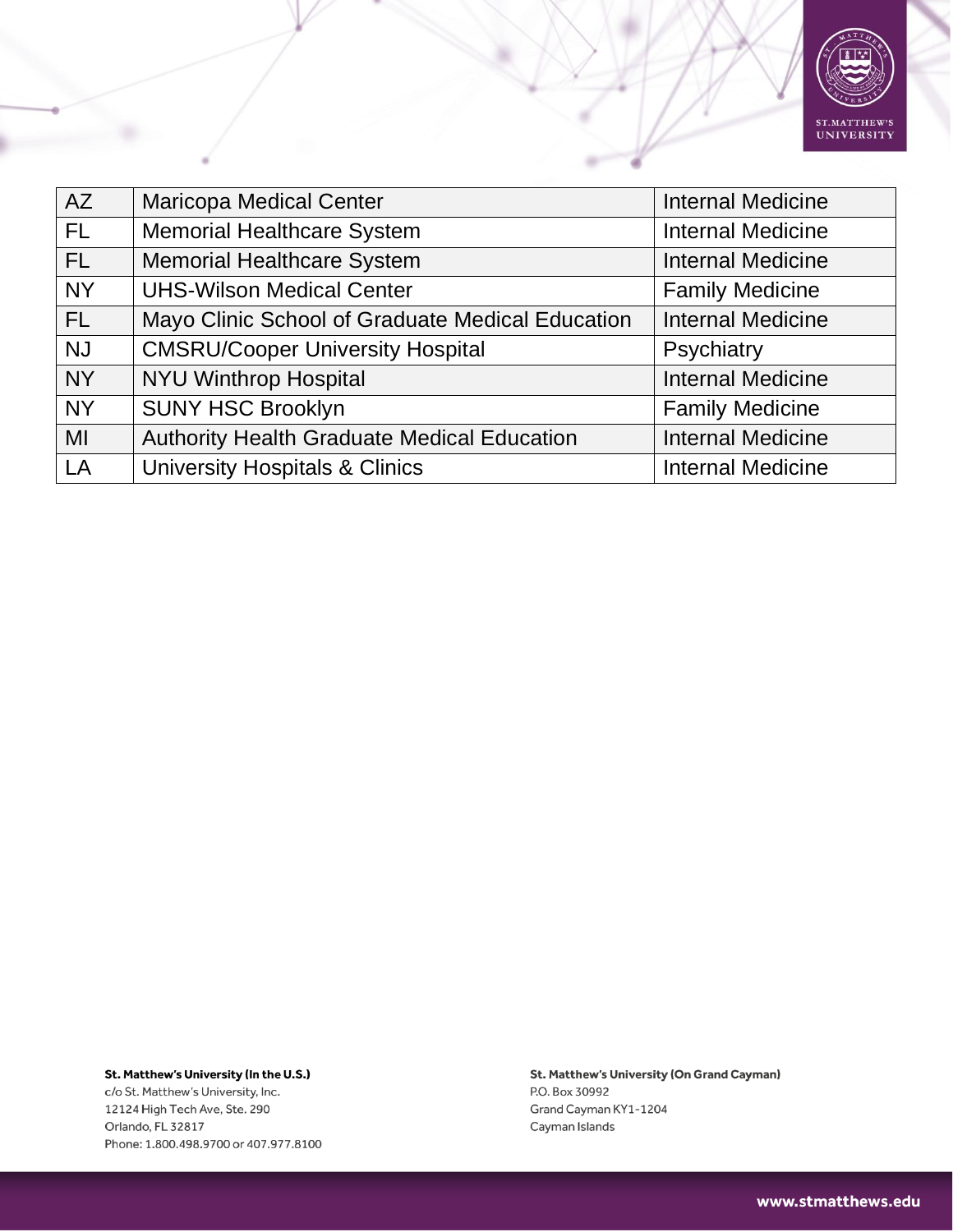

| <b>State</b> | <b>Hospital Name</b>                            | <b>Specialty</b>            |
|--------------|-------------------------------------------------|-----------------------------|
| <b>AR</b>    | <b>UAMS-Regional Programs</b>                   | <b>Family Medicine</b>      |
| IO           | Northeast Iowa Medical Education Foundation     | <b>Family Medicine</b>      |
| WI           | <b>Mercy Health System</b>                      | <b>Family Medicine</b>      |
| IL           | University of Illinois Methodist Medical Center | <b>Family Medicine</b>      |
| <b>NJ</b>    | Jersey Shore University Medical Center          | <b>General Surgery</b>      |
| <b>NJ</b>    | Jersey Shore University Medical Center          | <b>Internal Medicine</b>    |
| <b>FL</b>    | <b>Brandon Regional Hospital</b>                | <b>Internal Medicine</b>    |
| FL           | Kendall Regional Medical Center                 | <b>Internal Medicine</b>    |
| MI           | <b>Grand Rapids Medical Education Partners</b>  | <b>Internal Medicine</b>    |
| <b>PA</b>    | <b>Pinnacle Health Hospital</b>                 | <b>Internal Medicine</b>    |
| <b>MD</b>    | St. Agnes Hospital                              | <b>Internal Medicine</b>    |
| <b>NY</b>    | <b>Coney Island Hospital</b>                    | <b>Internal Medicine</b>    |
| <b>FL</b>    | <b>Brandon Regional Hospital</b>                | <b>Internal Medicine</b>    |
| <b>FL</b>    | <b>Brandon Regional Hospital</b>                | <b>Internal Medicine</b>    |
| <b>MO</b>    | St. Louis University School of Medicine         | <b>Internal Medicine</b>    |
| <b>OH</b>    | <b>Fairview Hospital</b>                        | <b>Medicine-Preliminary</b> |
| <b>FL</b>    | <b>Orlando Health</b>                           | Pathology                   |
| AZ           | University of Arizona College of Medicine       | Pathology                   |
| <b>FL</b>    | University of Florida College of Medicine       | <b>Pediatrics</b>           |
| <b>FL</b>    | <b>Florida Hospital</b>                         | <b>Pediatrics</b>           |
| <b>NC</b>    | Vidant Medical Center/East Carolina University  | Psychiatry                  |
| <b>MD</b>    | St. Agnes Hospital                              | <b>Surgery-Preliminary</b>  |

St. Matthew's University (In the U.S.) c/o St. Matthew's University, Inc. 12124 High Tech Ave, Ste. 290 Orlando, FL 32817 Phone: 1.800.498.9700 or 407.977.8100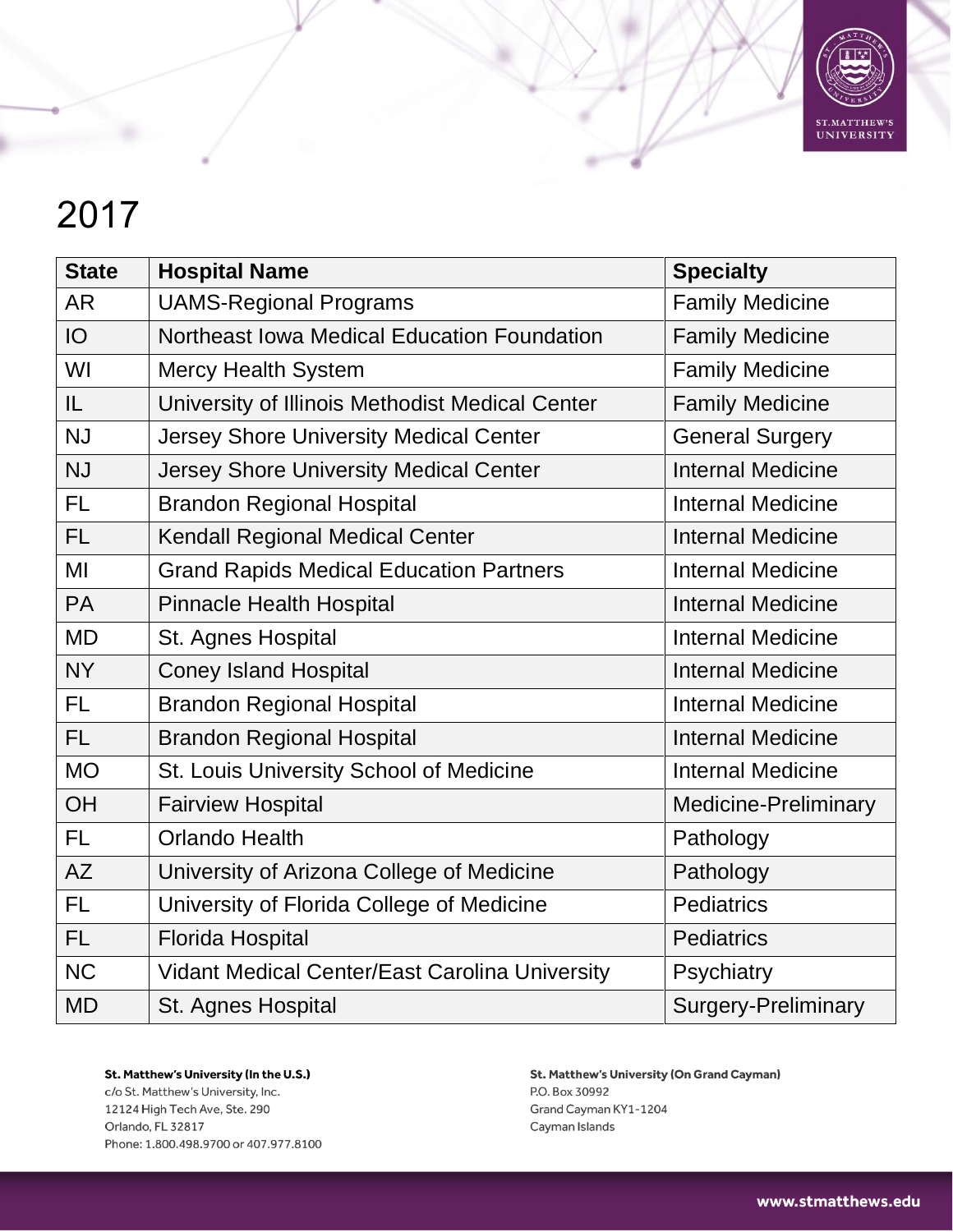

| Canada    | University of Ottawa                                | <b>Family Medicine</b>   |
|-----------|-----------------------------------------------------|--------------------------|
| Canada    | <b>Dalhousie University</b>                         | <b>Family Medicine</b>   |
| Canada    | University of Ottawa                                | <b>Family Medicine</b>   |
| <b>NE</b> | <b>Creighton University Affiliated Hospital</b>     | <b>Family Medicine</b>   |
| AR        | <b>White River Health System</b>                    | Internal Medicine        |
| <b>WV</b> | <b>Charleston Area Medical Center/WV University</b> | <b>Internal Medicine</b> |
| <b>OK</b> | Jewish Hospital                                     | Internal Medicine        |
| <b>GA</b> | <b>Coliseum Medical Centers</b>                     | Internal Medicine        |
| <b>NY</b> | <b>Harlem Hospital Center</b>                       | Internal Medicine        |
| <b>NY</b> | <b>Stony Brook Teaching Hospital</b>                | Internal Medicine        |
| MI        | <b>Detroit Medical Center</b>                       | Internal Medicine        |

St. Matthew's University (In the U.S.) c/o St. Matthew's University, Inc.

12124 High Tech Ave, Ste. 290 Orlando, FL 32817 Phone: 1.800.498.9700 or 407.977.8100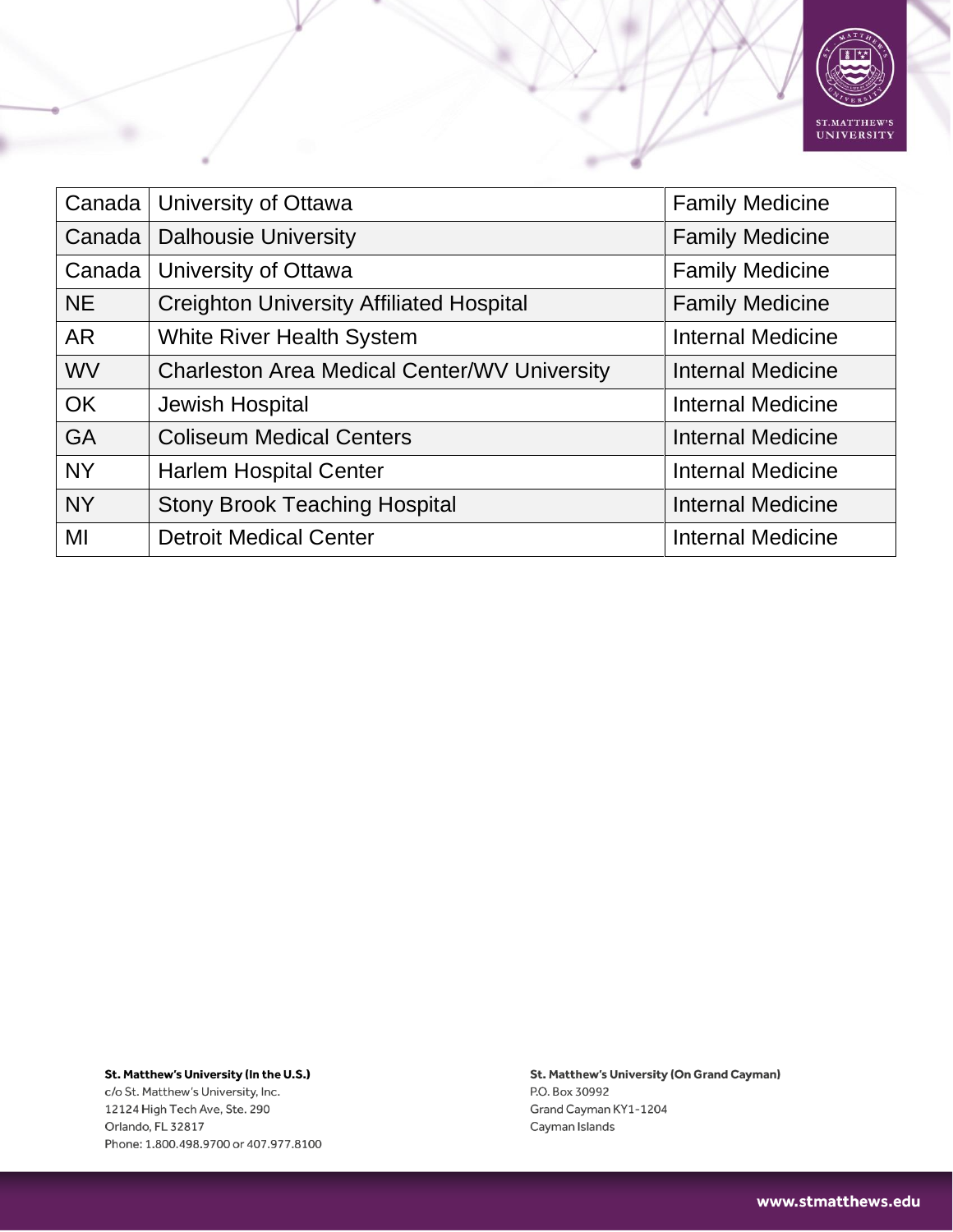

| <b>State</b> | <b>Hospital Name</b>                            | <b>Specialty</b>         |
|--------------|-------------------------------------------------|--------------------------|
| <b>FL</b>    | Mayo School of Graduate Medical Education       | Anesthesiology           |
| <b>FL</b>    | <b>Jackson Memorial Hospital</b>                | Anesthesiology           |
| FL.          | <b>Jackson Memorial Hospital</b>                | Anesthesiology           |
| <b>GA</b>    | <b>Medical College of Georgia</b>               | Anesthesiology           |
| <b>AL</b>    | University of Alabama Tuscaloosa                | <b>Family Medicine</b>   |
| <b>AL</b>    | <b>Montgomery Family Medicine Residency</b>     | <b>Family Medicine</b>   |
| FL.          | Florida Hospital Orlando                        | <b>Family Medicine</b>   |
| <b>GA</b>    | <b>Medical Center of Columbus</b>               | <b>Family Medicine</b>   |
| IA           | <b>Mercy Medical Center</b>                     | <b>Family Medicine</b>   |
| IL           | <b>Loyola University Med Center</b>             | <b>Family Medicine</b>   |
| IL           | University of Illinois Methodist Medical Center | <b>Family Medicine</b>   |
| IL           | Mt. Sinai Hospital                              | <b>Family Medicine</b>   |
| <b>KY</b>    | Univ of Kentucky Med Ctr                        | <b>Family Medicine</b>   |
| <b>NY</b>    | University at Buffalo School of Medicine        | <b>Family Medicine</b>   |
| <b>NY</b>    | <b>St. Elizabeth Medical Center</b>             | <b>Family Medicine</b>   |
| <b>NY</b>    | Institute for Family Health                     | <b>Family Medicine</b>   |
| <b>NY</b>    | <b>St. Elizabeth Medical Center</b>             | <b>Family Medicine</b>   |
| <b>PA</b>    | <b>Geisinger Health System</b>                  | <b>Family Medicine</b>   |
| <b>TX</b>    | University of Texas Med School                  | <b>Family Medicine</b>   |
| <b>FL</b>    | <b>FAU-Schmidt College of Medicine</b>          | <b>Internal Medicine</b> |
| <b>FL</b>    | <b>Brandon Regional Hospital</b>                | <b>Internal Medicine</b> |
| FL           | <b>Brandon Regional Hospital</b>                | <b>Internal Medicine</b> |

St. Matthew's University (In the U.S.) c/o St. Matthew's University, Inc. 12124 High Tech Ave, Ste. 290 Orlando, FL 32817 Phone: 1.800.498.9700 or 407.977.8100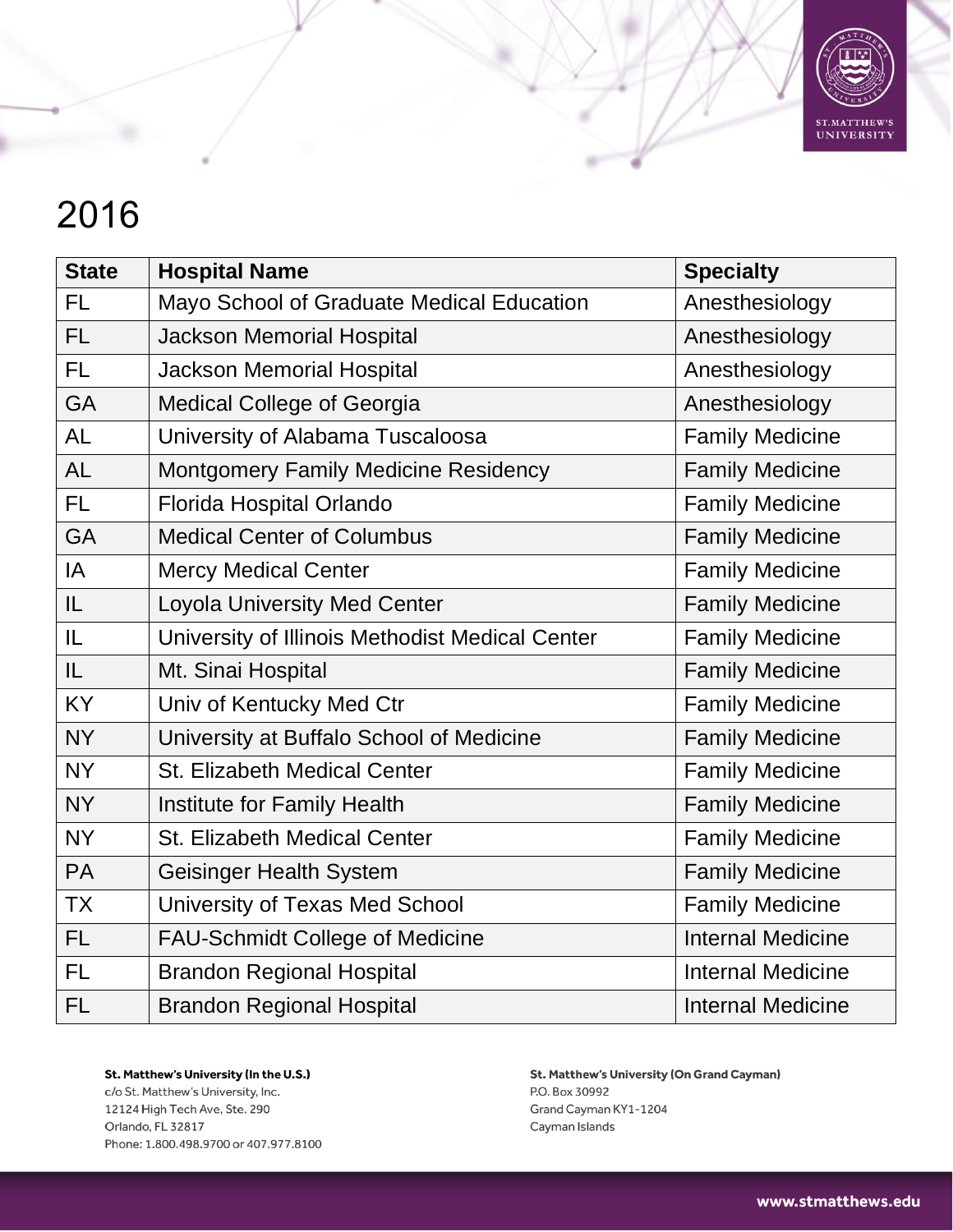

| GA        | <b>Mercer University School of Medicine</b>                                   | <b>Internal Medicine</b>        |
|-----------|-------------------------------------------------------------------------------|---------------------------------|
| IL        | Mt. Sinai Hospital                                                            | <b>Internal Medicine</b>        |
| MI        | <b>Detroit Medical Center</b>                                                 | <b>Internal Medicine</b>        |
| MI        | <b>Wayne State University School of Medicine</b>                              | <b>Internal Medicine</b>        |
| MI        | <b>Detroit Medical Center</b>                                                 | <b>Internal Medicine</b>        |
| <b>MO</b> | St. Marys Health Center                                                       | <b>Internal Medicine</b>        |
| <b>NC</b> | <b>Vidant Medical Center/East Carolina University</b>                         | <b>Internal Medicine</b>        |
| <b>NY</b> | <b>New York Methodist Hospital</b>                                            | <b>Internal Medicine</b>        |
| <b>PA</b> | Drexel University College of Medicine/Hahnemann<br><b>University Hospital</b> | <b>Internal Medicine</b>        |
| <b>MA</b> | <b>Berkshire Medical Center</b>                                               | <b>Medicine-Preliminary</b>     |
| <b>NY</b> | <b>Richmond University Medical Center</b>                                     | <b>Medicine-Preliminary</b>     |
| MI        | <b>Detroit Medical Center</b>                                                 | Neurology                       |
| <b>NY</b> | University at Buffalo School of Medicine                                      | Pathology                       |
| <b>OH</b> | Summa Health/NEOMED                                                           | Pathology                       |
| WI        | Marshfield Clinic-St. Joseph's Hospital                                       | <b>Pediatrics</b>               |
| <b>MN</b> | <b>U Minnesota Med School</b>                                                 | Phys Medicine &<br><b>Rehab</b> |
| Canada    | University of Manitoba                                                        | Psychiatry                      |
| Canada    | University of Ottawa                                                          | Psychiatry                      |
| <b>FL</b> | <b>Larkin Community Hospital</b>                                              | Psychiatry                      |
| <b>NY</b> | <b>Brookdale Hospital Medical Center</b>                                      | Psychiatry                      |
| <b>UK</b> | <b>UK Foundation Programme</b>                                                | Respiratory<br>Medicine         |

c/o St. Matthew's University, Inc. 12124 High Tech Ave, Ste. 290 Orlando, FL 32817 Phone: 1.800.498.9700 or 407.977.8100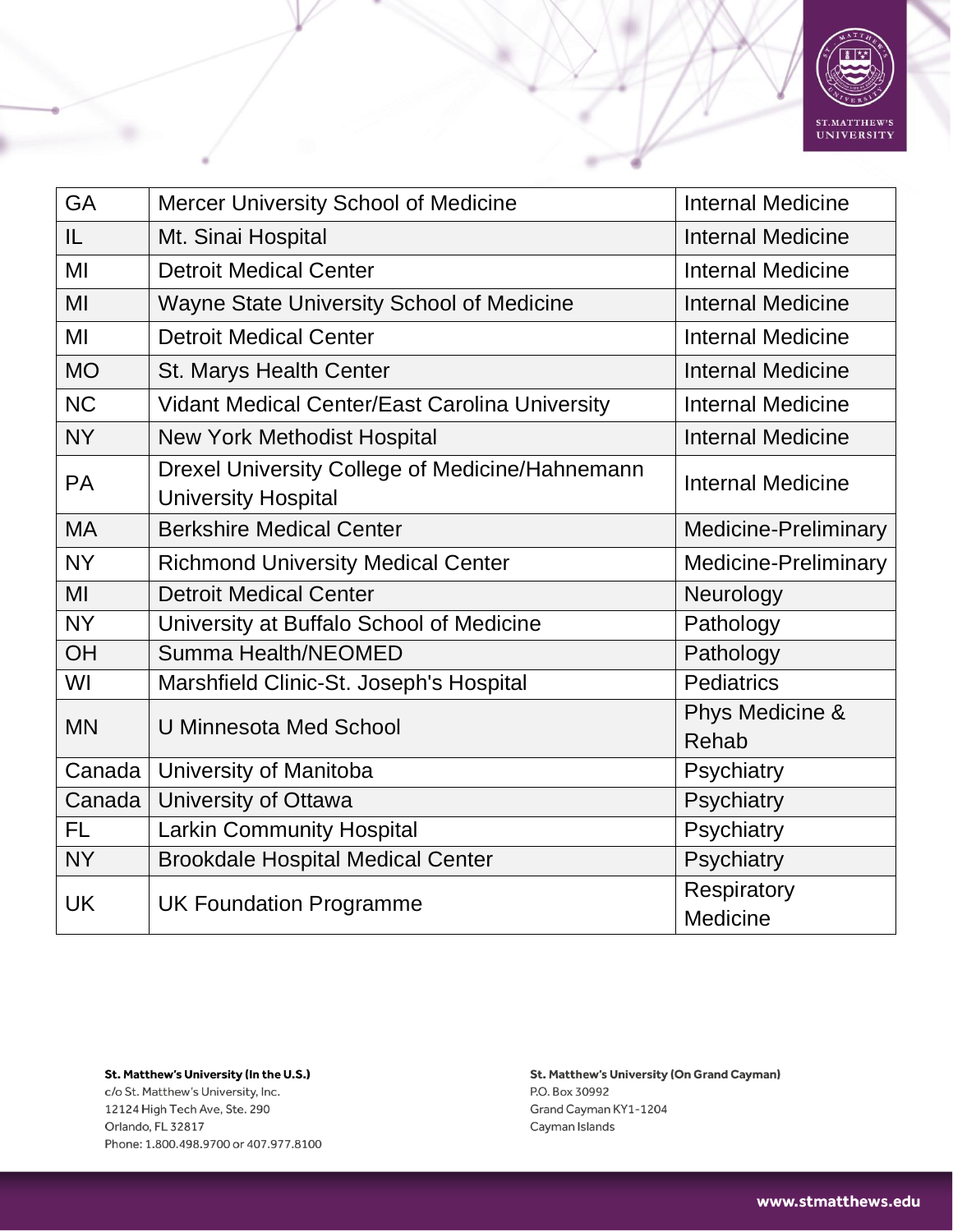

| <b>State</b> | <b>Location: Residency/Research/Teaching</b>                                         | <b>Specialty</b>          |
|--------------|--------------------------------------------------------------------------------------|---------------------------|
| AB           | <b>University of Calgary</b>                                                         | <b>Internal Medicine</b>  |
| <b>AR</b>    | University of Arkansas for Medical Sciences/Magnolia<br><b>Family Medical Center</b> | <b>Family Medicine</b>    |
| <b>AZ</b>    | <b>Maricopa Medical Center</b>                                                       | <b>General Surgery</b>    |
| <b>BC</b>    | University of British Columbia-Surrey-South Fraser                                   | <b>Family Medicine</b>    |
| <b>CT</b>    | University of Connecticut School of Medicine                                         | <b>Family Medicine</b>    |
| <b>FL</b>    | University of Florida College of Medicine                                            | Pathology                 |
| <b>FL</b>    | Florida Hospital                                                                     | <b>Emergency Medicine</b> |
| <b>FL</b>    | University of Florida College of Medicine                                            | <b>Pediatrics</b>         |
| <b>FL</b>    | University of Central Florida College of Medicine                                    | <b>Internal Medicine</b>  |
| <b>FL</b>    | <b>Tallahassee Memorial HealthCare</b>                                               | <b>Family Medicine</b>    |
| <b>FL</b>    | <b>Brandon Regional Hospital-FL</b>                                                  | <b>Internal Medicine</b>  |
| <b>FL</b>    | University of Florida College of Medicine                                            | Psychiatry                |
| <b>GA</b>    | <b>Medical Center Central Georgia/Mercer University</b><br><b>School of Medicine</b> | <b>Pediatrics</b>         |
| HI           | University of Hawaii                                                                 | Pathology                 |
| IL           | Mount Sinai Hospital Medical Center                                                  | <b>Obstetrics-</b>        |
|              |                                                                                      | Gynecology                |
| IL           | <b>Rush University Medical Center</b>                                                | Psychiatry                |
| IL           | <b>Mount Sinai Hospital</b>                                                          | <b>Family Medicine</b>    |
| IL           | <b>Mount Sinai Hospital</b>                                                          | <b>Family Medicine</b>    |
| IL           | <b>Jackson Park Hospital</b>                                                         | <b>Family Medicine</b>    |

St. Matthew's University (In the U.S.) c/o St. Matthew's University, Inc. 12124 High Tech Ave, Ste. 290 Orlando, FL 32817 Phone: 1.800.498.9700 or 407.977.8100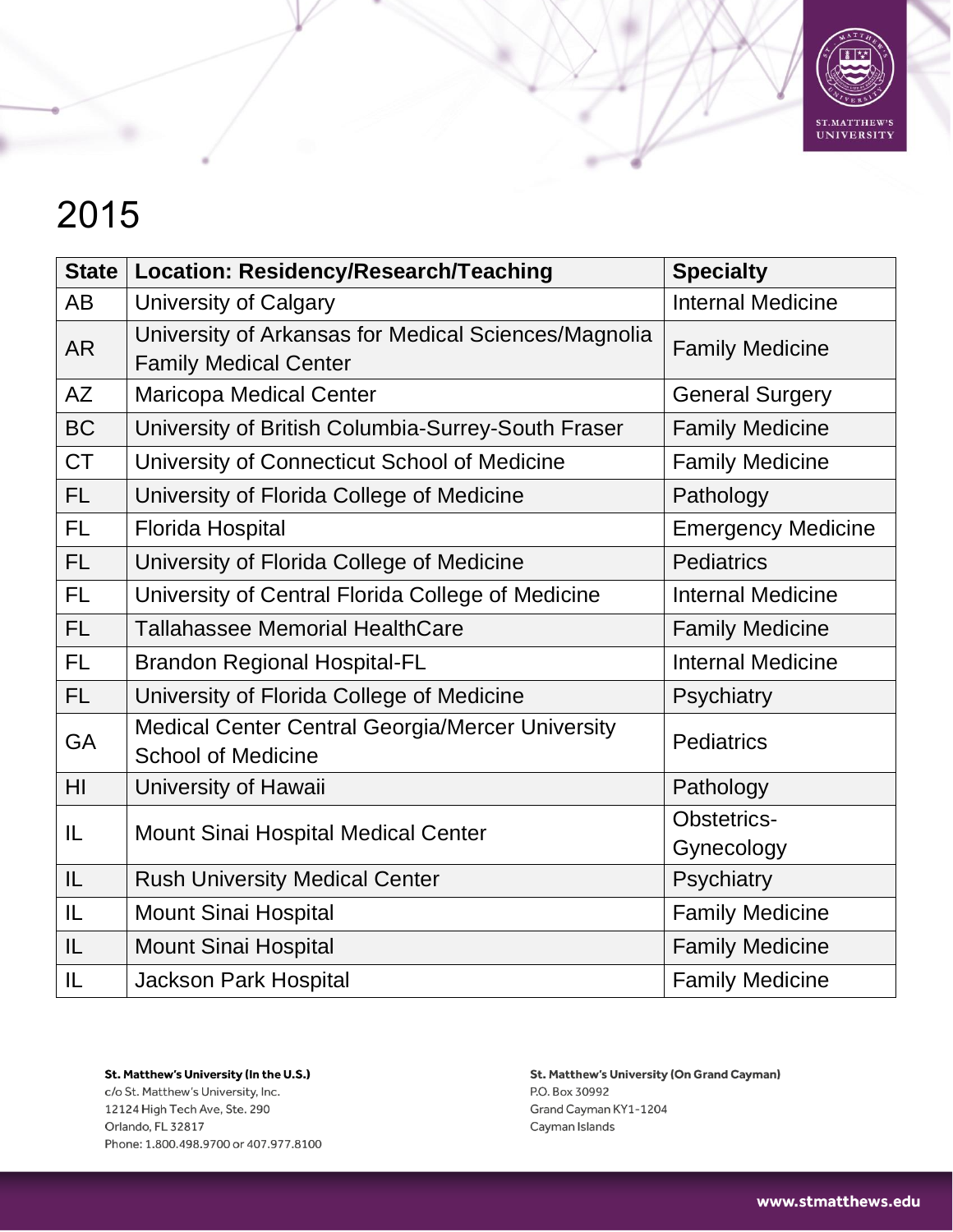

| IL        | <b>Mount Sinai Hospital Medical Center</b>                                                      | <b>Obstetrics-</b>                             |
|-----------|-------------------------------------------------------------------------------------------------|------------------------------------------------|
|           |                                                                                                 | Gynecology                                     |
| IL        | <b>Mercy Hospital &amp; Medical Center</b>                                                      | <b>Internal Medicine</b>                       |
| IL        | <b>Loyola University Medical Center</b>                                                         | Pathology                                      |
| <b>KY</b> | University of Louisville School of Medicine/Glasgow<br><b>Family Medicine Residency Program</b> | <b>Family Medicine</b>                         |
| LA        | Louisiana State University Health Sciences Center                                               | <b>Medicine-Pediatrics</b>                     |
| LA        | East Jefferson General Hospital                                                                 | <b>Family Medicine</b>                         |
| LA        | Louisiana State University Health Sciences Center                                               | <b>Family Medicine</b>                         |
| LA        | <b>Leonard J. Chabert Medical Center</b>                                                        | <b>Internal Medicine</b>                       |
| LA        | Louisiana State University Health Sciences Center                                               | <b>Pediatrics</b>                              |
| <b>MD</b> | St. Agnes Hospital                                                                              | <b>Surgery-Preliminary</b>                     |
| <b>MD</b> | St. Agnes Hospital                                                                              | <b>Surgery-Preliminary</b>                     |
| MI        | <b>Genesys Regional Medical Center</b>                                                          | <b>Family Medicine</b>                         |
| MI        | <b>Genesys Regional Medical Center</b>                                                          | <b>Family Medicine</b>                         |
| MI        | Detroit medical Center Corporation/Sinai-Grace<br>Hospital                                      | <b>Internal Medicine</b>                       |
| MI        | Oakwood Hospital                                                                                | <b>Internal Medicine</b>                       |
| MI        | Wayne State University/Detroit Medical Center                                                   | <b>Family Medicine</b>                         |
| <b>MS</b> | <b>University Hospital</b>                                                                      | <b>Family Medicine</b>                         |
| <b>NB</b> | Dalhousie University/Moncton Hospital                                                           | <b>Family Medicine</b>                         |
| <b>NC</b> | <b>Duke University Medical Center</b>                                                           | Pathology                                      |
| <b>NC</b> | <b>Vidant Medical Center/East Carolina University</b>                                           | Psychiatry                                     |
| <b>NC</b> | <b>Vidant Medical Center/East Carolina University</b>                                           | <b>Physical Medicine</b><br>and Rehabilitation |
| <b>NE</b> | University of Nebraska Medical Center                                                           | <b>Medicine-Pediatrics</b>                     |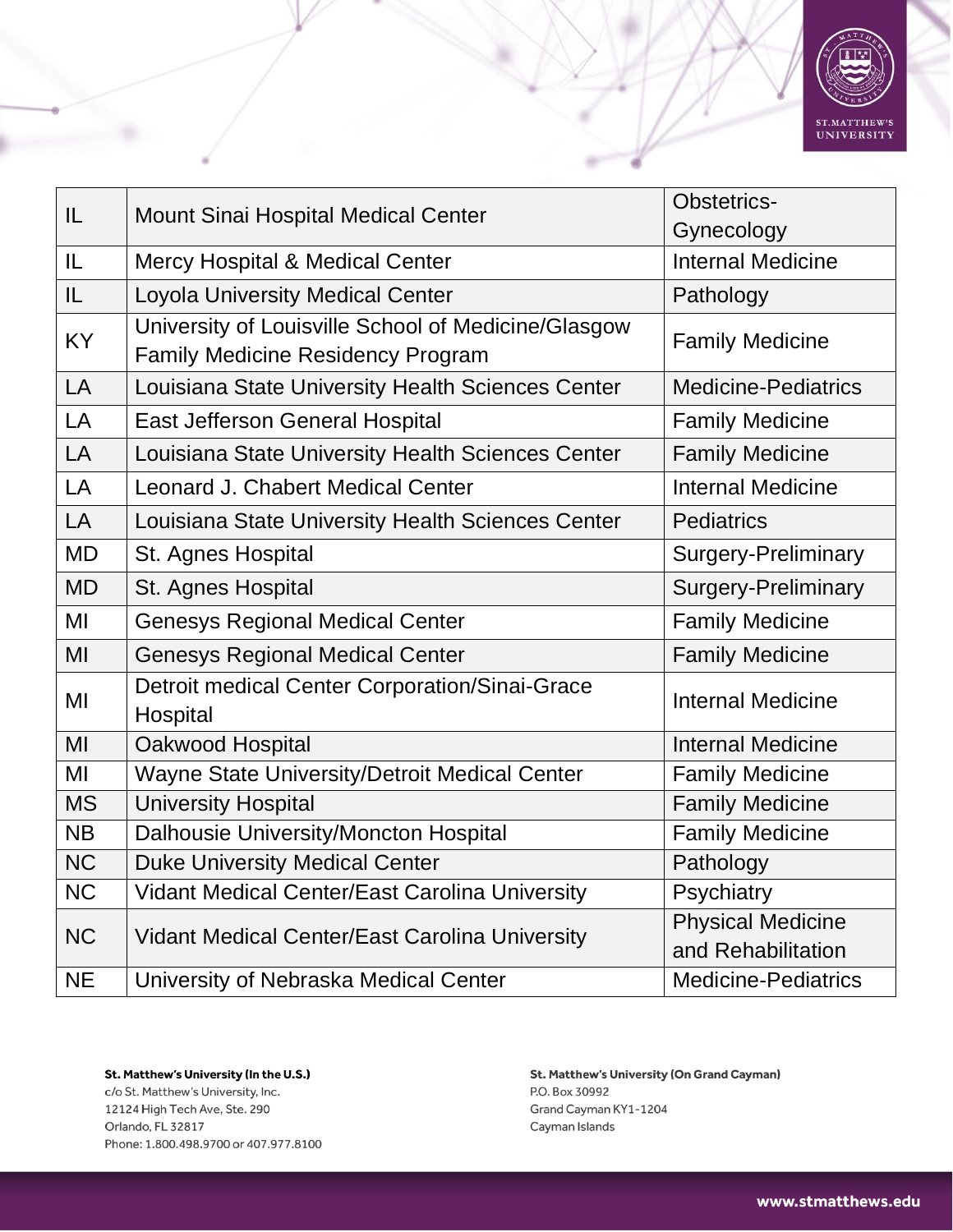

| <b>NJ</b> | Somerset Medical Center/Robert Wood Johnson         | <b>Family Medicine</b>    |
|-----------|-----------------------------------------------------|---------------------------|
|           | <b>University Hospital</b>                          |                           |
| <b>NJ</b> | <b>Mountainside Hospital</b>                        | <b>Family Medicine</b>    |
| <b>NJ</b> | <b>Overlook Hospital</b>                            | <b>Internal Medicine</b>  |
| <b>NJ</b> | <b>Hoboken University Medical Center</b>            | <b>Family Medicine</b>    |
| <b>NJ</b> | <b>Newark Beth Israel Medical Center</b>            | Radiology-Diagnostic      |
| <b>NY</b> | <b>SUNY-Health Science Center</b>                   | <b>Pediatrics</b>         |
| <b>NY</b> | <b>Coney Island Hospital</b>                        | <b>Internal Medicine</b>  |
| <b>NY</b> | Icahn School of Medicine at Mt. Sinai/St. Luke's    | Anesthesiology            |
|           | <b>Roosevelt Hospital Center</b>                    |                           |
| <b>NY</b> | <b>Coney Island Hospital</b>                        | <b>Internal Medicine</b>  |
| <b>NY</b> | New York Medical Center/Westchester Medical         | Anesthesiology            |
|           | Center                                              |                           |
| <b>NY</b> | New York University Lutheran Medical Center         | <b>Internal Medicine</b>  |
| <b>NY</b> | Jamaica Hospital Medical Center                     | <b>Internal Medicine</b>  |
| <b>NY</b> | <b>Lutheran Family Health Center</b>                | <b>Internal Medicine</b>  |
| <b>NY</b> | <b>Nassau University Medical Center</b>             | <b>Internal Medicine</b>  |
| <b>NY</b> | <b>St Elizabeth Medical Center</b>                  | <b>Family Medicine</b>    |
| <b>NY</b> | <b>Maimonides Medical Center</b>                    | <b>Internal Medicine</b>  |
| <b>NY</b> | <b>Flushing Hospital Medical Center</b>             | <b>Internal Medicine</b>  |
| <b>NY</b> | <b>Richmond University Medical Center</b>           | Psychiatry                |
| <b>NY</b> | <b>Maimonides Medical Center</b>                    | <b>Pediatrics-Primary</b> |
| <b>NY</b> | <b>Lincoln Mecial Center</b>                        | <b>Obstetrics-</b>        |
|           |                                                     | Gynecology                |
| <b>OH</b> | <b>Jewish Hospital</b>                              | <b>Internal Medicine</b>  |
| <b>OH</b> | <b>Grant Medical Center</b>                         | <b>Family Medicine</b>    |
| OH        | <b>Grant Medical Center</b>                         | <b>Family Medicine</b>    |
| ON        | University of Western Ontario                       | <b>Family Medicine</b>    |
| ON        | <b>McMaster University-Waterloo Regional Campus</b> | <b>Family Medicine</b>    |

c/o St. Matthew's University, Inc. 12124 High Tech Ave, Ste. 290 Orlando, FL 32817 Phone: 1.800.498.9700 or 407.977.8100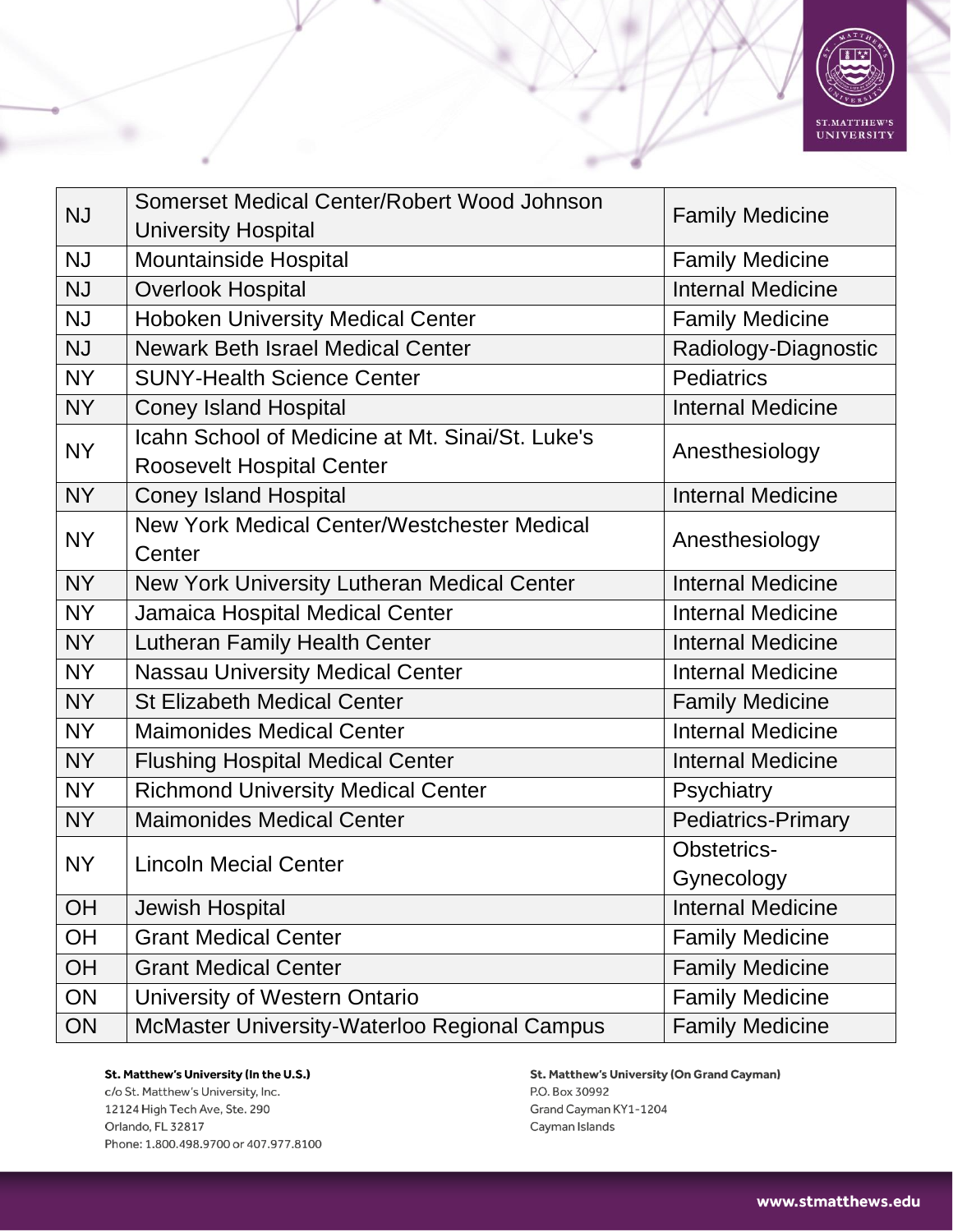

| ON        | <b>McMaster University-Hamilton Campus</b>       | <b>Family Medicine</b>   |
|-----------|--------------------------------------------------|--------------------------|
| <b>PA</b> | University of Pittsburgh Medical Center (UPMC    | <b>Family Medicine</b>   |
|           | Altoona)                                         |                          |
| <b>PA</b> | <b>Conemaugh Memorial Medical Center</b>         | <b>Family Medicine</b>   |
| <b>PA</b> | <b>Mercy Catholic Medical Center</b>             | <b>Internal Medicine</b> |
| <b>TN</b> | <b>East Tennessee State University</b>           | Psychiatry               |
|           |                                                  | General Surgery,         |
| <b>UK</b> | <b>UK Foundation Programme</b>                   | Urology, and             |
|           |                                                  | Cardiology               |
| <b>VA</b> | Carilion Clinic-Virginia Tech School of Medicine | <b>Pediatrics</b>        |
| <b>VA</b> | Carilion Clinic-Virginia Tech School of Medicine | <b>Internal Medicine</b> |
| <b>VA</b> | Eastern Virginia Medical School                  | <b>Internal Medicine</b> |

St. Matthew's University (In the U.S.) c/o St. Matthew's University, Inc. 12124 High Tech Ave, Ste. 290 Orlando, FL 32817

Phone: 1.800.498.9700 or 407.977.8100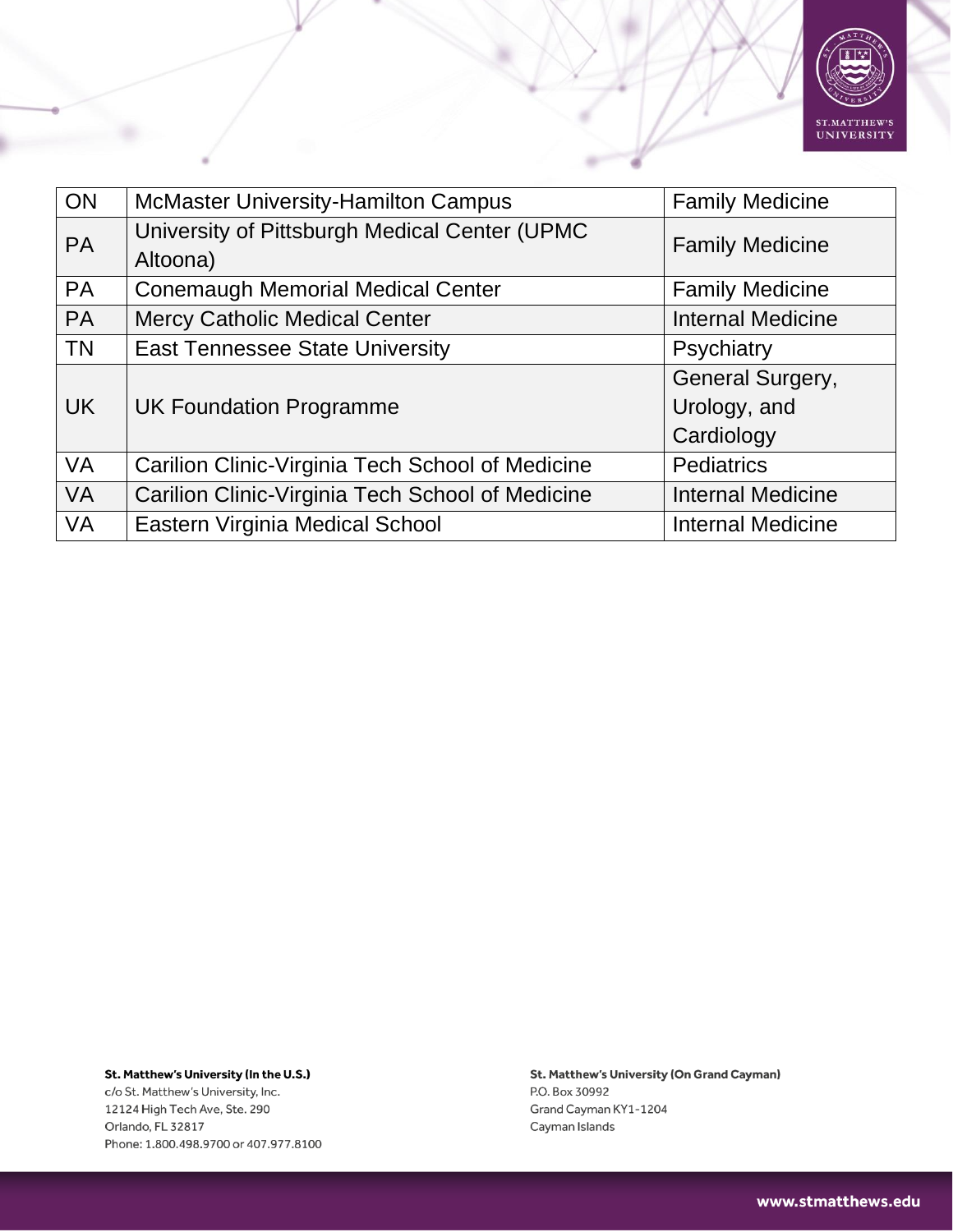

| <b>State</b> | Location: Residency/Research/Teaching                                         | <b>Specialty</b>         |
|--------------|-------------------------------------------------------------------------------|--------------------------|
| <b>AR</b>    | University of Arkansas for Medical Sciences<br><b>Regional Programs</b>       | <b>Family Medicine</b>   |
| <b>AL</b>    | University of Alabama Medical Center                                          | Psychiatry               |
| <b>AL</b>    | University of Alabama School of Medicine                                      | <b>Family Medicine</b>   |
| <b>AL</b>    | University of South Alabama Hospitals                                         | <b>Family Medicine</b>   |
| <b>AL</b>    | University of Alabama School of Medicine                                      | <b>Family Medicine</b>   |
| <b>AR</b>    | University of Arkansas for Medical Sciences-<br><b>Regional Program</b>       | <b>Family Medicine</b>   |
| <b>AR</b>    | University of Arkansas for Medical Sciences<br><b>Regional Programs</b>       | <b>Family Medicine</b>   |
| <b>CT</b>    | Danbury Hospital                                                              | <b>Internal Medicine</b> |
| <b>FL</b>    | University of Florida College of Medicine/Shands<br>Hospital                  | Psychiatry               |
| <b>FL</b>    | <b>Florida Hospital</b>                                                       | <b>Pediatrics</b>        |
| <b>FL</b>    | University of Florida College of Medicine                                     | <b>Internal Medicine</b> |
| <b>FL</b>    | Florida Atlantic University/Charles E. Schmidt<br><b>College of Medicine</b>  | <b>Internal Medicine</b> |
| <b>FL</b>    | Oak Hill Hospital                                                             | <b>Internal Medicine</b> |
| <b>FL</b>    | Florida Atlantic University/ Charles E. Schmidt<br><b>College of Medicine</b> | <b>Internal Medicine</b> |
| <b>GA</b>    | Medical Center in ColumbusColumbus Regional<br><b>Healthcare System</b>       | <b>Family Medicine</b>   |
| <b>GA</b>    | <b>Memorial Health University Medical Center</b>                              | <b>Internal Medicine</b> |
| IL           | Saints Mary and Elizabeth Medical Center                                      | <b>Family Medicine</b>   |

St. Matthew's University (In the U.S.) c/o St. Matthew's University, Inc. 12124 High Tech Ave, Ste. 290 Orlando, FL 32817 Phone: 1.800.498.9700 or 407.977.8100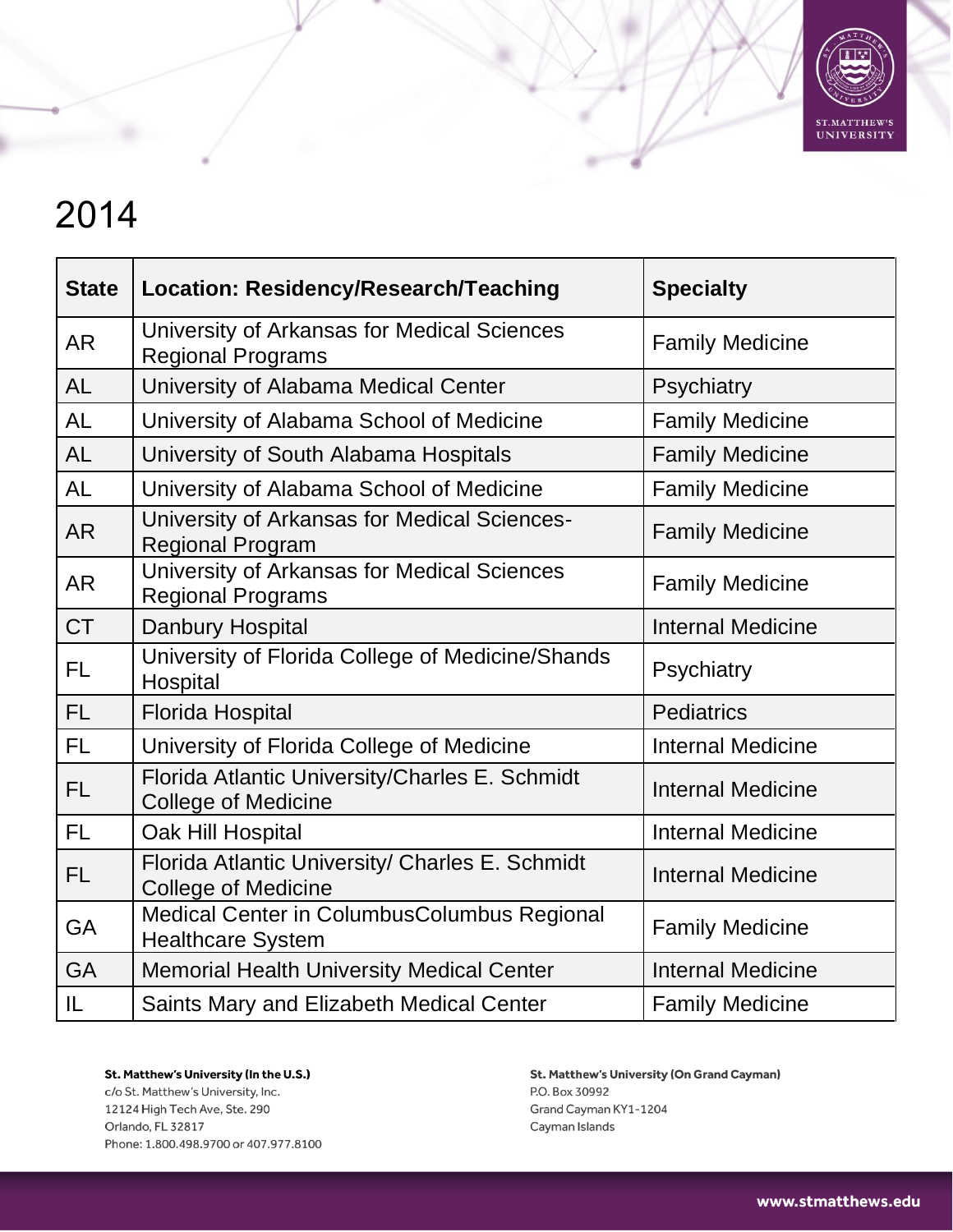

| <b>AR</b> | University of Arkansas for Medical Sciences                                                                                 | Anesthesiology               |
|-----------|-----------------------------------------------------------------------------------------------------------------------------|------------------------------|
| IL        | Mt. Sinai Medical Center                                                                                                    | <b>Internal Medicine</b>     |
| IL        | <b>Southern Illinois University</b>                                                                                         | <b>Family Medicine</b>       |
| IL        | Mount Sinai Hospital/Medical Center                                                                                         | <b>Pediatrics</b>            |
| IL        | <b>McGaw Medical Center of Northwestern</b><br>University/Northwestern Feinberg School of<br><b>Medicine</b>                | Radiology-Diagnostic         |
| IL        | <b>MacNeal Hospital</b>                                                                                                     | <b>Internal Medicine</b>     |
| IL        | University of Illinois Methodist Medical center                                                                             | <b>Family Medicine</b>       |
| IL        | University of Illinois St. Francis Medical Center                                                                           | Neurology                    |
| IL        | <b>Mount Sinai Hospital Medical Center</b>                                                                                  | <b>Obstetrics-Gynecology</b> |
| IL        | <b>Mount Sinai Health Systems</b>                                                                                           | <b>Internal Medicine</b>     |
| IL        | <b>Jackson Park Hospital</b>                                                                                                | <b>Family Medicine</b>       |
| KY        | University of Louisville School of<br><b>Medicine/Glasgow Family Medicine</b>                                               | <b>Family Medicine</b>       |
| LA        | <b>Ochsner Clinic Foundation Hospital</b>                                                                                   | <b>Internal Medicine</b>     |
| LA        | Louisiana State University Health Sciences Center                                                                           | <b>General Surgery</b>       |
| LA        | Louisiana State University Health New Orleans<br>School of Medicine/Bogalusa Medical Center/Rural<br><b>Family Medicine</b> | <b>Family Medicine</b>       |
| LA        | <b>Ochsner Medical Center</b>                                                                                               | Neurology                    |
| <b>MD</b> | St. Agnes Hospital                                                                                                          | <b>Surgery-Preliminary</b>   |
| MD        | St. Agnes Hospital                                                                                                          | Surgery-Preliminary          |
| <b>MD</b> | MedStar Franklin Square Medical Center                                                                                      | Obstetrics-Gynecology        |
| MI        | Detroit Medical Center/Sinai-Grace Hospital                                                                                 | <b>Internal Medicine</b>     |
| MI        | <b>Grand Rapids Medical Education Partners</b>                                                                              | <b>Obstetrics-Gynecology</b> |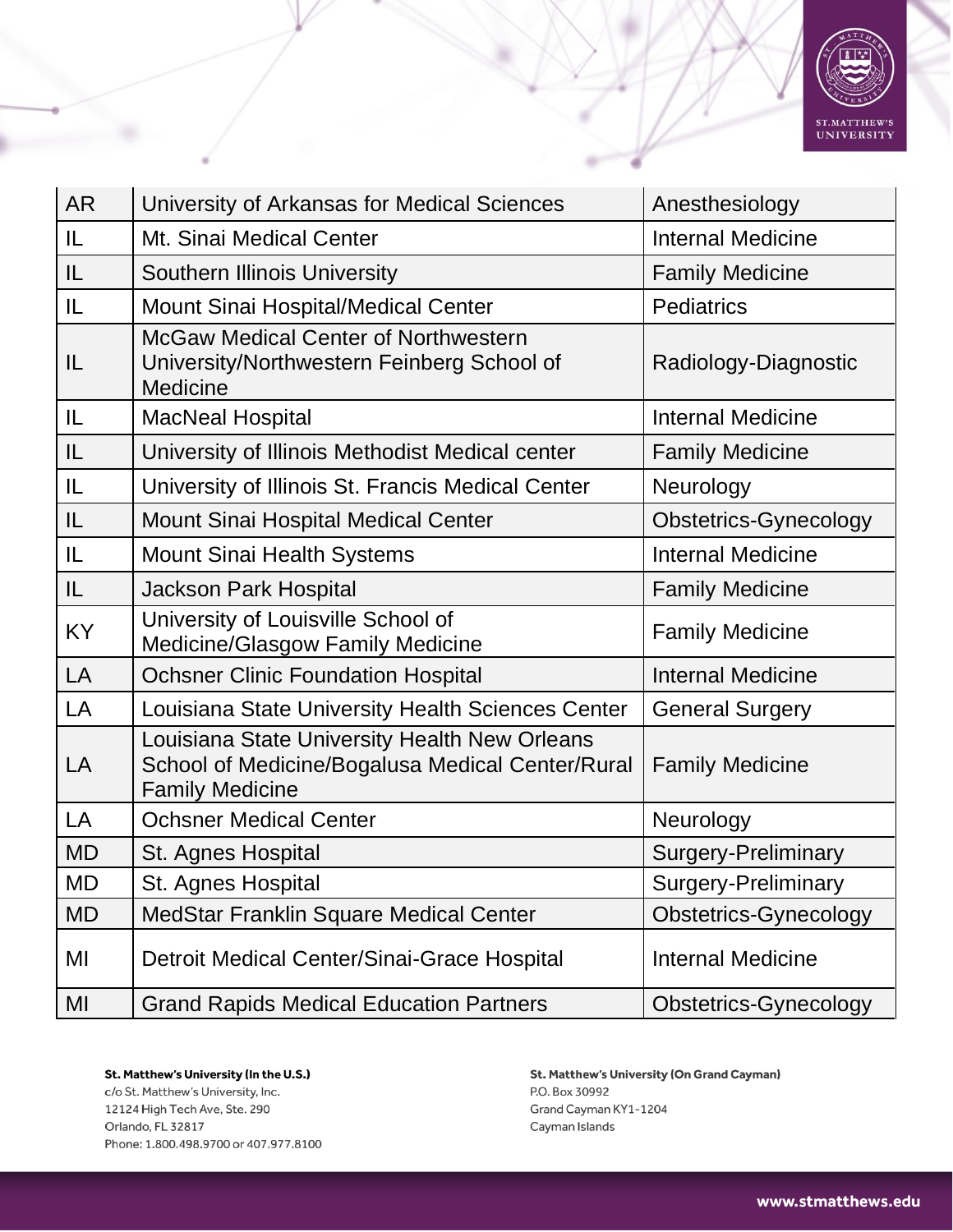

| MI        | <b>Grand Rapids Medical Education Partners</b>                                        | Neurology                    |
|-----------|---------------------------------------------------------------------------------------|------------------------------|
| MI        | <b>Genesys Regional Medical Center</b>                                                | <b>Family Medicine</b>       |
| MI        | <b>Grand Rapids Medical Education Partners</b>                                        | <b>Obstetrics-Gynecology</b> |
| MI        | <b>Genesys Regional Medical Center</b>                                                | <b>Family Medicine</b>       |
| MI        | <b>Wayne State University/Detroit Medical Center</b>                                  | Pathology                    |
| <b>MO</b> | St. Mary's Health Center                                                              | <b>Internal Medicine</b>     |
| <b>MS</b> | <b>Mississippi University Hospital</b>                                                | <b>Family Medicine</b>       |
| <b>NC</b> | Brody School of Medicine at Vidant Medical<br><b>Center/East Carolina University</b>  | <b>Family Medicine</b>       |
| <b>NJ</b> | <b>AtlantiCare Regional Medical Center</b>                                            | <b>Internal Medicine</b>     |
| <b>NJ</b> | <b>Hunterdon Medical Center</b>                                                       | <b>Family Medicine</b>       |
| <b>NJ</b> | <b>Rutgers/New Jersey Medical School</b>                                              | Psychiatry                   |
| <b>NJ</b> | New York Medical College/CarePoint Health<br><b>Hoboken University Medical Center</b> | <b>Family Medicine</b>       |
| <b>NJ</b> | St. Lukes Warren Hospital                                                             | <b>Family Medicine</b>       |
| <b>NJ</b> | <b>Virtua Family Medicine</b>                                                         | <b>Family Medicine</b>       |
| <b>NJ</b> | <b>Cooper University Hospital</b>                                                     | <b>Pediatrics</b>            |
| <b>NJ</b> | <b>AtlantiCare Regional Medical Center</b>                                            | <b>Internal Medicine</b>     |
| <b>NJ</b> | St. Lukes Warren Hospital                                                             | <b>Family Medicine</b>       |
| <b>NY</b> | University at Buffalo School of Medicine                                              | Anesthesiology               |
| <b>NY</b> | <b>Albany Medical Center</b>                                                          | <b>Medicine-Preliminary</b>  |
| <b>NY</b> | University at Buffalo School of Medicine/Buffalo<br><b>General Hospital</b>           | <b>Family Medicine</b>       |
| <b>NY</b> | Kingsbrook Jewish Medical Center                                                      | <b>Internal Medicine</b>     |
| <b>NY</b> | <b>SUNY-Health Science Center at Brooklyn</b>                                         | <b>Internal Medicine</b>     |
| <b>NY</b> | <b>Maimonides Medical Center</b>                                                      | <b>Surgery-Preliminary</b>   |
| NY        | St. John's Episcopal Hospital                                                         | <b>Internal Medicine</b>     |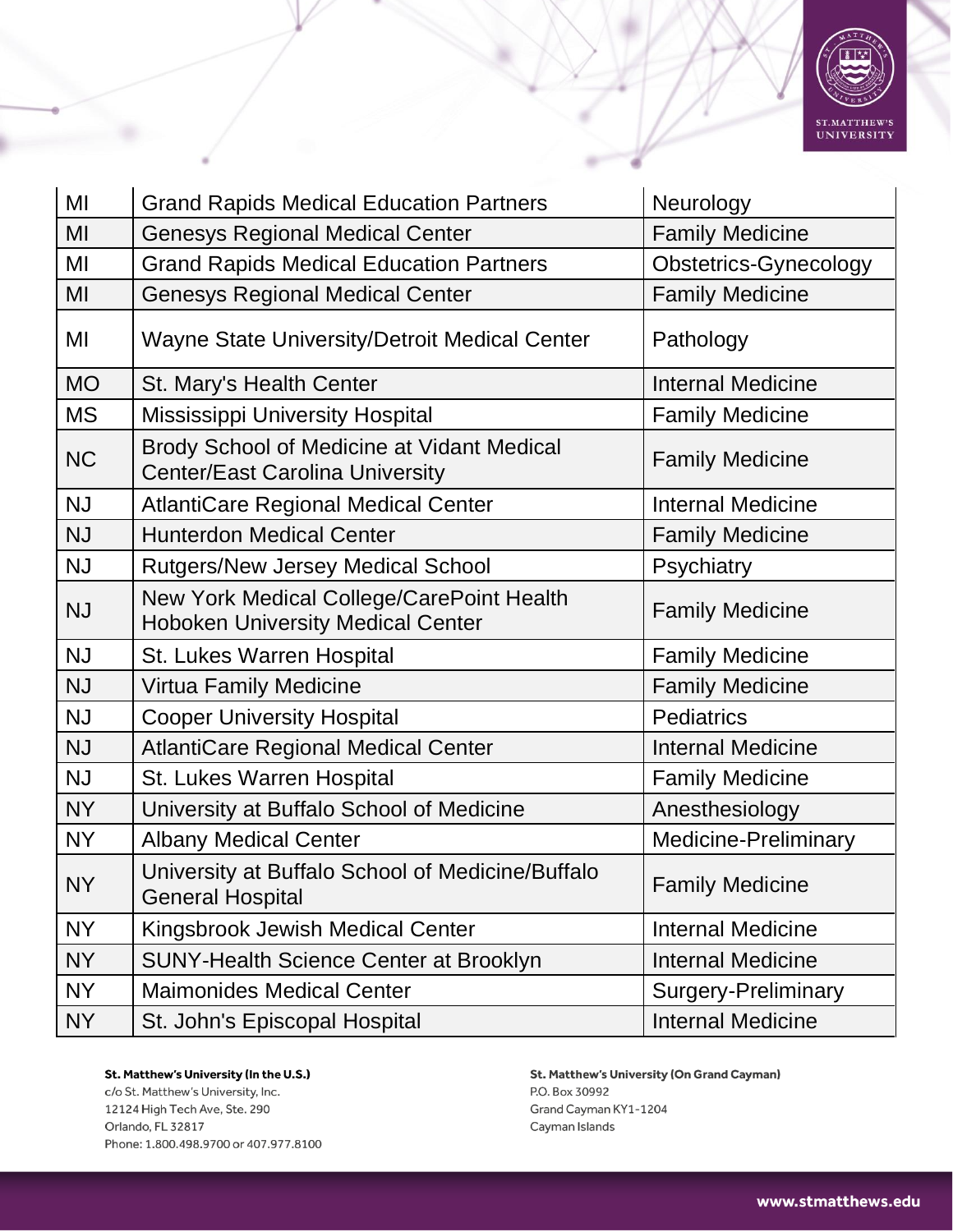

| <b>NY</b> | <b>Winthrop University Hospital</b>                                                  | Pathology                  |
|-----------|--------------------------------------------------------------------------------------|----------------------------|
| <b>NY</b> | University at Buffalo School of Medicine                                             | Psychiatry                 |
| <b>NY</b> | <b>Albert Einstein University/Montefiore Medical</b><br>Center                       | <b>Surgery-Preliminary</b> |
| <b>NY</b> | <b>UHS Wilson Medical Center</b>                                                     | <b>Family Medicine</b>     |
| <b>NY</b> | <b>Richmond University Medical Center</b>                                            | Psychiatry                 |
| <b>NY</b> | <b>Harlem Hospital Center</b>                                                        | Psychiatry                 |
| <b>NY</b> | <b>Maimonides Medical Center</b>                                                     | <b>General Surgery</b>     |
| <b>NY</b> | <b>SUNY Health Science Center</b>                                                    | <b>Family Medicine</b>     |
| <b>NY</b> | University at Buffalo Scool of Medicine/Millard<br><b>Fillmore Suburban Hospital</b> | <b>Family Medicine</b>     |
| <b>NY</b> | <b>Flushing Hospital</b>                                                             | <b>Pediatrics</b>          |
| <b>NY</b> | <b>SUNY Health Science Center</b>                                                    | <b>Pediatrics</b>          |
| <b>NY</b> | <b>Staten Island University Hospital</b>                                             | <b>Internal Medicine</b>   |
| OH        | <b>Barberton Hospital/Northeast Ohio Medical</b><br><b>University</b>                | <b>Family Medicine</b>     |

c/o St. Matthew's University, Inc. 12124 High Tech Ave, Ste. 290 Orlando, FL 32817 Phone: 1.800.498.9700 or 407.977.8100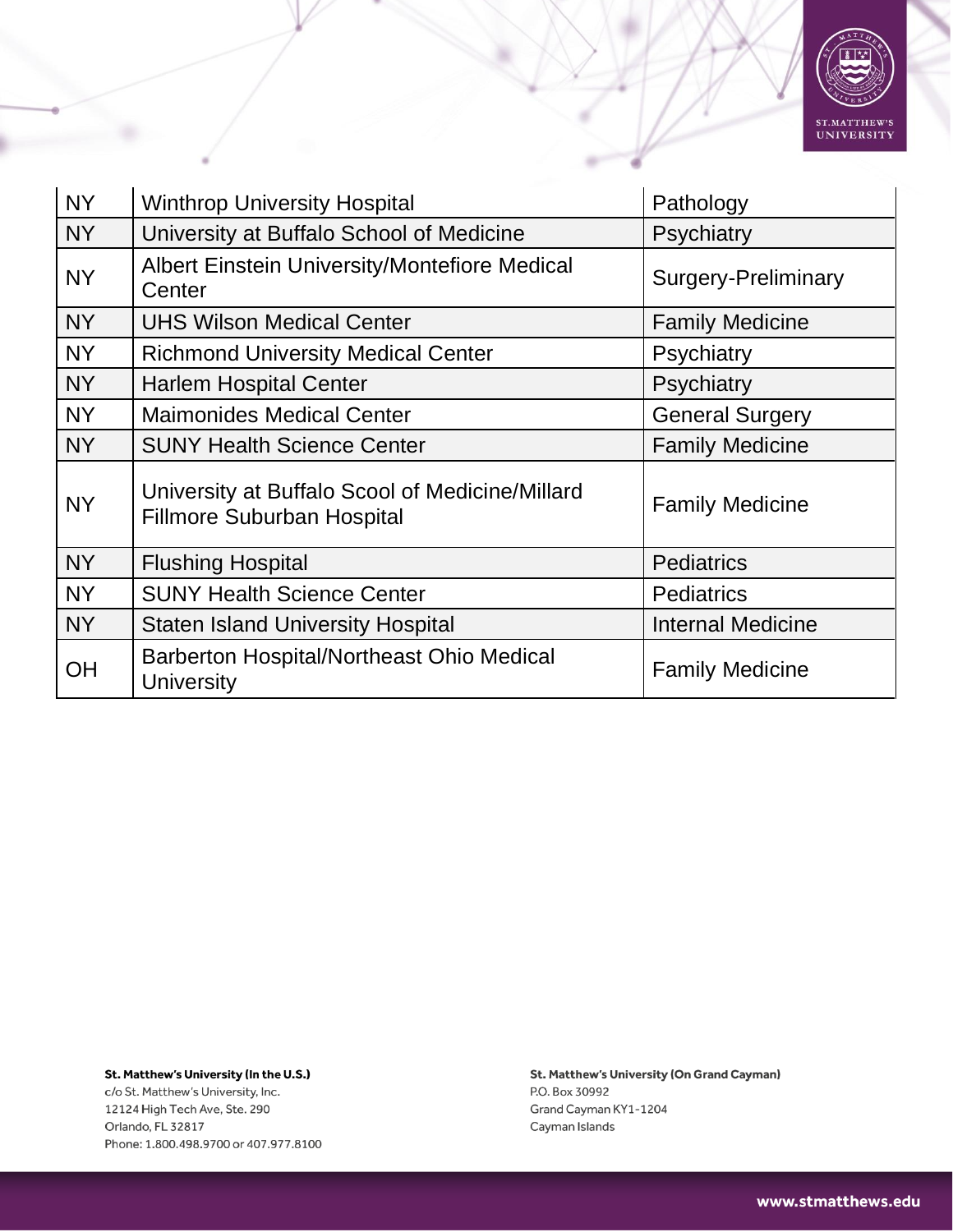

| <b>State</b> | Location: Residency/Research/Teaching                                                | <b>Specialty</b>             |
|--------------|--------------------------------------------------------------------------------------|------------------------------|
| <b>AB</b>    | <b>University of Albert</b>                                                          | <b>Internal Medicine</b>     |
| <b>AL</b>    | University of South Alabama Hospitals                                                | <b>Family Medicine</b>       |
| <b>AL</b>    | University of Alabama School of Medicine                                             | <b>Family Medicine</b>       |
| <b>AL</b>    | Montgomery Family Medical Residency<br>Program                                       | <b>Family Medicine</b>       |
| <b>AL</b>    | University of Alabama Medical Center                                                 | Psychiatry                   |
| <b>AR</b>    | University of Arkansas for Medical Sciences-<br><b>Area Health Education Centers</b> | <b>Family Medicine</b>       |
| <b>AR</b>    | University of Arkansas for Medical Sciences-<br><b>Area Health Education Centers</b> | <b>Family Medicine</b>       |
| <b>AR</b>    | University of Arkansas for Medical Sciences-<br><b>Area Health Education Centers</b> | <b>Family Medicine</b>       |
| CO           | St Joseph's Hospital Exempla Healthcare                                              | <b>Surgery-Preliminary</b>   |
| <b>CT</b>    | University of Connecticut School of Medicine                                         | Psychiatry                   |
| <b>FL</b>    | <b>Florida State University College of Medicine</b>                                  | <b>Obstetrics-Gynecology</b> |
| FL.          | <b>Tallahassee Memorial Healthcare</b>                                               | <b>Family Medicine</b>       |
| FL.          | <b>West Kendall Baptist Hospital</b>                                                 | <b>Family Medicine</b>       |
| FL.          | University of Florida                                                                | Neurology                    |
| <b>FL</b>    | Orlando Health-Arnold Palmer Hospital for<br>Children                                | <b>Pediatrics</b>            |
| <b>GA</b>    | <b>Medical Center Central Georgia/Mercer</b><br><b>University School of Medicine</b> | <b>Family Medicine</b>       |
| <b>GA</b>    | <b>Medical Center Central Georgia/Mercer</b><br><b>University School of Medicine</b> | <b>Internal Medicine</b>     |

St. Matthew's University (In the U.S.) c/o St. Matthew's University, Inc. 12124 High Tech Ave, Ste. 290 Orlando, FL 32817 Phone: 1.800.498.9700 or 407.977.8100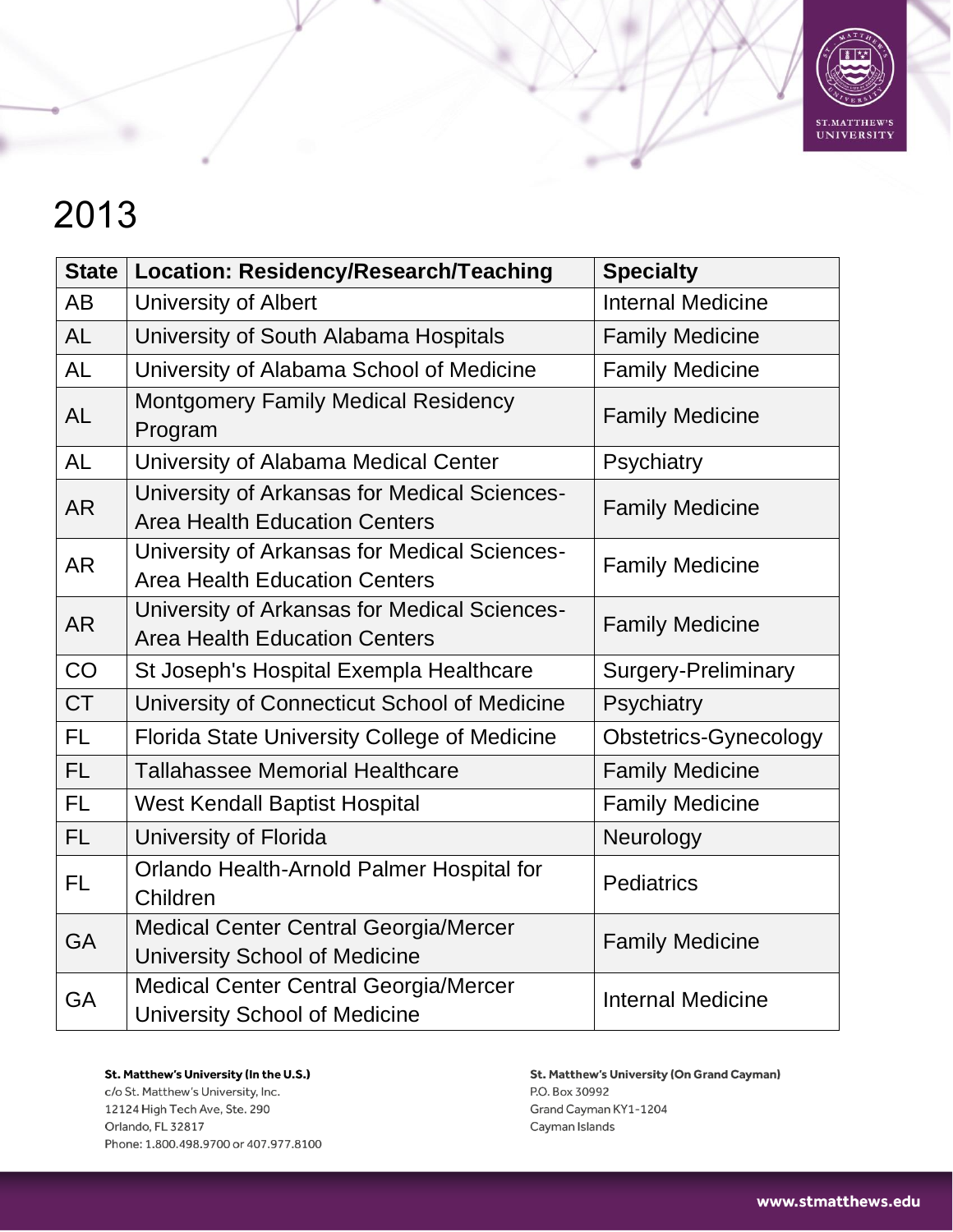

| <b>GA</b> | Phoebe Putney Memorial Hospital                                                      | <b>Family Medicine</b>       |
|-----------|--------------------------------------------------------------------------------------|------------------------------|
| GA        | <b>Medical Center Central Georgia/Mercer</b><br><b>University School of Medicine</b> | <b>Internal Medicine</b>     |
| IL.       | Mt. Sinai Hospital                                                                   | <b>Family Practice</b>       |
| IL.       | University of Illinios-Methodist Medical Center                                      | <b>Family Medicine</b>       |
| IL.       | <b>Rush-Copley Memorial Hospital</b>                                                 | <b>Family Medicine</b>       |
| IL.       | St. Mary and Elizabeth Medical Center                                                | <b>Family Medicine</b>       |
| IL.       | <b>Loyola University Medical Center</b>                                              | <b>Family Medicine</b>       |
| IL.       | Advocate Lutheran General Hospital                                                   | <b>Family Medicine</b>       |
| IL.       | Mt. Sinai Hospital Medical Center                                                    | <b>Internal Medicine</b>     |
| IL.       | Mt. Sinai Hospital Medical Center                                                    | <b>Internal Medicine</b>     |
| IL        | Mt. Sinai Hospital Medical Center                                                    | <b>Internal Medicine</b>     |
| IL.       | <b>Southern Illinois University</b>                                                  | <b>Family Medicine</b>       |
| IL.       | <b>Cook County-Stroger Hospital</b>                                                  | Anesthesiology               |
| IL.       | Mt. Sinai Hospital Medical Center                                                    | <b>Obstetrics-Gynecology</b> |
| IL.       | Mt. Sinai Hospital Medical Center                                                    | Medicine-Preliminary         |
| IL.       | <b>Cook County-Stroger Hospital</b>                                                  | Radiology-Diagnostic         |
| LA        | <b>LSU School of Medicine</b>                                                        | <b>Family Medicine</b>       |
| LA        | <b>East Jefferson General Hospital</b>                                               | <b>Family Medicine</b>       |
| LA        | <b>LSU Health Science Center</b>                                                     | <b>Family Medicine</b>       |
| LA        | <b>East Jefferson General Hospital</b>                                               | <b>Family Medicine</b>       |
| LA        | <b>LSU School of Medicine</b>                                                        | <b>Family Medicine</b>       |
| LA        | <b>Baton Rouge General Medical Center</b>                                            | <b>Family Medicine</b>       |
| LA        | <b>Baton Rouge General Medical Center</b>                                            | <b>Family Medicine</b>       |
| LA        | Louisiana State University Health Science<br>Center                                  | <b>General Surgery</b>       |
| MD        | MedStar Franklin Square Medical Center                                               | <b>Family Medicine</b>       |

c/o St. Matthew's University, Inc. 12124 High Tech Ave, Ste. 290 Orlando, FL 32817 Phone: 1.800.498.9700 or 407.977.8100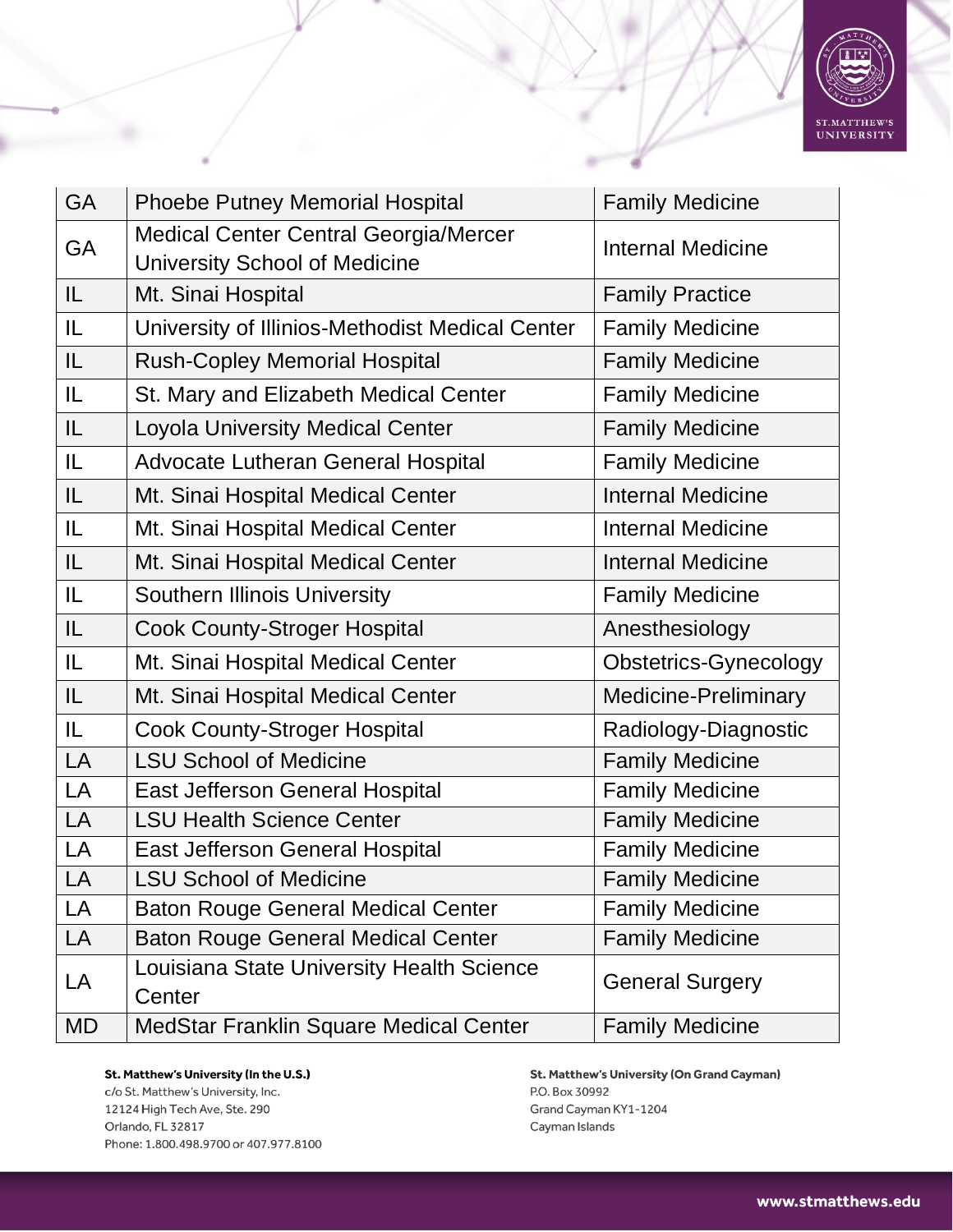

| MI        | Oakwood Hospital                                                           | <b>Family Medicine</b>                  |
|-----------|----------------------------------------------------------------------------|-----------------------------------------|
| MI        | Doctors Hospital of Michigan/ Oakland<br><b>Physician's Medical Center</b> | <b>Family Medicine</b>                  |
| MI        | Wayne State University/Rehabilitation institute<br>of Michigan             | <b>Physical Medicine &amp;</b><br>Rehab |
| MI        | <b>Henry Ford Health Science Center</b>                                    | <b>Internal Medicine</b>                |
| MI        | <b>Grand Rapids Medical Education Partners</b>                             | <b>Internal Medicine</b>                |
| MI        | Oakwood Hospital                                                           | <b>Obstetrics-Gynecology</b>            |
| MI        | Wayne State University School of Medicine                                  | <b>Internal Medicine</b>                |
| MI        | <b>Beaumont Health System</b>                                              | <b>Family Medicine</b>                  |
| MI        | Michigan State University Sparrow Hospital                                 | Neurology                               |
| <b>MN</b> | <b>Hennepin County Medical Center</b>                                      | Psychiatry                              |
| <b>MN</b> | Mayo School of Graduate Medical Education                                  | <b>Surgery-Preliminary</b>              |
| <b>MO</b> | University of Missouri-Columbia School of<br>Medicine                      | Psychiatry                              |
| <b>MS</b> | University of Mississippi Medical Center                                   | <b>Family Medicine</b>                  |
| <b>MS</b> | University of Mississippi Medical Center                                   | <b>Family Medicine</b>                  |
| <b>MS</b> | University of Mississippi Medical Center                                   | <b>Pediatrics</b>                       |
| <b>NC</b> | <b>Vidant Medical Center/East Carolina</b><br><b>University</b>            | <b>Pediatrics</b>                       |
| <b>NC</b> | New Hanover Regional Medical Center                                        | <b>Internal Medicine</b>                |
| <b>NJ</b> | <b>Trinitas Hospital</b>                                                   | Psychiatry                              |
| <b>NJ</b> | <b>Virtua Family Medicine</b>                                              | <b>Family Medicine</b>                  |
| <b>NJ</b> | Hoboken University Medical Center                                          | <b>Family Medicine</b>                  |
| <b>NJ</b> | Jersey Shore University Medical Center                                     | <b>Internal Medicine</b>                |
| <b>NJ</b> | <b>AtlantiCare Regional Medical Center</b>                                 | <b>Internal Medicine</b>                |
| <b>NJ</b> | <b>Underwood-Memorial Hospital</b>                                         | <b>Family Medicine</b>                  |
| NY        | <b>New York Methodist Hospital</b>                                         | <b>Internal Medicine</b>                |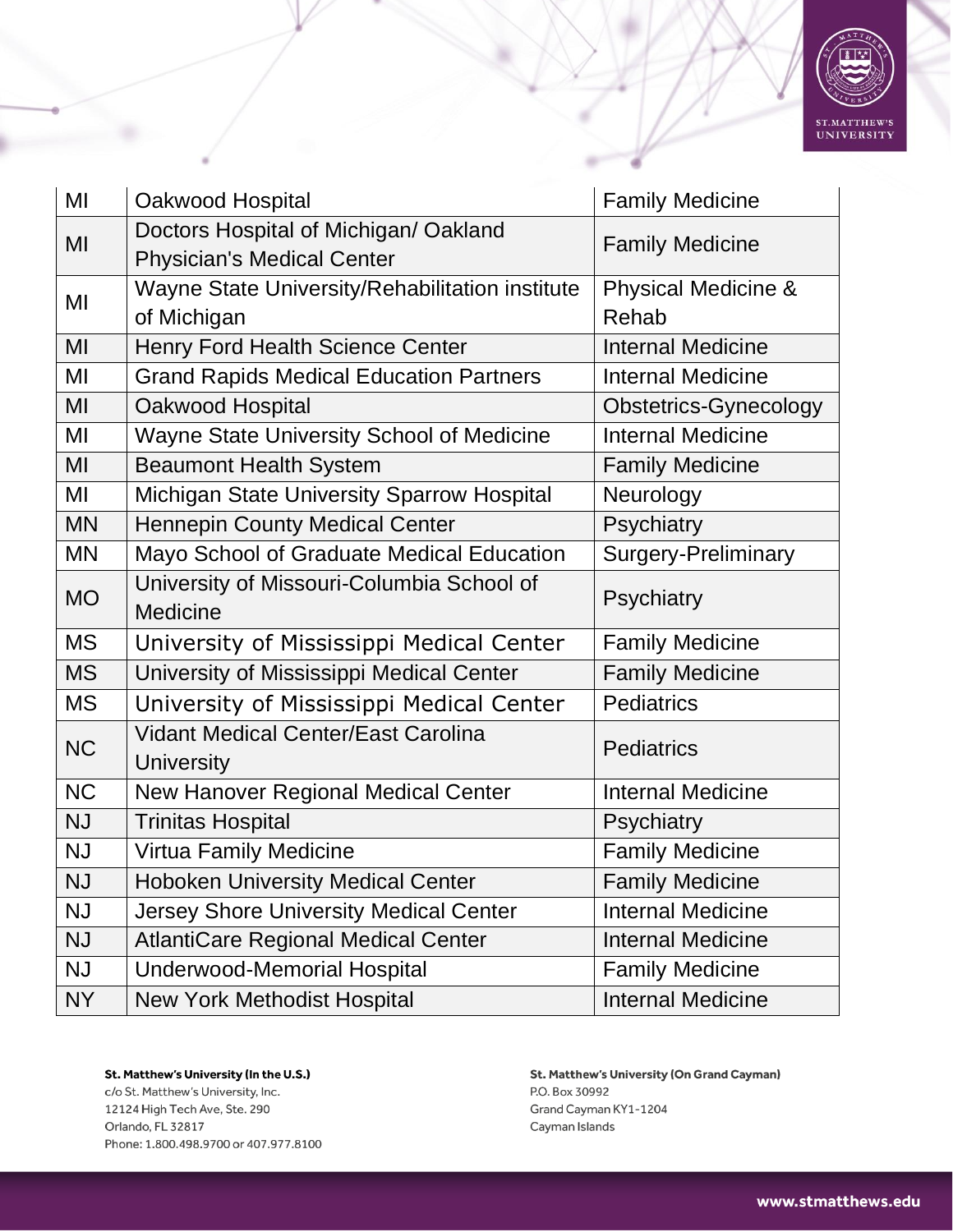

| <b>NY</b> | St. Luke's-Roosevelt Hospital Center           | Pathology                  |
|-----------|------------------------------------------------|----------------------------|
| <b>NY</b> | <b>New York Methodist Hospital</b>             | <b>Internal Medicine</b>   |
| <b>NY</b> | Institute for Family Health                    | <b>Family Medicine</b>     |
| <b>NY</b> | <b>Maimonides Medical Center</b>               | <b>Internal Medicine</b>   |
| <b>NY</b> | <b>Wilson Memorial Regional Medical Center</b> | <b>Family Medicine</b>     |
| <b>NY</b> | <b>Ellis Hospital</b>                          | <b>Family Medicine</b>     |
| <b>NY</b> | Mid-Hudson/Institute for Family Health         | <b>Family Medicine</b>     |
| <b>NY</b> | <b>Lutheran Medical Center</b>                 | <b>Internal Medicine</b>   |
| <b>NY</b> | <b>Maimonides Medical Center</b>               | <b>Surgery-Preliminary</b> |

c/o St. Matthew's University, Inc. 12124 High Tech Ave, Ste. 290 Orlando, FL 32817 Phone: 1.800.498.9700 or 407.977.8100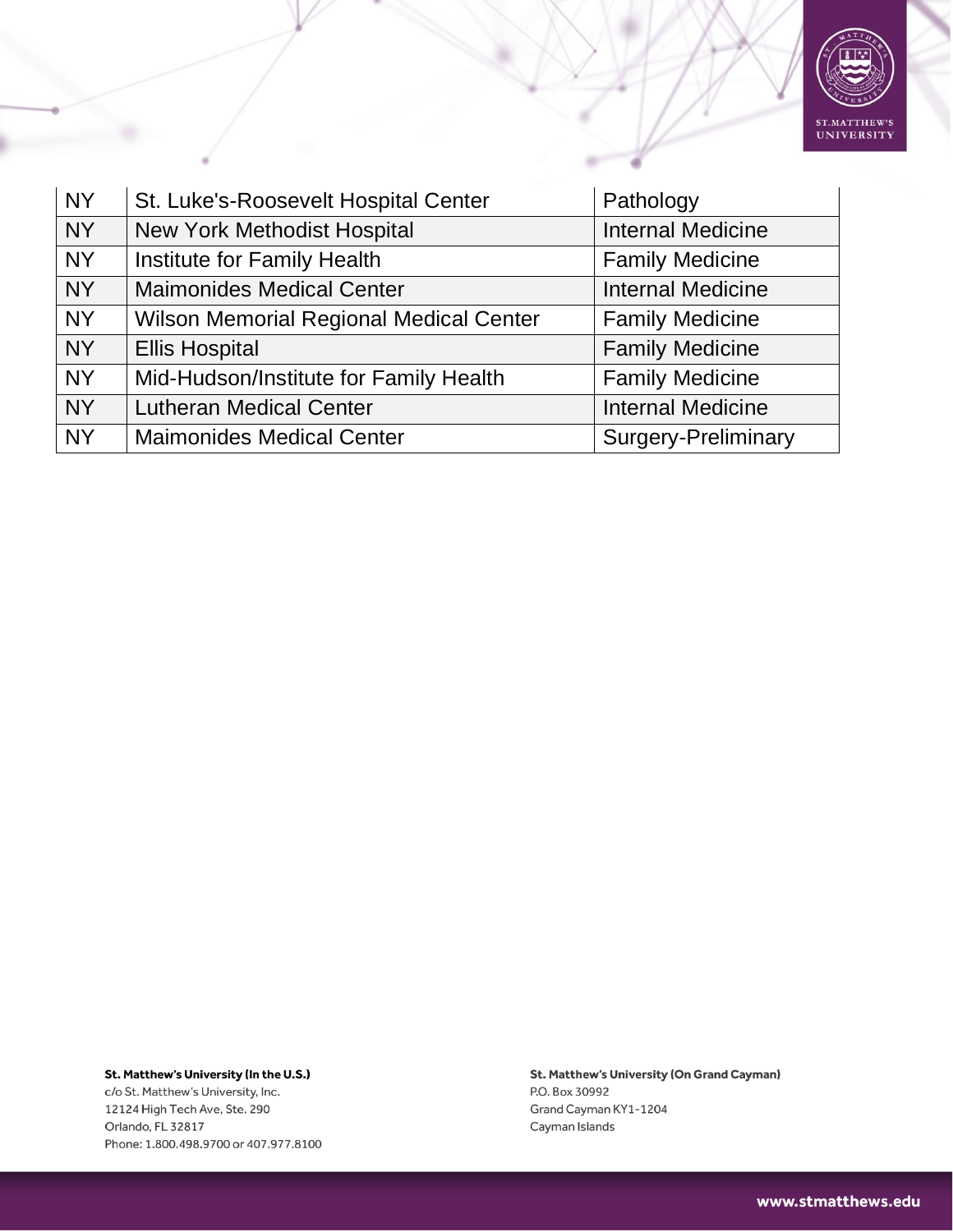

| <b>State</b>       | <b>Program Institution</b>                                           | <b>Program Name</b>      |
|--------------------|----------------------------------------------------------------------|--------------------------|
| <b>AL</b>          | Montgomery Family Medicine Residency                                 | <b>Family Medicine</b>   |
| <b>AR</b>          | <b>UAMS-AHEC</b>                                                     | <b>Family Medicine</b>   |
| AΖ                 | <b>Phoenix Baptist Hospital</b>                                      | <b>Family Medicine</b>   |
| <b>Albert</b><br>a | <b>University of Calgary</b>                                         | <b>Family Medicine</b>   |
| CO                 | Penrose-St. Francis                                                  | Pathology                |
| <b>CT</b>          | <b>Bridgeport Hospital</b>                                           | <b>Internal Medicine</b> |
| <b>DC</b>          | <b>Howard University Hospital</b>                                    | Psychiatry               |
| <b>DC</b>          | <b>Howard University Hospital</b>                                    | Psychiatry               |
| FL.                | <b>Bayfront Medical Center</b>                                       | <b>Family Medicine</b>   |
| <b>FL</b>          | Tallahassee                                                          | <b>Family Medicine</b>   |
| <b>FL</b>          | <b>Tallahassee Memorial Healthcare</b>                               | <b>Family Medicine</b>   |
| <b>FL</b>          | University of Florida College of Medicine-<br><b>Shands Hospital</b> | <b>Family Medicine</b>   |
| <b>FL</b>          | <b>Florida Hospital</b>                                              | <b>General Surgery</b>   |
| <b>FL</b>          | Shands Hospital/University of Florida                                | Neurology                |
| <b>FL</b>          | <b>Orlando Health</b>                                                | <b>Pediatrics</b>        |
| <b>GA</b>          | <b>Medical Center of Columbus</b>                                    | <b>Family Medical</b>    |
| GA                 | <b>Medical Center Central Georgia/Mercer</b><br><b>University</b>    | <b>Family Medicine</b>   |
| GA                 | <b>Medical Center Central Georgia/Mercer</b><br><b>University</b>    | <b>Family Medicine</b>   |
| GA                 | <b>Phoebe Putney Memorial Hospital</b>                               | <b>Family Medicine</b>   |

St. Matthew's University (In the U.S.) c/o St. Matthew's University, Inc. 12124 High Tech Ave, Ste. 290 Orlando, FL 32817 Phone: 1.800.498.9700 or 407.977.8100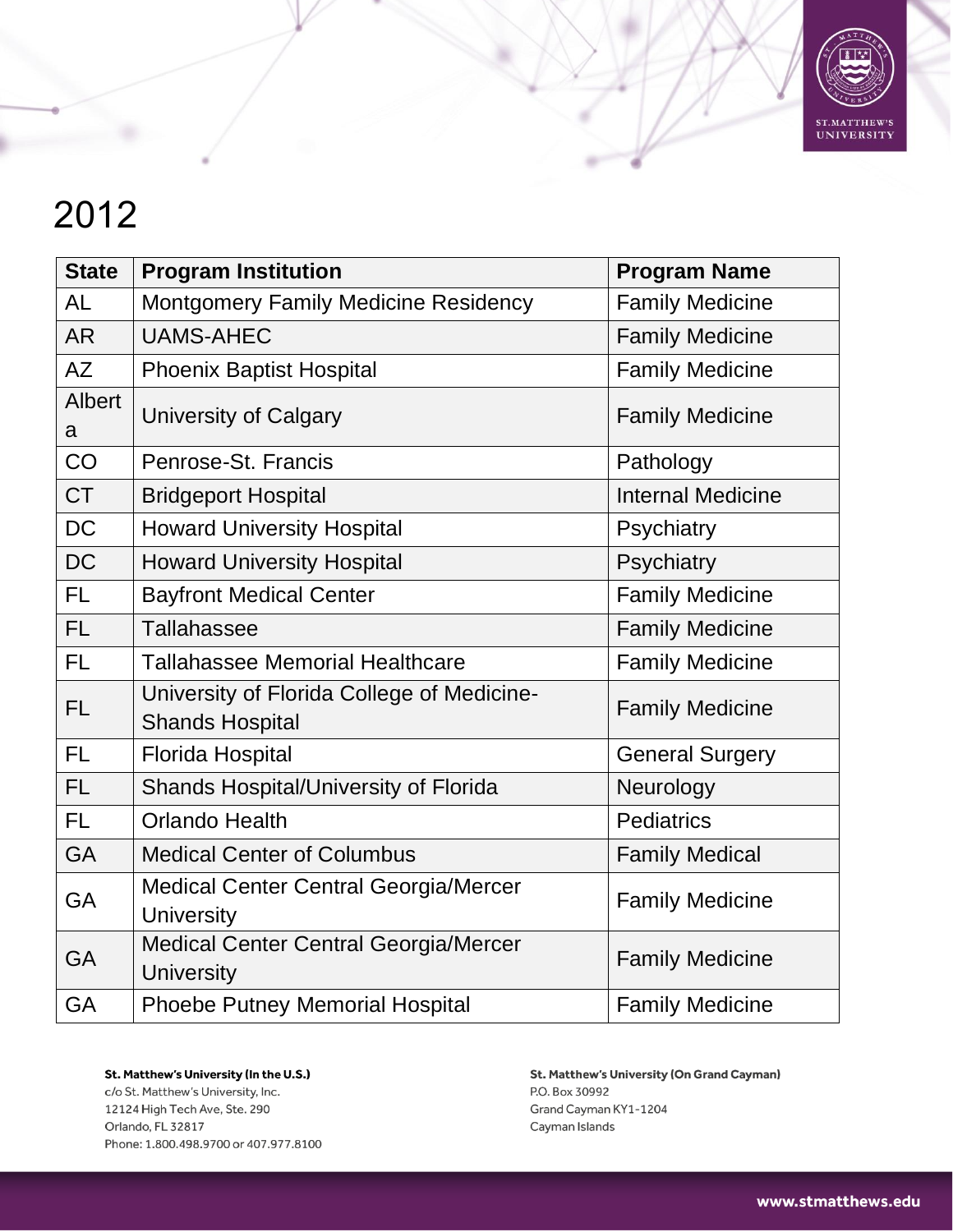

| <b>GA</b> | <b>Medical Center of Central Georgia</b>                                        | <b>Internal Medicine</b>    |
|-----------|---------------------------------------------------------------------------------|-----------------------------|
| <b>GA</b> | <b>Memorial Health University Medical Center</b>                                | <b>Internal Medicine</b>    |
| <b>GA</b> | <b>Emory University School of Medicine</b>                                      | Neurology                   |
| <b>GA</b> | <b>Medical Center Central Georgia/Mercer</b><br><b>University</b>               | <b>Pediatrics</b>           |
| GA        | <b>Medical Center Central Georgia/Mercer</b><br><b>University</b>               | <b>Pediatrics</b>           |
| GA        | <b>Medical Center of Central Georgia Mercer</b><br><b>University</b>            | <b>Pediatrics</b>           |
| <b>GA</b> | Morehouse School of Medicine                                                    | Psychiatry                  |
| <b>GA</b> | <b>Medical College of Georgia</b>                                               | <b>Radiology Diagnostic</b> |
| IL.       | <b>Loyola University Medical Center</b>                                         | Anesthesiology              |
| IL        | <b>Advocate Christ Medical Center</b>                                           | <b>Family Medicine</b>      |
| IL        | <b>Carle Foundation Hospital</b>                                                | <b>Family Medicine</b>      |
| IL        | Mt. Sinai Hospital Medical Center                                               | <b>Family Medicine</b>      |
| IL        | <b>Rush-Copley Memorial Hospital</b>                                            | <b>Family Medicine</b>      |
| IL.       | <b>Southern Illinois University</b>                                             | <b>Family Medicine</b>      |
| IL        | Southern Illinois University Quincy Family<br><b>Medicine Residency Program</b> | <b>Family Medicine</b>      |
| IL.       | University of Illinois College of Medicine                                      | <b>Family Medicine</b>      |
| IL        | <b>UIC/Mt. Sinai Hospital Medical Center</b>                                    | <b>General Surgery</b>      |
| IL        | Mt. Sinai Hospital Medical Center                                               | <b>Internal Medicine</b>    |
| IL        | Southern Illinois University School of Medicine                                 | <b>Internal Medicine</b>    |
| IL        | <b>West Suburban Medical Center</b>                                             | <b>Internal Medicine</b>    |
| IL        | Mt. Sinai Hospital Medical Center                                               | Obstetrics-                 |
|           |                                                                                 | Gynecology                  |
| IL        | University of Illinois College of Medicine                                      | <b>Pediatrics</b>           |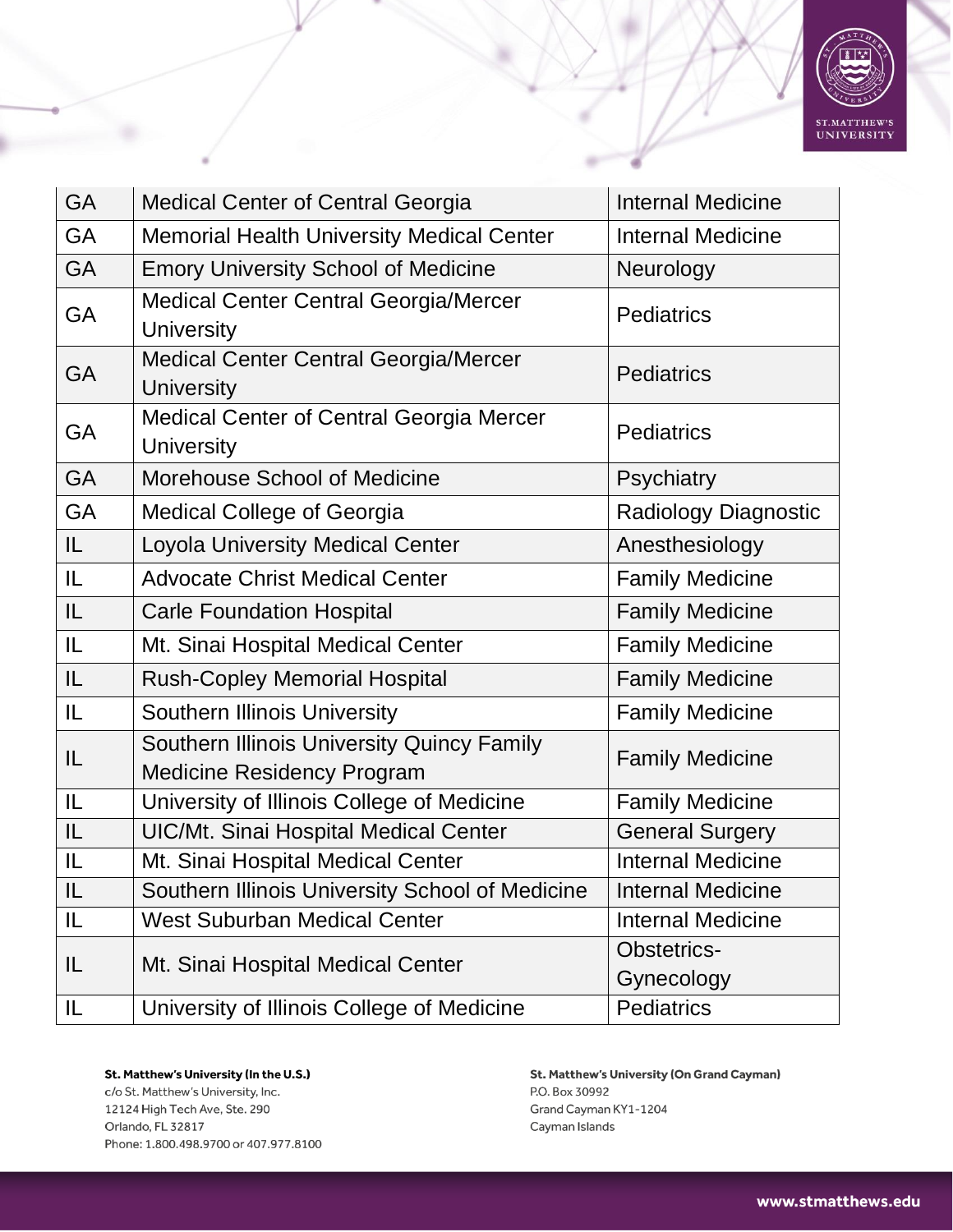

| IL.       | <b>Advocate Lutheran General Hospital</b>           | Psychiatry                  |
|-----------|-----------------------------------------------------|-----------------------------|
| LA        | <b>East Jefferson General Hospital</b>              | <b>Family Medical</b>       |
| LA        | <b>Baton Rouge General Medical Center</b>           | <b>Family Medicine</b>      |
| LA        | <b>EA Conway Medical Center</b>                     | <b>Family Medicine</b>      |
| LA        | <b>EA Conway Medical Center</b>                     | <b>Family Medicine</b>      |
| LA        | Louisiana State University Health Science<br>Center | <b>Family Medicine</b>      |
| LA        | Louisiana State University School of Medicine       | <b>Family Medicine</b>      |
| LA        | LSU-Lafayette                                       | <b>Family Medicine</b>      |
| <b>LA</b> | University Medical Center                           | <b>Family Medicine</b>      |
| LA        | <b>LSUHSC</b>                                       | Medicine-Primary            |
| LA        | <b>LSU School of Medicine</b>                       | Psychiatry                  |
| <b>MD</b> | <b>Franklin Square Hospital</b>                     | <b>Internal Medicine</b>    |
| <b>MD</b> | Franklin Square Hospital Center                     | <b>Internal Medicine</b>    |
| <b>MD</b> | St. Agnes Hospital                                  | <b>Medicine-Preliminary</b> |
| MI        | Oakwood Hospital                                    | Family medicine             |
| MI        | <b>Genesys Regional Medical Center</b>              | <b>Family Medicine</b>      |
| MI        | <b>Genesys Regional Medical Center</b>              | <b>Family Medicine</b>      |
| MI        | <b>Henry Ford</b>                                   | <b>Family Medicine</b>      |
| MI        | <b>Henry Ford</b>                                   | <b>Family Medicine</b>      |
| MI        | <b>Henry Ford</b>                                   | <b>Family Medicine</b>      |
| MI        | <b>Michigan State University</b>                    | <b>Family Medicine</b>      |
| MI        | Oakwood Hospital                                    | <b>Family Medicine</b>      |
| MI        | Wayne State University School of Medicine           | <b>Family Medicine</b>      |
| MI        | <b>Wyane State University School of Medicine</b>    | <b>Family Medicine</b>      |
| MI        | Detroit Medical Center Sinai Grace Hospital         | <b>Internal Medicine</b>    |
| MI        | St. Joseph Mercy                                    | <b>Internal Medicine</b>    |
| MI        | <b>St. Mary Mercy</b>                               | <b>Internal Medicine</b>    |
| MI        | St. Mary Mercy Hospital                             | <b>Internal Medicine</b>    |

c/o St. Matthew's University, Inc. 12124 High Tech Ave, Ste. 290 Orlando, FL 32817 Phone: 1.800.498.9700 or 407.977.8100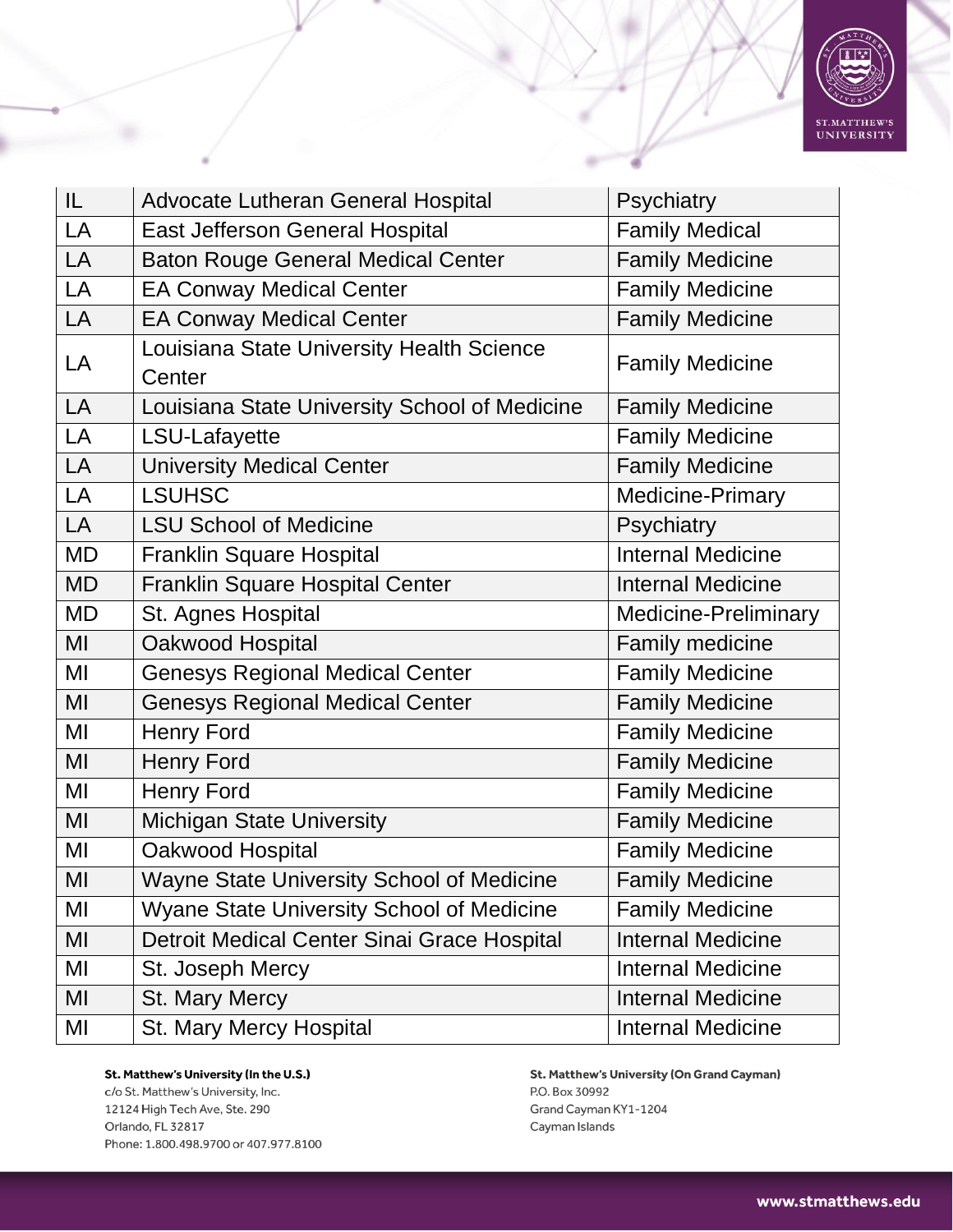

| MI        | Wayne State University/Detroit Medical Center        | <b>Internal Medicine</b>    |
|-----------|------------------------------------------------------|-----------------------------|
| MI        | <b>Beaumont Health System</b>                        | Obstetrics-                 |
|           |                                                      | Gynecology                  |
| MI        |                                                      | <b>Obstetrics-</b>          |
|           | <b>Synergy Medical Ed Alliance</b>                   | Gynecology                  |
| MI        | <b>Michigan State University</b>                     | Psychiatry                  |
| MI        | <b>Michigan State University</b>                     | Psychiatry                  |
| MI        | <b>Michigan State University</b>                     | Psychiatry                  |
| MI        | <b>Wayne State University/Detroit Medical Center</b> | Psychiatry                  |
| <b>MO</b> | University Hospital-Columbia                         | Anesthesiology              |
| <b>MO</b> | St. Louis University School of Medicine              | <b>Internal Medicine</b>    |
| <b>MO</b> | <b>University Hospital</b>                           | <b>Neurological Surgery</b> |
| <b>MS</b> | <b>University Hospital</b>                           | Psychiatry                  |
| <b>NC</b> | <b>Vidant Medical Center/ECU University</b>          | <b>Family Medicine</b>      |
| <b>NC</b> | <b>Vidant Medical Center/ECU University</b>          | <b>Family Medicine</b>      |
| <b>NE</b> | Creighton-Nebraska Health Foundation                 | Psychiatry                  |
| <b>NE</b> | Creighton-Nebraska University Health                 | Psychiatry                  |
|           | Foundation                                           |                             |
| <b>NJ</b> | <b>Hoboken University Medical Center</b>             | <b>Family Medicine</b>      |
| <b>NJ</b> | <b>Mountainside Hospital</b>                         | <b>Family Medicine</b>      |
| <b>NJ</b> | <b>UMDNJ-Robert Wood Johnson</b>                     | <b>Family Medicine</b>      |
| <b>NJ</b> | <b>Virtua Family Medical</b>                         | <b>Family Medicine</b>      |
| <b>NJ</b> | <b>Virtua Family Medicine</b>                        | <b>Family Medicine</b>      |
| <b>NJ</b> | Jersey City Medical Center                           | <b>Internal Medicine</b>    |
| <b>NJ</b> | <b>Jersey Shore University Medical Center</b>        | <b>Internal Medicine</b>    |
| <b>NJ</b> | <b>Overlook Hospital</b>                             | <b>Internal Medicine</b>    |
| <b>NJ</b> | <b>Monmouth Medical Center</b>                       | Obstetrics-                 |
|           |                                                      | Gynecology                  |
| <b>NJ</b> | <b>St. Barnabas Medical Center</b>                   | Radiology-Diagnostic        |

c/o St. Matthew's University, Inc. 12124 High Tech Ave, Ste. 290 Orlando, FL 32817 Phone: 1.800.498.9700 or 407.977.8100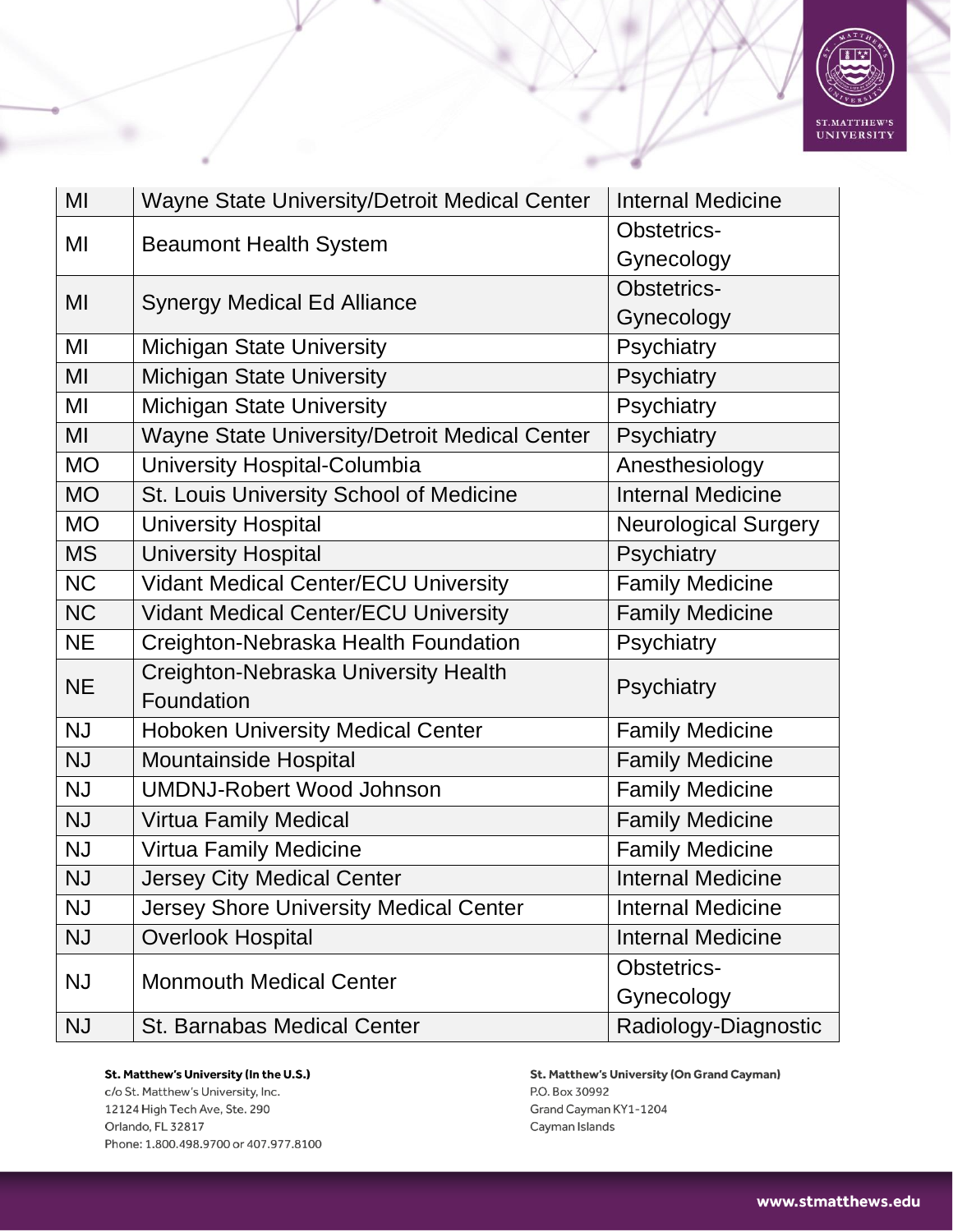

| <b>NY</b> | Mid-Hudson Family Medicine Program/Institute<br>for Family Health | <b>Family Medicine</b>      |
|-----------|-------------------------------------------------------------------|-----------------------------|
| <b>NY</b> | North Shore Long Island Jewish                                    | <b>Family Medicine</b>      |
| <b>NY</b> | <b>NYMC-Phelps Memorial Hospital</b>                              | <b>Family Medicine</b>      |
| <b>NY</b> | NYMC-Phelps Memorial Hospital Center                              | <b>Family Medicine</b>      |
| <b>NY</b> | <b>St. Elizabeth Medical Center</b>                               | <b>Family Medicine</b>      |
| <b>NY</b> | <b>SUNY Health Science Center</b>                                 | <b>Family Medicine</b>      |
| <b>NY</b> | University at Buffalo School of Medicine                          | <b>Family Medicine</b>      |
| <b>NY</b> | <b>Lutheran Medical Center</b>                                    | <b>Internal Medicine</b>    |
| <b>NY</b> | <b>Maimonides Medical Center</b>                                  | <b>Internal Medicine</b>    |
| <b>NY</b> | <b>New York Methodist</b>                                         | <b>Internal Medicine</b>    |
| <b>NY</b> | <b>New York Methodist Hospital</b>                                | <b>Internal Medicine</b>    |
| <b>NY</b> | <b>NYMC-Richmond University Medical Center</b>                    | <b>Internal Medicine</b>    |
| <b>NY</b> | <b>SUNY-Downstate Long Island College Hospital</b>                | <b>Internal Medicine</b>    |
| <b>NY</b> | <b>Wyckoff Heights</b>                                            | <b>Internal Medicine</b>    |
| <b>NY</b> | NYMC-Richmond University Medical Center                           | <b>Medicine-Preliminary</b> |
| <b>NY</b> | <b>Wilson Memorial Regional/UHS</b>                               | <b>Medicine-Preliminary</b> |
| <b>NY</b> | Mt. Sinai School of Medicine                                      | <b>Medicine-Primary</b>     |
| <b>NY</b> |                                                                   | <b>Obstetrics-</b>          |
|           | <b>Bronx Lebanon Hospital</b>                                     | Gynecology                  |
| <b>NY</b> | <b>Brooklyn Hospital Center</b>                                   | <b>Obstetrics-</b>          |
|           |                                                                   | Gynecology                  |
| <b>NY</b> | University at Buffalo                                             | Obstetrics-                 |
|           |                                                                   | Gynecology                  |
| <b>NY</b> | University of Buffalo School of Medicine                          | Obstetrics-                 |
|           |                                                                   | Gynecology                  |
| <b>NY</b> | <b>Maimonides Medical Center</b>                                  | <b>Pediatrics-Primary</b>   |
| <b>NY</b> | <b>Metropolitan Hospital</b>                                      | Psychiatry                  |
| NY        | <b>New York Medical College</b>                                   | Psychiatry                  |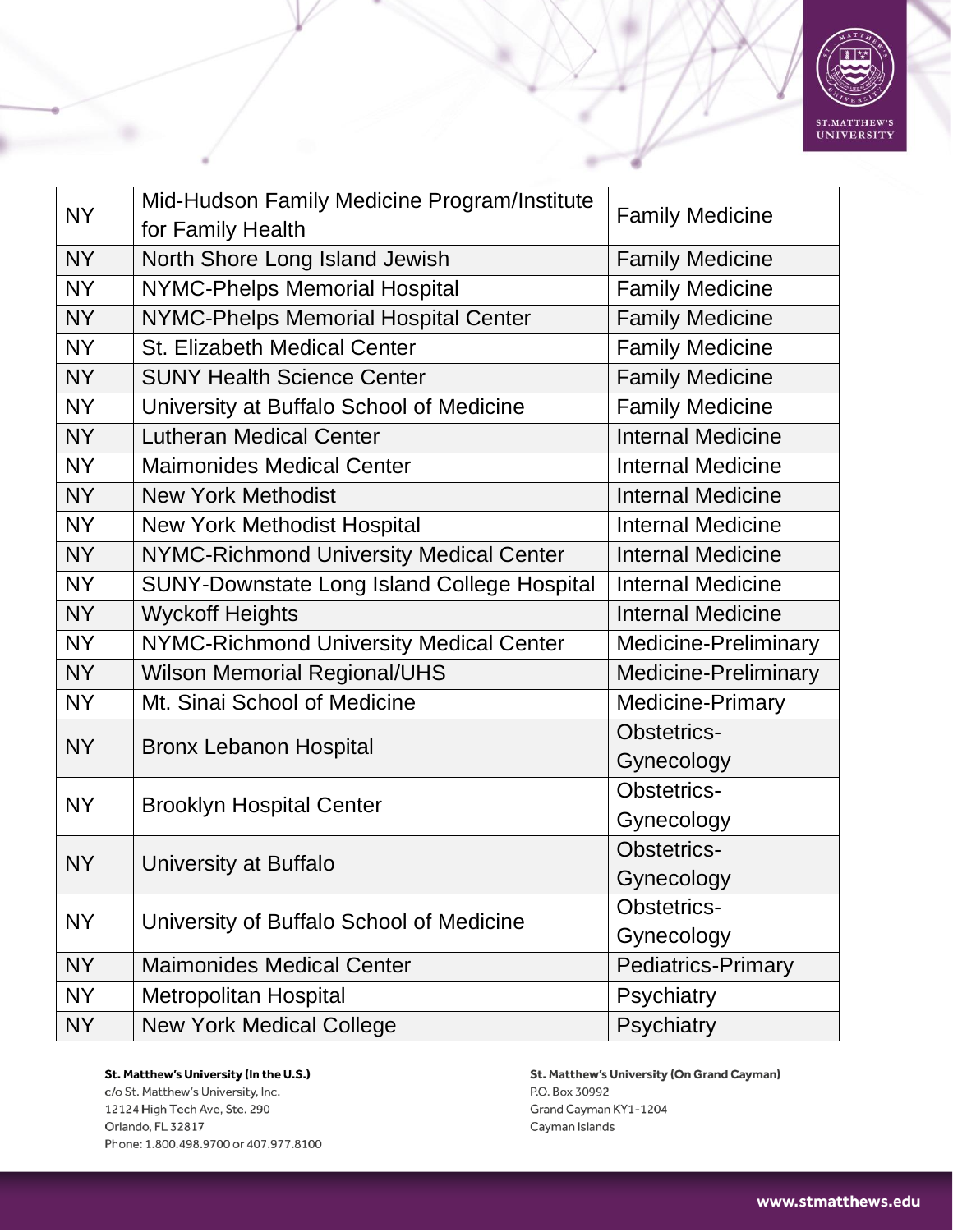

| <b>NY</b>                 | <b>SUNY Health Science Center</b>                              | Psychiatry                 |
|---------------------------|----------------------------------------------------------------|----------------------------|
| <b>NY</b>                 | <b>SUNY Health Science Center</b>                              | Psychiatry                 |
| <b>NY</b>                 | <b>SUNY Downstate Medical Center</b>                           | <b>Surgery-Preliminary</b> |
| <b>Nova</b><br>Scoti<br>a | <b>Dalhousie University</b>                                    | <b>Family Medicine</b>     |
| OH                        | Case Western/Metro Health Medical Center                       | <b>Family Medicine</b>     |
| OH                        | Case Western/Metro Health Medical Center                       | <b>Family Medicine</b>     |
| OH                        | <b>Clinton Memorial Hospital/University of</b><br>Cincinnati   | <b>Family Medicine</b>     |
| OH                        | University of Toledo                                           | <b>Pediatrics</b>          |
| OH                        | University of Toledo/Mercy Childern's Hospital                 | <b>Pediatrics</b>          |
| OH                        | Wright State University Boonshoft School of<br><b>Medicine</b> | <b>Pediatrics</b>          |
| OH                        | Wright State University Boonshoft School of<br>Medicine        | Psychiatry                 |
| <b>OK</b>                 | University of Oklahoma College of Medicine                     | <b>Family Medicine</b>     |
| OK                        | University of Oklahoma Health Sciences<br>Center               | <b>Family Medicine</b>     |
| OK                        | University of Oklahoma College of Medicine                     | <b>Internal Medicine</b>   |
| OK                        | University of Oklahoma College of Medicine                     | <b>Internal Medicine</b>   |
| OK                        | University of Oklahoma College of Medicine                     | <b>Internal Medicine</b>   |
| OK                        | University of Oklahoma College of Medicine                     | <b>Medicine-Pediatrics</b> |
| OK                        | University of Oklahoma College of Medicine                     | <b>Pediatrics</b>          |
| OK                        | University of Oklahoma College of Medicine                     | <b>Pediatrics</b>          |
| ON                        | Northern Ontario School of Medicine                            | <b>Family Medicine</b>     |
| ON                        | University of Western Ontario                                  | <b>Family Medicine</b>     |
| ON                        | University of Western Ontario                                  | <b>Family Medicine</b>     |
| PA                        | <b>Sacred Heart</b>                                            | <b>Family Medicine</b>     |

c/o St. Matthew's University, Inc. 12124 High Tech Ave, Ste. 290 Orlando, FL 32817 Phone: 1.800.498.9700 or 407.977.8100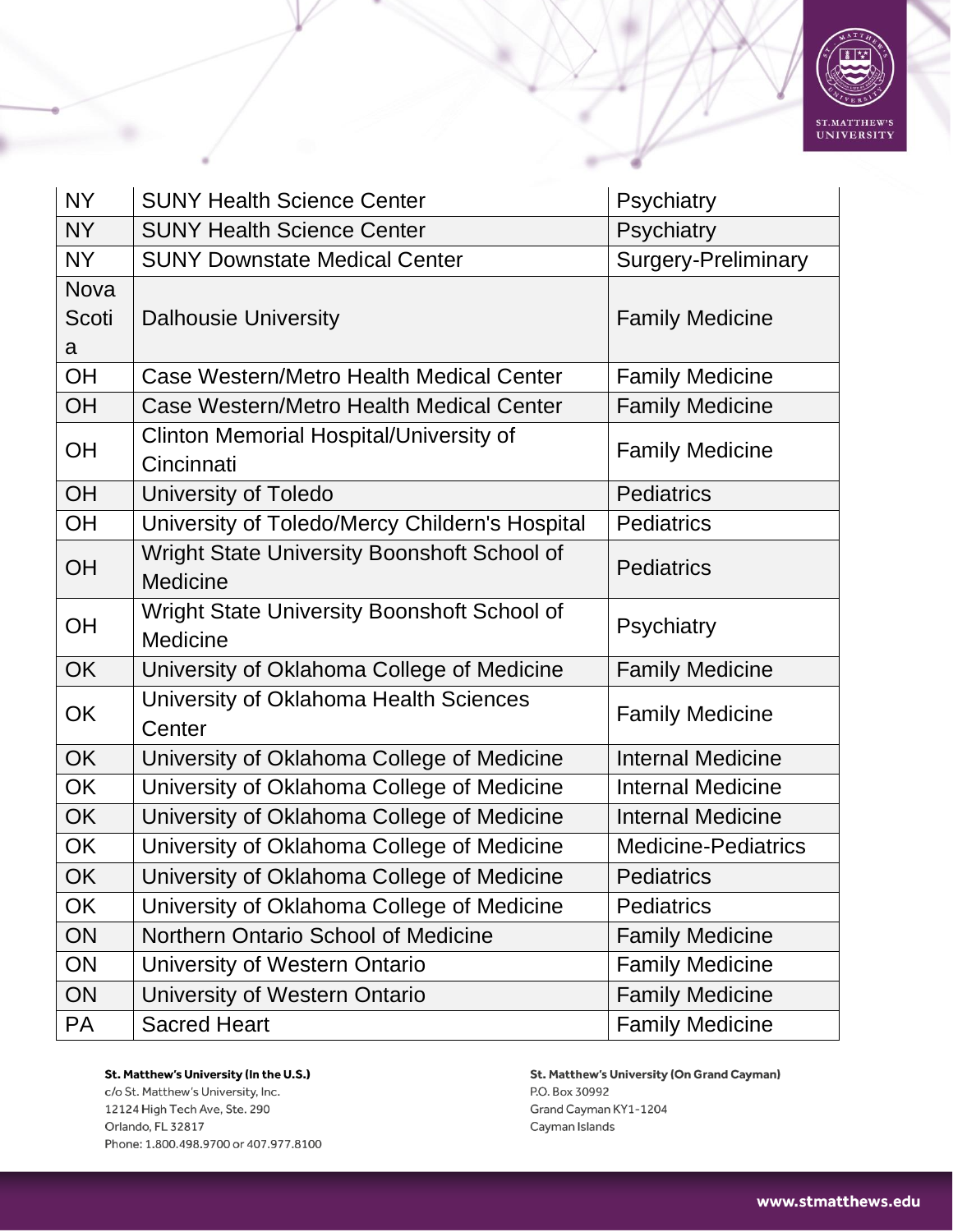

| <b>PA</b> | <b>Sacred Heart Hospital</b>                                        | <b>Family Medicine</b>                           |
|-----------|---------------------------------------------------------------------|--------------------------------------------------|
| <b>PA</b> | <b>Wyoming Valley Health</b>                                        | <b>Family Medicine</b>                           |
| <b>PA</b> | Wright Center for Graduate Medical Education                        | <b>Internal Medicine</b>                         |
| <b>PA</b> | Wright Center for Graduate Medical Education                        | <b>Internal Medicine</b>                         |
| <b>PA</b> | <b>York Hospital</b>                                                | <b>Internal Medicine</b>                         |
| PA        | <b>Allegheny General Hospital</b>                                   | <b>Medicine</b><br>Preliminary/Neurology         |
| <b>PA</b> | <b>Allegheny General Hospital</b>                                   | Neurology                                        |
| <b>UK</b> | Queen's Hospital                                                    | anesthesiology,<br>cardio, colorectal<br>surgery |
| <b>SD</b> | University of South Dakota School of Medicine                       | <b>Internal Medicine</b>                         |
| <b>TN</b> | <b>East Tennessee State University</b>                              | <b>Family Medicine</b>                           |
| <b>TN</b> | <b>East Tennessee State University</b>                              | <b>Family Medicine</b>                           |
| <b>TN</b> | East Tennessee State University                                     | <b>Internal Medicine</b>                         |
| <b>TX</b> | University of Texas Health Science Center                           | <b>Internal Medicine</b>                         |
| VA        | Carilion Clinic-Virginia Tech Carilion School of<br>Medicine        | <b>Internal Medicine</b>                         |
| <b>VA</b> | Carilion Clinic-Virginia Tech Carilion School of<br><b>Medicine</b> | Psychiatry                                       |
| VA        | Carilion Clinic-Virginia Tech Carilion School of<br>Medicine        | Psychiatry                                       |
| <b>VA</b> | Virginia Commonwalth University Health<br><b>System</b>             | Psychiatry                                       |
| VA        | Virginia Commonwealth University Health<br><b>System</b>            | Psychiatry                                       |
| WI        | <b>Aurora Health Care/ASMC</b>                                      | <b>Internal Medicine</b>                         |
| WI        | <b>Medical College Wisconsin Affiliated Hospitals</b>               | Pathology                                        |
| <b>WV</b> | West Virginia University School of Medicine                         | Psychiatry                                       |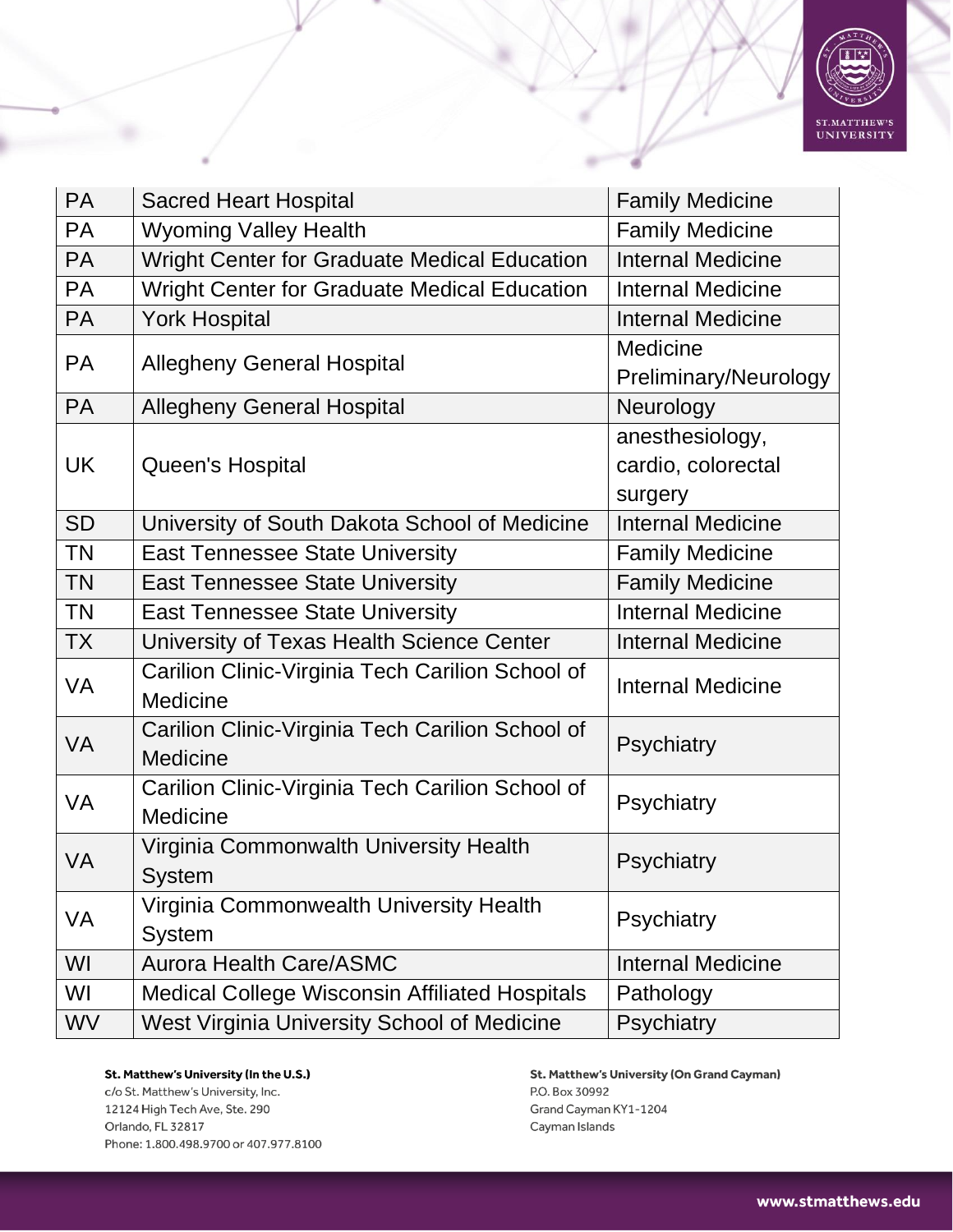

| <b>State</b> | <b>Program Institution</b>              | <b>Program Name</b>          |
|--------------|-----------------------------------------|------------------------------|
| <b>AL</b>    | <b>St. Vincent's East</b>               | <b>Family Medicine</b>       |
| <b>AR</b>    | <b>UAMS-AHEC-Fayetteville</b>           | <b>Family Medicine</b>       |
| <b>AR</b>    | <b>UAMS-AHEC-Jonesboro</b>              | <b>Family Medicine</b>       |
| <b>AR</b>    | <b>UAMS-AHEC-Pine Bluff</b>             | <b>Family Medicine</b>       |
| <b>AR</b>    | University of Arkansas-Little Rock      | <b>Medicine-Pediatrics</b>   |
| AZ           | Maricopa Medical Center                 | <b>Internal Medicine</b>     |
| <b>CAN</b>   | <b>McGill University</b>                | <b>Family Medicine</b>       |
| <b>CAN</b>   | University of Alberta                   | <b>Family Medicine</b>       |
| <b>CAN</b>   | University of Ottawa                    | <b>Family Medicine</b>       |
| <b>CAN</b>   | Northern Ontatio School of Medicine     | <b>Internal Medicine</b>     |
| <b>CT</b>    | Danbury Hospital                        | Intenal                      |
|              |                                         | <b>Medicine/Primary Care</b> |
| <b>CT</b>    | University of Connecticut Health Center | Psychiatry                   |
| <b>DE</b>    | <b>Delaware Psychiatric Center</b>      | Psychiatry                   |
| FL.          | <b>St. Vincent's Medical Center</b>     | <b>Family Medicine</b>       |
| <b>FL</b>    | <b>Tallahassee Memorial Healthcare</b>  | <b>Family Medicine</b>       |
| <b>FL</b>    | <b>Tallahassee Memorial Healthcare</b>  | <b>Family Medicine</b>       |
| <b>FL</b>    | <b>Tallahassee Memorial Hospital</b>    | <b>Family Medicine</b>       |
| FL.          | Mt. Sinai Medical Center                | <b>Internal Medicine</b>     |
| FL.          | University of Florida COM-Jacksonville  | <b>Internal Medicine</b>     |
| <b>FL</b>    | University of South Florida             | <b>Pediatrics</b>            |
| <b>FL</b>    | University of Florida- Gainesville      | Psychiatry                   |

St. Matthew's University (In the U.S.) c/o St. Matthew's University, Inc. 12124 High Tech Ave, Ste. 290 Orlando, FL 32817 Phone: 1.800.498.9700 or 407.977.8100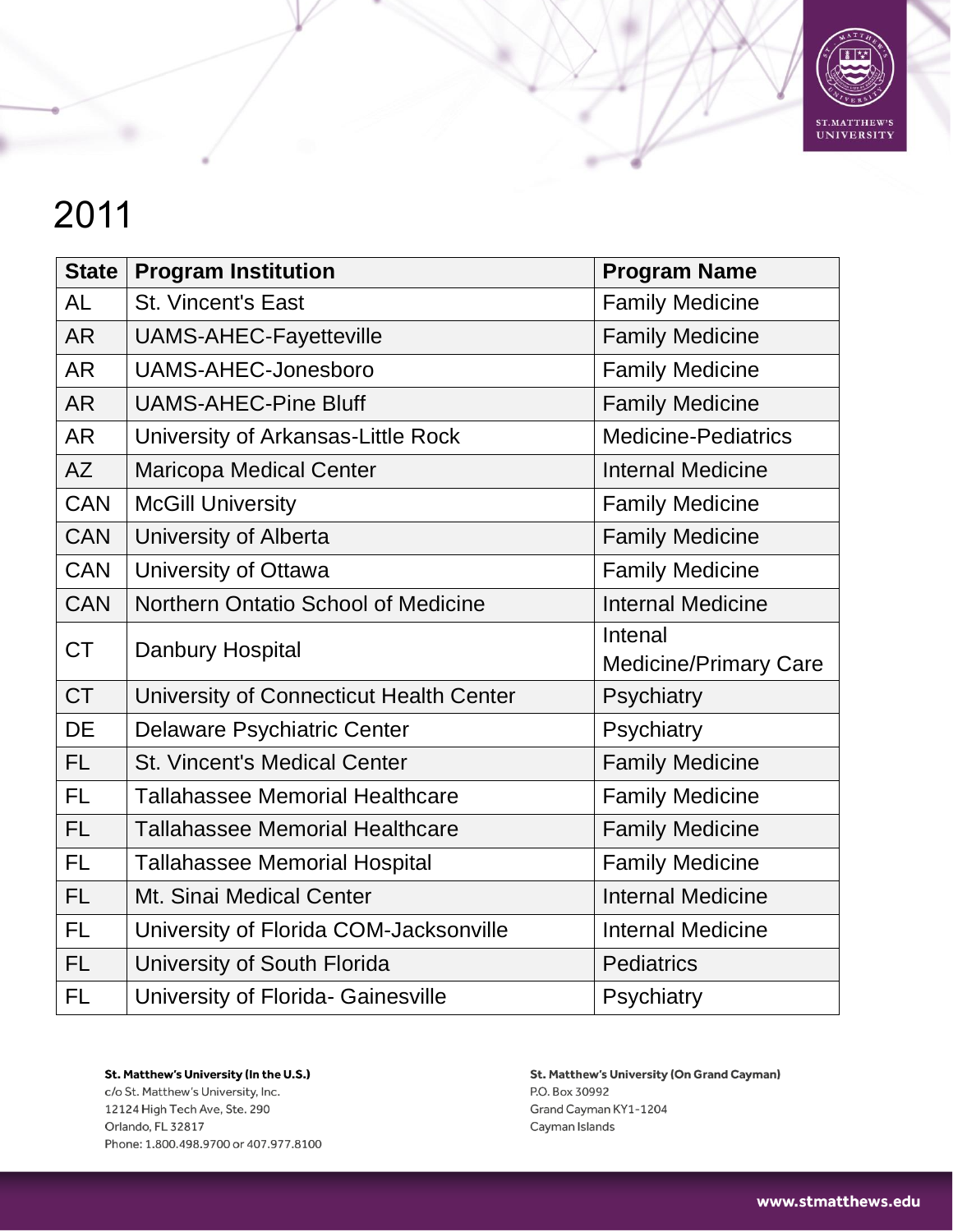

| <b>GA</b> | Mercer U SOM/Med Ctr Central GA                   | <b>Family Medicine</b>       |
|-----------|---------------------------------------------------|------------------------------|
| <b>GA</b> | <b>Phoebe Putney Memorial Hospital</b>            | <b>Family Medicine</b>       |
| <b>GA</b> | Southwest Georgia Family Medicine                 | <b>Family Medicine</b>       |
| GA        | Medical College of Georgia-Augusta                | <b>Internal Medicine</b>     |
| <b>GA</b> | <b>Memorial Health-Univ Medical Center</b>        | <b>Internal Medicine</b>     |
| GA        | <b>Mercer Memorial University Hospital</b>        | <b>Internal Medicine</b>     |
| HI        | <b>Tripler Army Medical Center</b>                | <b>Internal Medicine</b>     |
| IA        | <b>Mercy Medical Center</b>                       | <b>Family Medicine</b>       |
| IA        | <b>Mercy Medical Center</b>                       | <b>Family Medicine</b>       |
| IA        | <b>Mercy Medical Center</b>                       | <b>Family Medicine</b>       |
| IL.       | La Grange Memorial Hospital                       | <b>Family Medicine</b>       |
| IL.       | La Grange Memorial Hospital                       | <b>Family Medicine</b>       |
| IL        | Loyola Univ Medical Center                        | <b>Family Medicine</b>       |
| IL.       | Loyola Univ Medical Center                        | <b>Family Medicine</b>       |
| IL.       | Loyola Univ Medical Center                        | <b>Family Medicine</b>       |
| IL.       | <b>Quincy Family Practice Center</b>              | <b>Family Medicine</b>       |
| IL.       | Saints Mary and Elizabeth Medical Center          | <b>Family Medicine</b>       |
| IL        | University of Illinois - Methodist Medical Center | <b>Family Medicine</b>       |
| IL        | Mercy Hospital & Medical Center                   | <b>Internal Medicine</b>     |
| IL        | Mt. Sinai Hospital Medical Center                 | <b>Internal Medicine</b>     |
| IL.       | SIU School of Medicine & Affilliate Hospitals     | <b>Internal Medicine</b>     |
| IL.       | Mt. Sinai Hospital Medical Center                 | <b>Obstetrics-Gynecology</b> |
| IL        | <b>RFUMS/Chicago Medical School</b>               | Psychiatry                   |
| IL        | University of Illinois - Methodist Medical Center | Psychiatry                   |
| IL        | <b>Carle Foundation</b>                           | Surgery                      |
| IL.       | <b>Mount Sinai</b>                                | Surgery - Prelim             |
| KY        | University of Kentucky Medical Center             | Psychiatry                   |

c/o St. Matthew's University, Inc. 12124 High Tech Ave, Ste. 290 Orlando, FL 32817 Phone: 1.800.498.9700 or 407.977.8100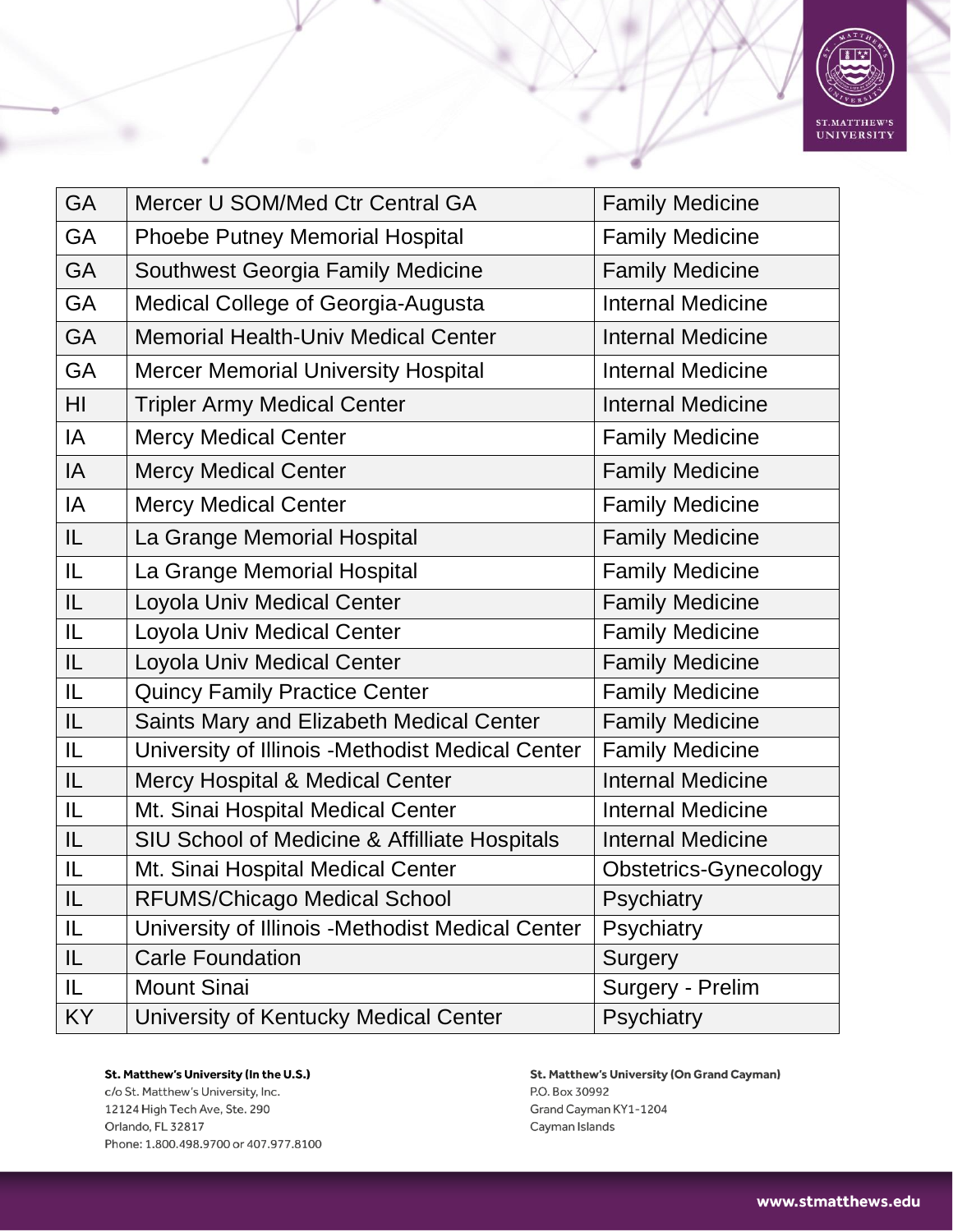

| LA        | <b>Earl K Long Medical Center</b>           | <b>Emergency Medicine</b>    |
|-----------|---------------------------------------------|------------------------------|
| LA        | <b>Baton Rouge General Medicine Center</b>  | <b>Family Medicine</b>       |
| LA        | <b>E A Conway Medical Center</b>            | <b>Family Medicine</b>       |
| LA        | <b>East Jefferson General Hospital</b>      | <b>Family Medicine</b>       |
| LA        | <b>University Medical Center</b>            | <b>Family Medicine</b>       |
| LA        | <b>Leonard J Chabert Medical Center</b>     | <b>Internal Medicine</b>     |
| LA        | <b>LSUHSC</b>                               | <b>Internal Medicine</b>     |
| LA        | <b>LSUHSC</b>                               | <b>Internal Medicine</b>     |
| LA        | <b>LSU Shreveport</b>                       | <b>Internal Medicine</b>     |
| LA        | <b>LSU School of Medicine</b>               | <b>Medicine-Pediatrics</b>   |
| <b>MD</b> | Johns Hopkins/Sinai                         | <b>Internal Medicine</b>     |
| MI        | <b>WSU/Detroit Med Center</b>               | Anesthesiology               |
| MI        | <b>Genesys Regional Medical Center</b>      | <b>Family Medicine</b>       |
| MI        | <b>Henry Ford Hospital</b>                  | <b>Family Medicine</b>       |
| MI        | <b>McLaren Regional Medical Center</b>      | <b>Family Medicine</b>       |
| MI        | <b>McLaren Regional Medical Center</b>      | <b>Family Medicine</b>       |
| MI        | Michigan St. University-Kalamazoo           | <b>Family Medicine</b>       |
| MI        | <b>Munson Medical Center</b>                | <b>Family Medicine</b>       |
| MI        | Oakwood Hospital                            | <b>Family Medicine</b>       |
| MI        | <b>William Beaumont Hospital</b>            | <b>Family Medicine</b>       |
| MI        | <b>William Beaumont Hospital</b>            | <b>Family Medicine</b>       |
| MI        | <b>Detroit Medical Center Corporation</b>   | <b>Internal Medicine</b>     |
| MI        | Detroit Medical Center/Sinai Grace Hospital | <b>Internal Medicine</b>     |
| MI        | St. Joseph Mercy                            | <b>Internal Medicine</b>     |
| MI        | St. Joseph Mercy Oakland Hospital           | <b>Internal Medicine</b>     |
| MI        | <b>WSU/Detroit Med Center</b>               | <b>Internal Medicine</b>     |
| MI        | <b>Detroit Medical Center Corporation</b>   | Internal Med/Sinai-<br>Grace |

St. Matthew's University (In the U.S.) c/o St. Matthew's University, Inc. 12124 High Tech Ave, Ste. 290

Orlando, FL 32817 Phone: 1.800.498.9700 or 407.977.8100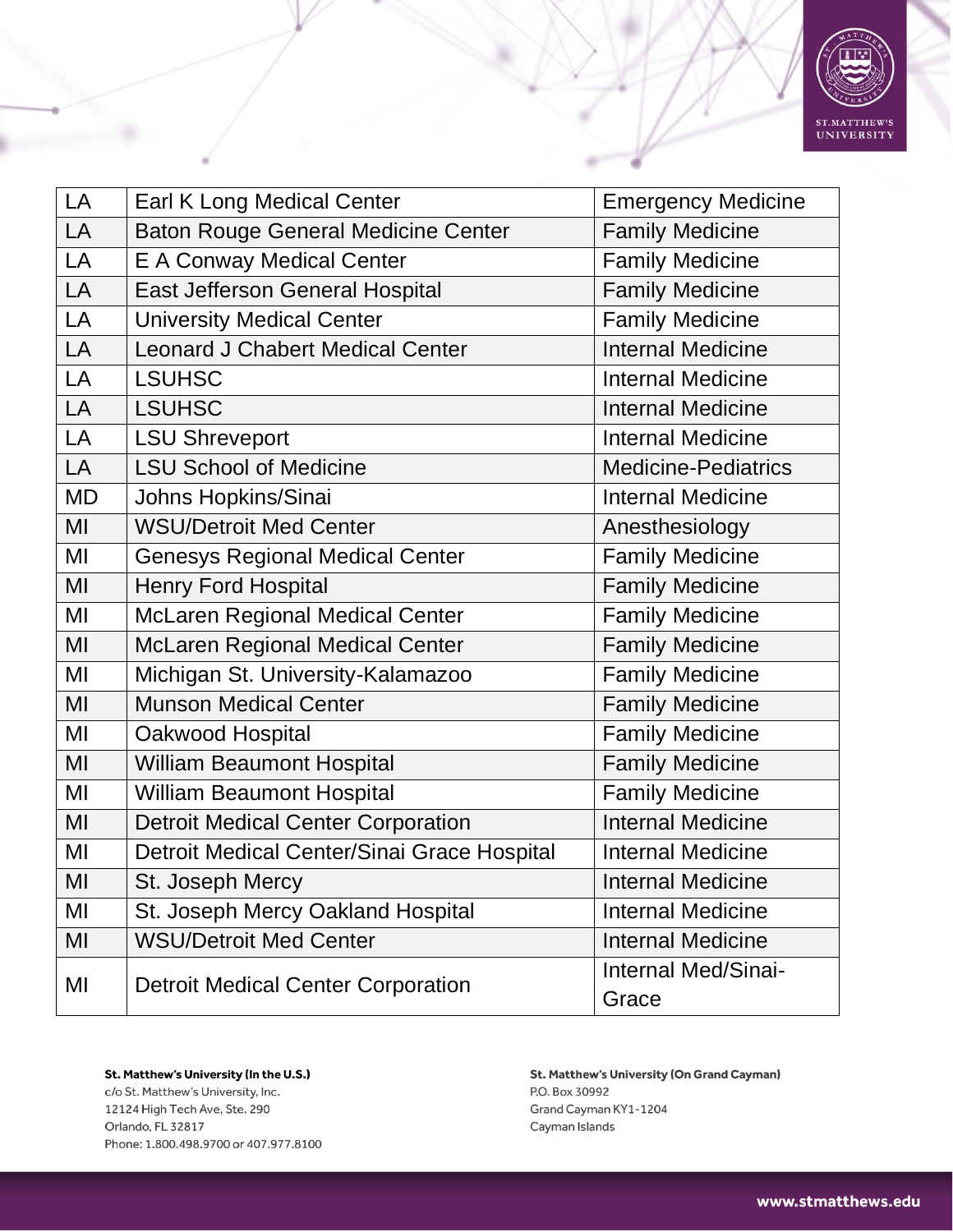

| MI        | <b>Synergy Medical Education Alliance</b>        | <b>Obstetrics-Gynecology</b> |
|-----------|--------------------------------------------------|------------------------------|
| MI        | Michigan St. University-Kalamazoo                | Psychiatry                   |
| MI        | St. Joseph Mercy                                 | <b>Surgery-Preliminary</b>   |
| MI        | <b>Detroit Medical Center Corporation</b>        | <b>Transitional Year</b>     |
| MI        | Wayne State University School of Medicine        | <b>Transitional Year</b>     |
| MI        | <b>Wayne State University School of Medicine</b> | <b>Transitional Year</b>     |
| <b>MN</b> | Mayo School of Graduate Medical Education        | <b>Surgery-Preliminary</b>   |
| <b>MS</b> | <b>University Hospitals</b>                      | Anesthesiology               |
| <b>NC</b> | <b>CMC-Northeast Medical Center</b>              | <b>Family Medicine</b>       |
| <b>NC</b> | <b>CMC-Northeast Medical Center</b>              | <b>Family Medicine</b>       |
| <b>NC</b> | Pitt County Memorial Hospital/Brody School of    |                              |
|           | <b>Medicine</b>                                  | <b>Family Medicine</b>       |
| <b>NE</b> | <b>Lincoln Medical Education Partnership</b>     | <b>Family Medicine</b>       |
| <b>NJ</b> | <b>Virtua Family Medicine</b>                    | <b>Family Medicine</b>       |
| <b>NJ</b> | Virtua Hospital                                  | <b>Family Medicine</b>       |
| <b>NJ</b> | <b>Capital Health Hospital</b>                   | <b>Internal Medicine</b>     |
| <b>NJ</b> | <b>Newark Beth Israel Medical Center</b>         | Int Med-Primary Care         |
| <b>NY</b> | <b>Mid-Hudson Family Health</b>                  | <b>Family Medicine</b>       |
| <b>NY</b> | <b>Wilson Medical Center/UHS Residency</b>       | <b>Family Medicine</b>       |
| <b>NY</b> | <b>Bronx-Lebanon Hospital</b>                    | <b>Internal Medicine</b>     |
| <b>NY</b> | <b>Maimonides Medical Center</b>                 | <b>Internal Medicine</b>     |
| <b>NY</b> | <b>Maimonides Medical Center</b>                 | <b>Internal Medicine</b>     |
| <b>NY</b> | Mt. Sinai School of Medicine - Queens            | <b>Internal Medicine</b>     |
|           | <b>Medical Center</b>                            |                              |
| <b>NY</b> | <b>Nassau University Medical Center</b>          | <b>Internal Medicine</b>     |
| <b>NY</b> | <b>NY Methodist Hospital</b>                     | <b>Internal Medicine</b>     |
| <b>NY</b> | <b>NY Methodist Hospital</b>                     | <b>Internal Medicine</b>     |
| <b>NY</b> | <b>Rochester General Hospital</b>                | <b>Internal Medicine</b>     |
| <b>NY</b> | <b>Nassau University Medical Center</b>          | <b>Medicine-Preliminary</b>  |

c/o St. Matthew's University, Inc. 12124 High Tech Ave, Ste. 290 Orlando, FL 32817 Phone: 1.800.498.9700 or 407.977.8100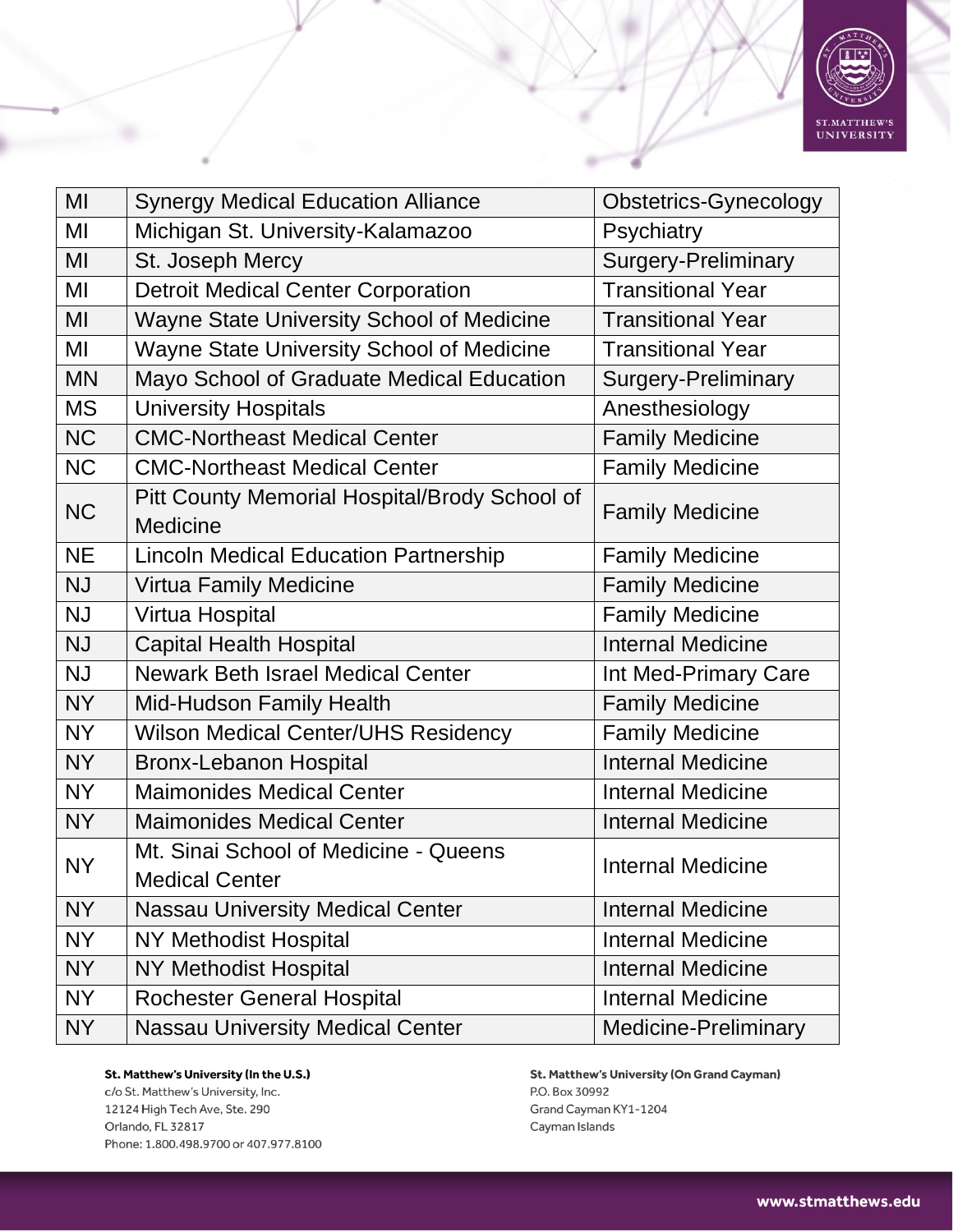

| <b>NY</b> | Queens Hospital/Mt. Sinai                                  | <b>Obstetrics-Gynecology</b>            |
|-----------|------------------------------------------------------------|-----------------------------------------|
| <b>NY</b> | <b>Richmond University Medical Center</b>                  | <b>Obstetrics-Gynecology</b>            |
| <b>NY</b> | <b>SUNY HSC Brooklyn</b>                                   | <b>Obstetrics-Gynecology</b>            |
| <b>NY</b> | University at Buffalo School of Medicine                   | <b>Obstetrics-Gynecology</b>            |
| <b>NY</b> | <b>Brookdale University Hospital and Medical</b><br>Center | <b>Pediatrics</b>                       |
| <b>NY</b> | <b>SUNY Downstate</b>                                      | Physical Medicine and<br>Rehabilitation |
| <b>NY</b> | <b>St. Luke's Roosevelt</b>                                | Psychiatry                              |
| <b>NY</b> | <b>SUNY Upstate Medical University</b>                     | Psychiatry                              |
| <b>NY</b> | Mt. Sinai Hospital                                         | <b>Surgery-Preliminary</b>              |
| OH        | University of Toledo                                       | <b>Emergency Medicine</b>               |
| OH        | <b>Akron Gen Med Center/NEOUCOM</b>                        | <b>Family Medicine</b>                  |
| OH        | <b>Clinton Memorial Hospital</b>                           | <b>Family Medicine</b>                  |
| OH        | <b>Fairview Hospital</b>                                   | <b>Internal Medicine</b>                |
| OH        | Mount Carmel Health System                                 | <b>Internal Medicine</b>                |
| OH        | Mount Carmel Health System                                 | <b>Internal Medicine</b>                |
| OH        | Wright State Univ Boonshoft School of<br>Medicine          | <b>Internal Medicine</b>                |
| <b>OH</b> | <b>Akron General Medical Center/NEOUCOM</b>                | Psychiatry                              |
| <b>OK</b> | University of Oklahoma Health Science Ctr.                 | <b>Family Medicine</b>                  |
| OK        | University of Oklahoma Health Science Ctr.                 | <b>Family Medicine</b>                  |
| <b>OK</b> | University of Oklahoma                                     | <b>Internal Medicine</b>                |
| OK        | University of Oklahoma                                     | <b>Internal Medicine</b>                |
| OK        | University of Oklahoma College of Med.                     | <b>Internal Medicine</b>                |
| OK        | University of Oklahoma - College of Medicine               | <b>Internal Medicine</b>                |
| OK        | University of Oklahoma COM                                 | <b>Internal Medicine</b>                |
| OK        | University of Oklahoma COM                                 | <b>Pediatrics</b>                       |
| PA        | <b>Sacred Heart Hospital</b>                               | <b>Family Medicine</b>                  |

c/o St. Matthew's University, Inc. 12124 High Tech Ave, Ste. 290 Orlando, FL 32817 Phone: 1.800.498.9700 or 407.977.8100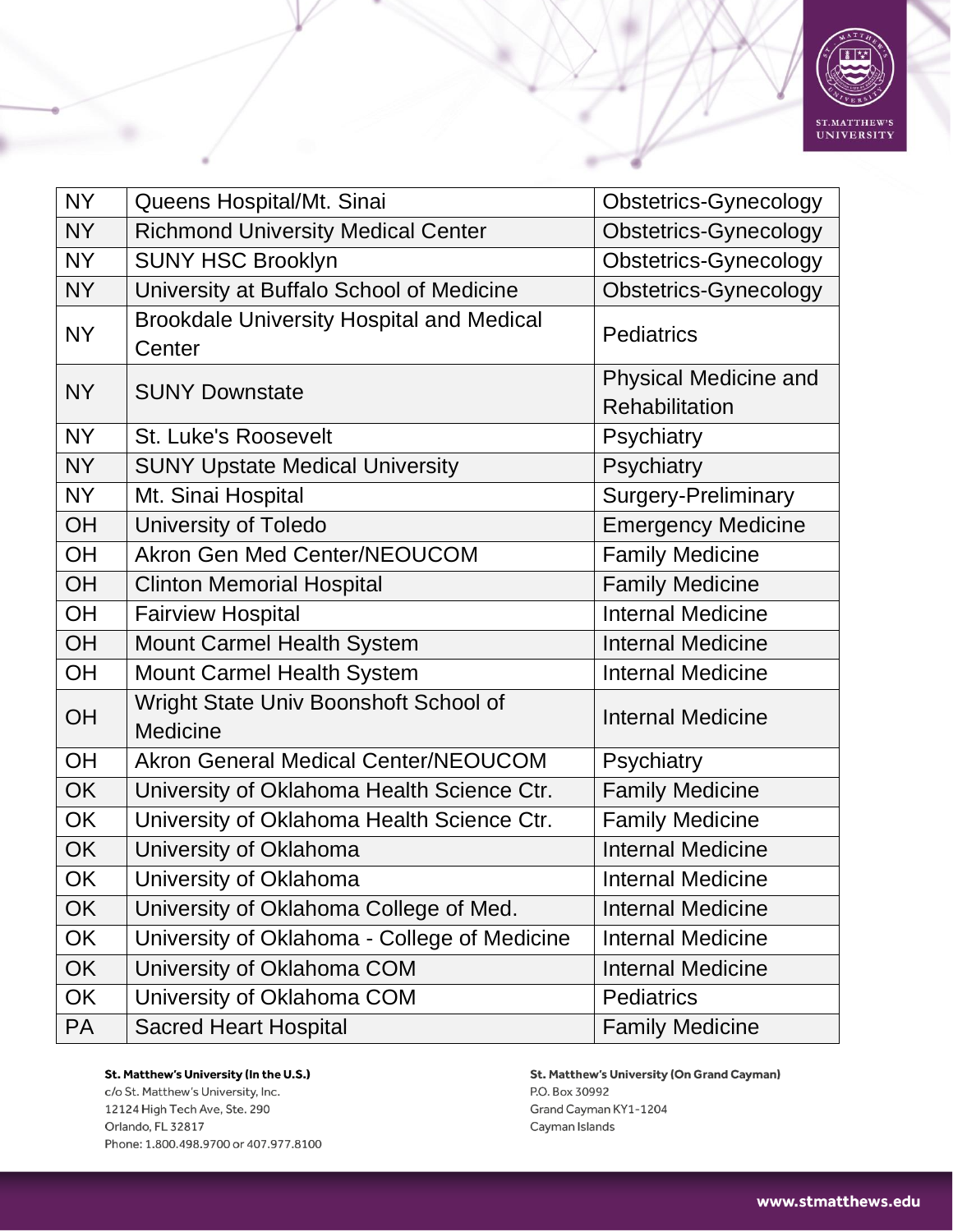

| <b>PA</b> | <b>Sacred Heart Hospital</b>                                      | <b>Family Medicine</b>   |
|-----------|-------------------------------------------------------------------|--------------------------|
| <b>PA</b> | <b>UPMC McKeesport</b>                                            | <b>Family Medicine</b>   |
| <b>PA</b> | <b>Wyoming Valley Health</b>                                      | <b>Family Medicine</b>   |
| <b>PA</b> | <b>Allegheny Gen Hospital</b>                                     | <b>General Surgery</b>   |
| <b>PA</b> | Drexel Univ COM/Hahnemann Univ Hospital                           | <b>Internal Medicine</b> |
| <b>PA</b> | <b>UPMC McKeesport</b>                                            | <b>Internal Medicine</b> |
| <b>PA</b> | <b>UPMC McKeesport Hosptial</b>                                   | <b>Internal Medicine</b> |
| <b>PA</b> | <b>Crozer-Chester Medical Center</b>                              | <b>Pediatrics</b>        |
| <b>SC</b> | <b>Medical University of SC</b>                                   | Pathology                |
| <b>SD</b> | University of South Dakota School of Medicine                     | <b>Internal Medicine</b> |
| <b>TX</b> | <b>Valley Baptist Med Center</b>                                  | <b>Family Medicine</b>   |
| <b>TX</b> | UT - San Antonio Health Science Center                            | <b>General Surgery</b>   |
| <b>UK</b> | <b>Croydon University Hospital</b>                                | <b>General Medicine</b>  |
| <b>VA</b> | <b>Eastern VA Medical School</b>                                  | <b>Family Med/Ghent</b>  |
| VA        | Carilion Clinic-Virginia Tech Carilion School of<br>Medicine      | <b>Family Medicine</b>   |
| <b>VA</b> | <b>Riverside Regional Medical Center</b>                          | <b>Family Medicine</b>   |
| VA        | <b>Eastern VA Medical School</b>                                  |                          |
|           |                                                                   | Psychiatry               |
| <b>VA</b> | Virginia Tech University School of Medicine                       | Psychiatry               |
| <b>WA</b> | <b>Providence Sacred Heart Medical Center</b>                     | <b>Family Medicine</b>   |
| WI        | <b>Marshfield Clinic</b>                                          | <b>Internal Medicine</b> |
| WI        | Marshfield/St Joseph's                                            | <b>Internal Medicine</b> |
| <b>WV</b> | <b>West Virginia University SOM</b>                               | <b>Internal Medicine</b> |
| WV        | Charleston Area Medical Center/West Virginia<br><b>University</b> | Medicine-Psychiatry      |
| <b>WY</b> | University of Wyoming-Casper                                      | <b>Family Medicine</b>   |
| <b>WY</b> | University of Wyoming-Cheyenne                                    | <b>Family Medicine</b>   |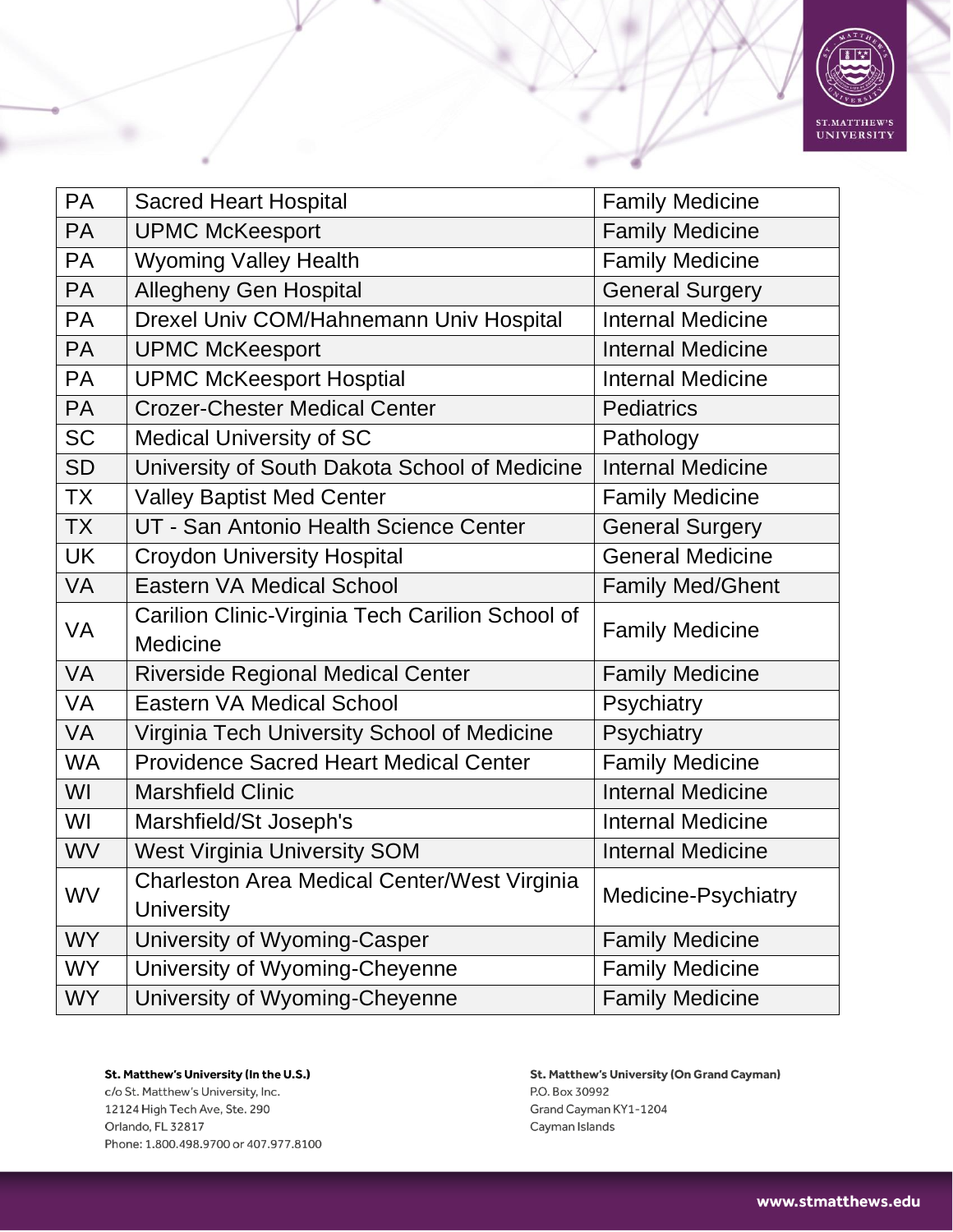

| <b>State</b> | <b>Program Institution</b>           | <b>Program Name</b>          |
|--------------|--------------------------------------|------------------------------|
| <b>AL</b>    | Montgomery Fam Med Res-AL            | <b>Family Medicine</b>       |
| <b>AL</b>    | U South Alabama Hospitals            | <b>Family Medicine</b>       |
| <b>AZ</b>    | Phoenix Baptist Hospital-AZ          | <b>Family Medicine</b>       |
| AZ           | Maricopa Medical Center-AZ           | <b>Internal Medicine</b>     |
| <b>AZ</b>    | St Josephs Hospital-AZ               | <b>Medicine-Preliminary</b>  |
| <b>CAN</b>   | Dalhousie University/New Brunswick   | <b>Family Medicine</b>       |
| <b>CAN</b>   | Northern Ontario School of Medicine  | <b>Family Medicine</b>       |
| <b>CAN</b>   | University of Toronto                | <b>Family Medicine</b>       |
| <b>CAN</b>   | University of Toronto                | <b>Family Medicine</b>       |
| <b>CAN</b>   | University of Manitoba, Winnipeg, CA | Psychiatry                   |
| <b>CT</b>    | Danbury Hospital-CT                  | <b>Internal Medicine</b>     |
| <b>CT</b>    | <b>U Connecticut Hith Ctr</b>        | Psychiatry                   |
| <b>FL</b>    | Florida Hosp-Orlando-FL              | <b>Family Medicine</b>       |
| FL.          | Tallahassee Memorial Hospital-FL     | <b>Family Practice</b>       |
| <b>FL</b>    | <b>Jackson Memorial Hosp-FL</b>      | <b>Internal Medicine</b>     |
| FL.          | Mt Sinai Med Ctr-Miami-FL            | <b>Internal Medicine</b>     |
| <b>FL</b>    | U Florida COM-Jacksonville           | <b>Internal Medicine</b>     |
| <b>FL</b>    | <b>Bayfront Med Ctr-FL</b>           | <b>Obstetrics-Gynecology</b> |
| FL           | <b>FSU-Sacred Heart Hospital-FL</b>  | <b>Pediatrics</b>            |
| <b>GA</b>    | Mercer U SOM/Med Ctr Central GA      | <b>Family Medicine</b>       |
| <b>GA</b>    | Med Coll Georgia-Augusta             | <b>Family Med/Waycross</b>   |
| <b>GA</b>    | Med Coll Georgia-Augusta             | <b>Internal Medicine</b>     |

St. Matthew's University (In the U.S.) c/o St. Matthew's University, Inc. 12124 High Tech Ave, Ste. 290 Orlando, FL 32817 Phone: 1.800.498.9700 or 407.977.8100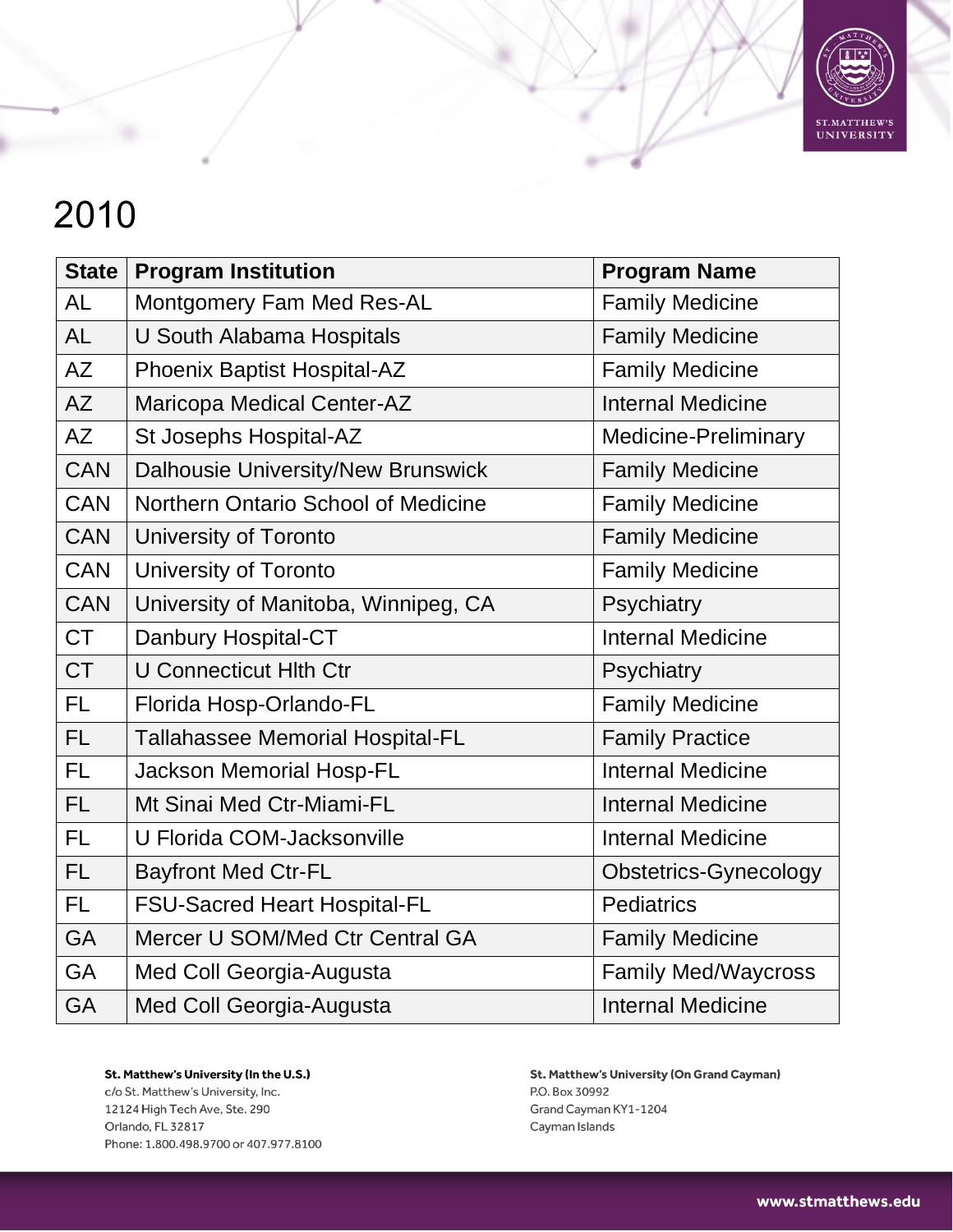

| <b>GA</b> | <b>Memorial Hlth-Univ Med Ctr-GA</b>      | <b>Internal Medicine</b>     |
|-----------|-------------------------------------------|------------------------------|
| <b>GA</b> | Mercer U SOM/Med Ctr Central GA           | <b>Internal Medicine</b>     |
| <b>GA</b> | Mercer U SOM/Med Ctr Central GA           | <b>Obstetrics-Gynecology</b> |
| <b>GA</b> | <b>Memorial Hith-Univ Med Ctr-GA</b>      | <b>Pediatrics</b>            |
| IA        | <b>Mercy Medical Center-Des Moines-IA</b> | <b>Family Medicine</b>       |
| IA        | <b>Quad Cities Genesis-IA</b>             | <b>Family Medicine</b>       |
| IL.       | <b>Advocate Christ Med Ctr-IL</b>         | <b>Family Medicine</b>       |
| IL.       | <b>Carle Foundation Hosp-IL</b>           | <b>Family Medicine</b>       |
| IL.       | Mt Sinai Hosp Med Ctr-IL                  | <b>Family Medicine</b>       |
| IL.       | <b>Quincy Fam Prac Ctr-IL</b>             | <b>Family Medicine</b>       |
| IL.       | <b>Quincy Fam Prac Ctr-IL</b>             | <b>Family Medicine</b>       |
| IL.       | <b>SIU Decatur-IL</b>                     | <b>Family Medicine</b>       |
| IL        | <b>SIU Decatur-IL</b>                     | <b>Family Medicine</b>       |
| IL        | Southern Illinois University -IL          | <b>Family Medicine</b>       |
| IL.       | Sts. Mary and Elizabeth Hospital          | <b>Family Medicine</b>       |
| IL.       | U Illinois COM-Rockford                   | <b>Family Medicine</b>       |
| IL        | U Illinois COM-Rockford                   | <b>Family Medicine</b>       |
| IL.       | <b>U IL-Methodist Med Ctr</b>             | <b>Family Medicine</b>       |
| IL        | <b>UIL-Methodist Med Ctr</b>              | <b>Family Medicine</b>       |
| IL        |                                           | Family                       |
|           | Univ of Chicago Med Ctr-IL                | Med/NorthShore               |
| IL        |                                           | FM/Cook Cnty-Loy-            |
|           | Loyola Univ Med Ctr-IL                    | Provident                    |
|           |                                           | FM/Cook Cnty-Loy-            |
| IL.       | Loyola Univ Med Ctr-IL                    | Provident                    |
| IL        | Mt. Sinai Hospital - IL                   | <b>Internal Medicine</b>     |
| IL.       | SIU SOM & Affil Hosps-IL                  | <b>Internal Medicine</b>     |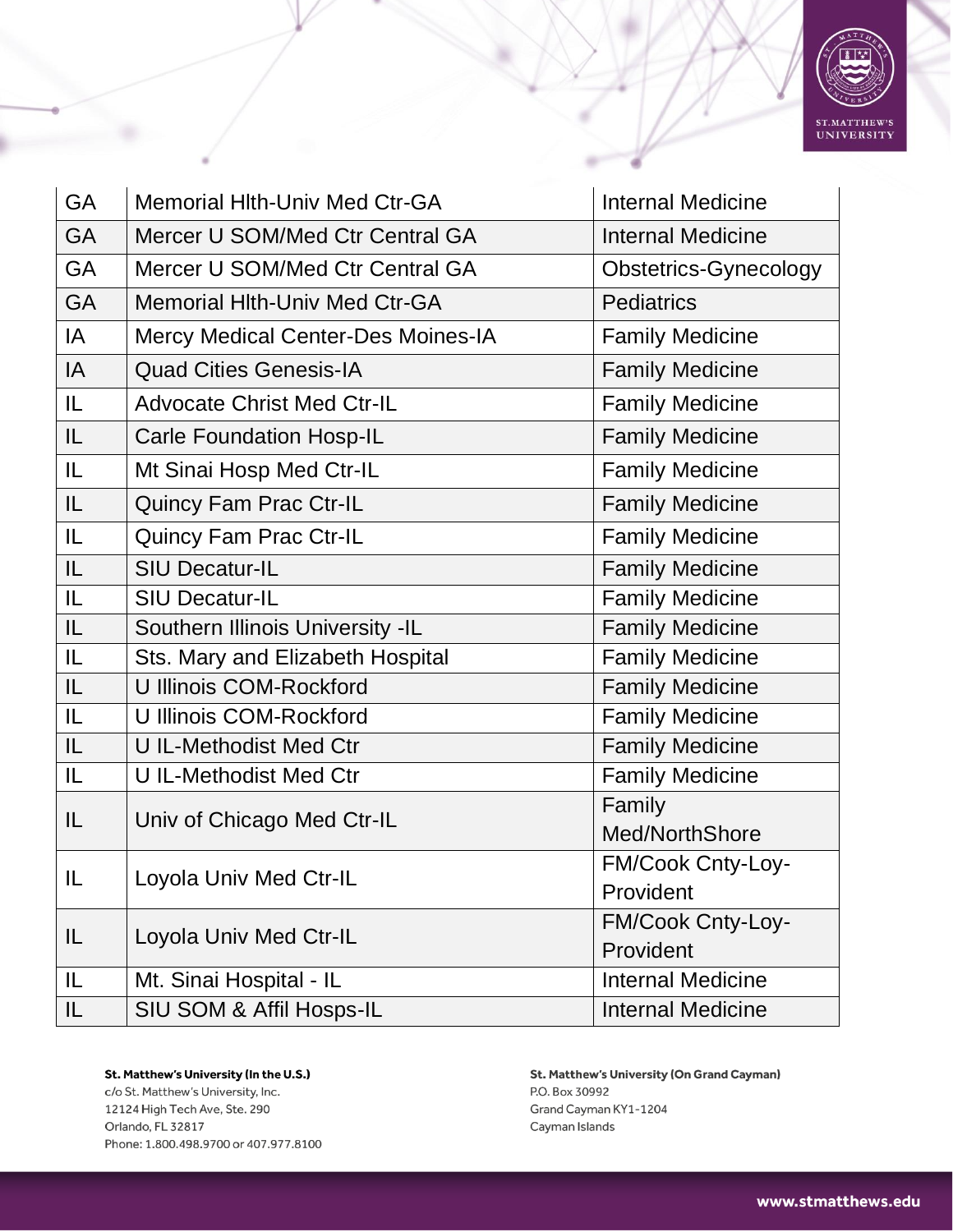

| IL        | <b>Weiss Memorial Hospital-IL</b>   | <b>Internal Medicine</b>   |
|-----------|-------------------------------------|----------------------------|
| IL        | <b>West Suburban Med Ctr-IL</b>     | <b>Internal Medicine</b>   |
| IL        | Mt Sinai Hosp Med Ctr-IL            | <b>Pediatrics</b>          |
| IL.       | SIU SOM & Affil Hosps-IL            | <b>Pediatrics</b>          |
|           |                                     | Phys Medicine &            |
| IL.       | Marianjoy Rehab Hosp-IL             | Rehab                      |
| IL.       | Loyola Univ Med Ctr-IL              | Psychiatry                 |
| <b>KY</b> | U Louisville SOM-KY                 | <b>Family Medicine</b>     |
| <b>KY</b> | University of Louisville/Glasgow    | <b>Family Medicne</b>      |
| <b>KY</b> | U Louisville SOM-KY                 | <b>Pediatrics</b>          |
| LA        | East Jefferson Gen Hosp-LA          | <b>Family Medicine</b>     |
| LA        | LSU-Lafayette, LA                   | <b>Family Medicine</b>     |
| LA        | <b>Leonard J Chabert Med Ctr-LA</b> | <b>Internal Medicine</b>   |
| LA        | <b>Leonard J Chabert Med Ctr-LA</b> | <b>Internal Medicine</b>   |
| LA        | <b>LSU Health System</b>            | <b>Internal Medicine</b>   |
| LA        | LSUHSC-Shreveport-LA                | <b>Pediatrics</b>          |
| <b>MD</b> | <b>U Maryland Med Ctr</b>           | <b>Pediatrics</b>          |
| <b>MD</b> | St Agnes Hospital-MD                | <b>Surgery-Preliminary</b> |
| MI        | <b>WSU/Detroit Med Ctr-MI</b>       | Anesthesiology             |
| MI        |                                     | <b>Family Med/Grosse</b>   |
|           | <b>William Beaumont Hosp-MI</b>     | Pointe                     |
| MI        | <b>Grand Rapids Med Ed-MI</b>       | <b>Family Medicine</b>     |
| MI        | <b>Henry Ford Hospital</b>          | <b>Family Medicine</b>     |
| MI        | <b>Henry Ford HSC-MI</b>            | <b>Family Medicine</b>     |
| MI        | <b>Munson Medical Center-MI</b>     | <b>Family Medicine</b>     |
| MI        | <b>Munson Medical Center-MI</b>     | <b>Family Medicine</b>     |
| MI        | Oakwood Hospital-MI                 | <b>Family Medicine</b>     |
| MI        | Oakwood Hospital-MI                 | <b>Family Medicine</b>     |
| MI        | <b>Synergy Med Ed Alliance-MI</b>   | <b>Family Medicine</b>     |

c/o St. Matthew's University, Inc. 12124 High Tech Ave, Ste. 290 Orlando, FL 32817 Phone: 1.800.498.9700 or 407.977.8100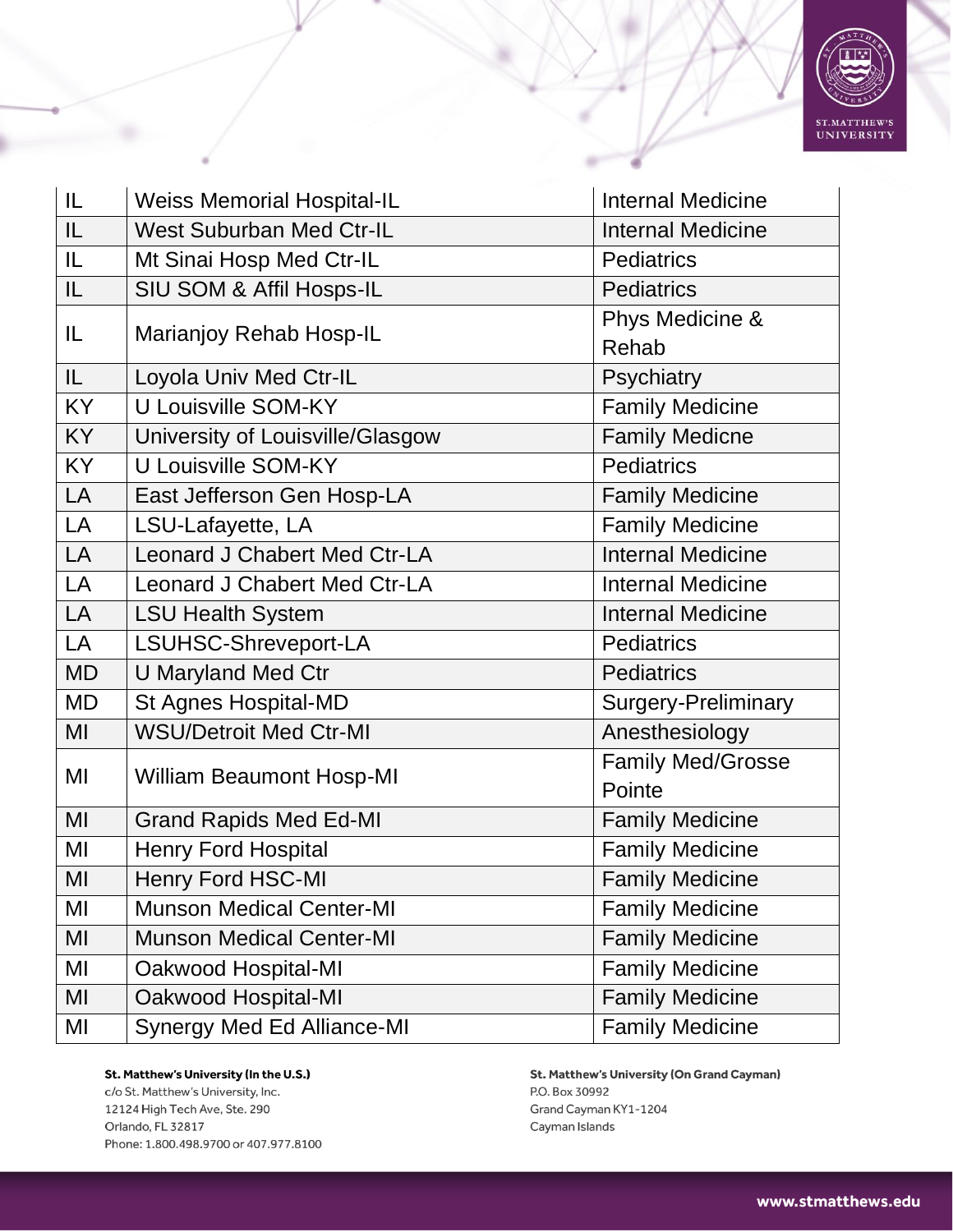

| MI        | Synergy Med Ed Alliance-MI                  | <b>Family Medicine</b>       |
|-----------|---------------------------------------------|------------------------------|
| MI        | Michigan St Univ-Kalamazoo                  | <b>Internal Medicine</b>     |
| MI        | <b>Providence Hospital-MI</b>               | <b>Internal Medicine</b>     |
| MI        | <b>Providence Hospital-MI</b>               | <b>Internal Medicine</b>     |
| MI        | <b>St Mary Mercy Hospital</b>               | <b>Internal Medicine</b>     |
| MI        | <b>WSU/Detroit Med Ctr-MI</b>               | <b>Medicine-Pediatrics</b>   |
| MI        | <b>WSU/Detroit Med Ctr-MI</b>               | <b>Obstetrics-Gynecology</b> |
| MI        | St Joseph Mercy-Oakland-MI                  | Radiology-Diagnostic         |
| MI        | St Joseph Mercy-Oakland-MI                  | Transitional                 |
| MI        | St Joseph Mercy-Oakland-MI                  | Transitional                 |
| MI        | <b>Detroit Med Ctr Corporation-MI</b>       | <b>Transitional Year</b>     |
| <b>MN</b> | Mayo School of Grad Med Educ-MN             | <b>Emergency Medicine</b>    |
| <b>MO</b> | St Johns Mercy Med Ctr-MO                   | <b>Family Medicine</b>       |
| <b>MO</b> | St. John's Mercy                            | <b>Internal Medicine</b>     |
| <b>MO</b> | University Hosps-Columbia-MO                | <b>Pediatrics</b>            |
| <b>MS</b> | University Hosps-Jackson-MS                 | <b>Family Medicine</b>       |
| <b>NB</b> | Creighton-Nebraska Hith Fnd                 | Psychiatry                   |
| <b>NC</b> | New Hanover Reg Med Ctr-NC                  | <b>Family Medicine</b>       |
| <b>NH</b> | New Hampshire Dartmouth-Concord Hospital    | <b>Family Medicine</b>       |
| <b>NJ</b> | Mountainside Hospital                       | <b>Family Medicine</b>       |
| <b>NJ</b> | <b>UMNDJ - Hoboken</b>                      | <b>Family Medicine</b>       |
| <b>NJ</b> | West Jersey Memorial at Virtua, NJ          | <b>Family Medicine</b>       |
| <b>NJ</b> | <b>UMNDJ - RWH - Capital Health</b>         | <b>Family Residency</b>      |
| <b>NJ</b> | AtlantiCare Reg Med Ctr-NJ                  | <b>Internal Medicine</b>     |
| <b>NJ</b> | <b>Newark Beth Israel Med Ctr-NJ</b>        | <b>Internal Medicine</b>     |
| <b>NY</b> | New York College of Medicine and Health     | <b>Emergency Medicine</b>    |
|           | Sciences - Manhattan, NY                    |                              |
| <b>NY</b> | <b>Staten Island University Hospital-NY</b> | <b>Emergency Medicine</b>    |
| NY        | New York Med Coll/St Josephs                | <b>Family Medicine</b>       |

c/o St. Matthew's University, Inc. 12124 High Tech Ave, Ste. 290 Orlando, FL 32817 Phone: 1.800.498.9700 or 407.977.8100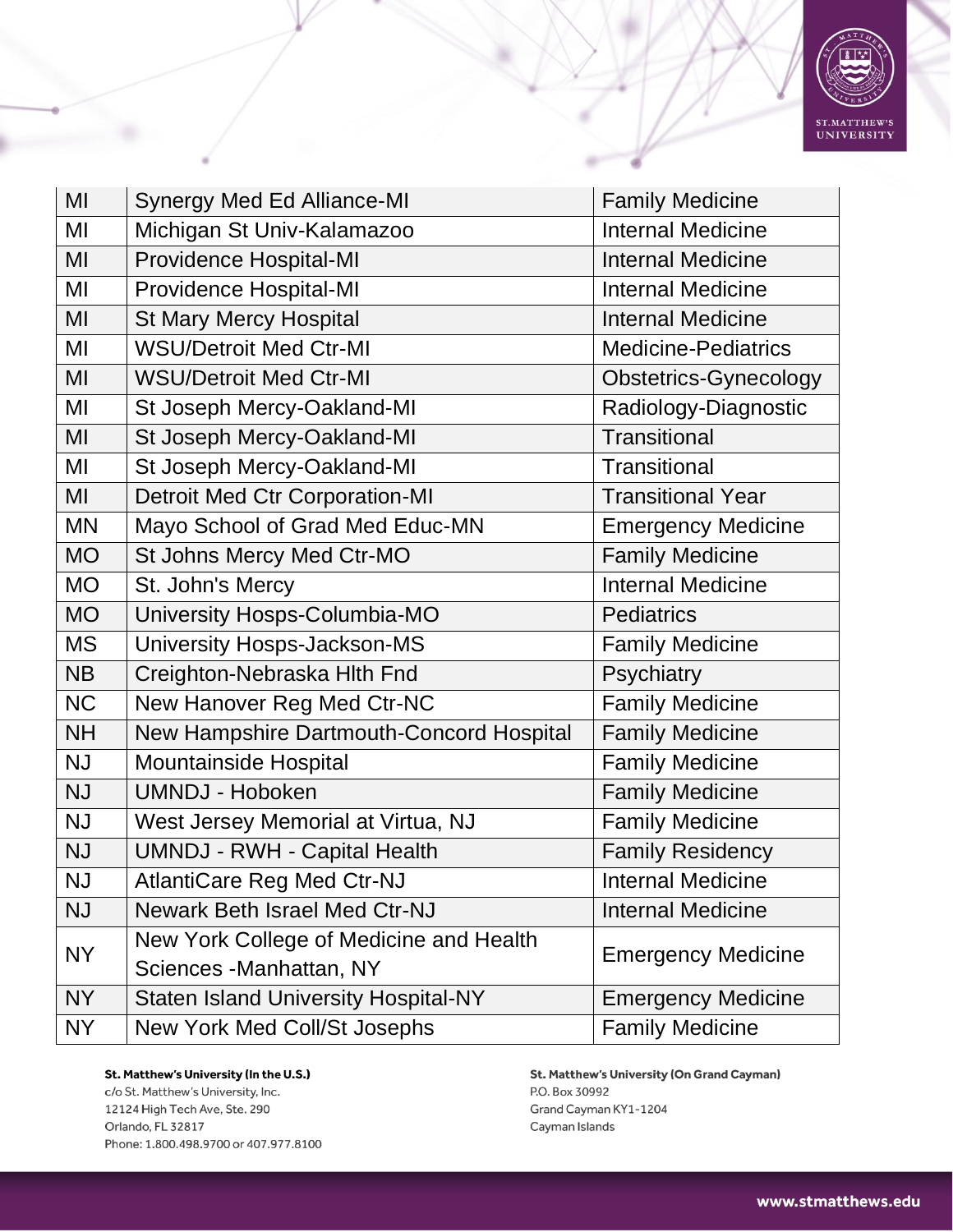

| <b>NY</b> | Wilson Mem Reg/UHS-NY                    | <b>Family Medicine</b>       |
|-----------|------------------------------------------|------------------------------|
| <b>NY</b> | Wilson Mem Reg/UHS-NY                    | <b>Family Medicine</b>       |
| <b>NY</b> | <b>Albany Medical Center, NY</b>         | <b>Internal Medicine</b>     |
| <b>NY</b> | Coney Island Hospital, Brooklyn, NY      | <b>Internal Medicine</b>     |
| <b>NY</b> | Lutheran Hospital - NY                   | <b>Internal Medicine</b>     |
| <b>NY</b> | Lutheran Medical Center, NYC, NY         | <b>Internal Medicine</b>     |
| <b>NY</b> | Maimonides Med Ctr-NY                    | <b>Internal Medicine</b>     |
| <b>NY</b> | Mt. Sinai - Elmhurst Hospital            | <b>Internal Medicine</b>     |
| <b>NY</b> | North Shore Hospital-Manhassat NY        | <b>Internal Medicine</b>     |
| <b>NY</b> | NY Methodist/Cornell Affiliated          | <b>Internal Medicine</b>     |
| <b>NY</b> | NY Methodist Hospital-NY                 | <b>Internal Medicine</b>     |
| <b>NY</b> | NY Methodist Hospital-NY                 | <b>Internal Medicine</b>     |
| <b>NY</b> | University at Buffalo SOM-NY             | <b>Internal Medicine</b>     |
| <b>NY</b> | <b>Bronx Lebanon Hosp-NY</b>             | <b>Obstetrics-Gynecology</b> |
| <b>NY</b> | <b>Brooklyn Hospital Center-NY</b>       | Obstetrics/Gynecology        |
| <b>NY</b> | Kingsbrook Jewish Med-NY                 | Phys Medicine &              |
|           |                                          | Rehab                        |
| <b>OH</b> | University Hospitals Case Med Ctr-OH     | <b>Emergency Medicine</b>    |
| OH        | Barberton Cit/NEOUCOM-OH                 | <b>Family Medicine</b>       |
| OH        | <b>Ohio State Univ Med Ctr-OH</b>        | <b>Family Medicine</b>       |
| <b>OH</b> | University Hospitals Case Med Ctr-OH     | <b>Family Medicine</b>       |
| OH        | <b>Christ Hospital-OH</b>                | <b>Internal Medicine</b>     |
| OH        | Mount Carmel Health System-OH            | <b>Internal Medicine</b>     |
| OH        | Case Western Reserve Univ (Metro Health) | Pathology                    |
| OH        | University Hospitals Case Med Ctr-OH     | <b>Surgery-Preliminary</b>   |
| <b>OK</b> | U Oklahoma COM-Tulsa                     | <b>Internal Medicine</b>     |
| OK        | U Oklahoma COM-Tulsa                     | <b>Internal Medicine</b>     |
| <b>OK</b> | University of OK-HSC, Tulsa              | <b>Rural Family Medicine</b> |
| PA        | Geisinger Health System-PA               | Dermatology                  |

c/o St. Matthew's University, Inc. 12124 High Tech Ave, Ste. 290 Orlando, FL 32817 Phone: 1.800.498.9700 or 407.977.8100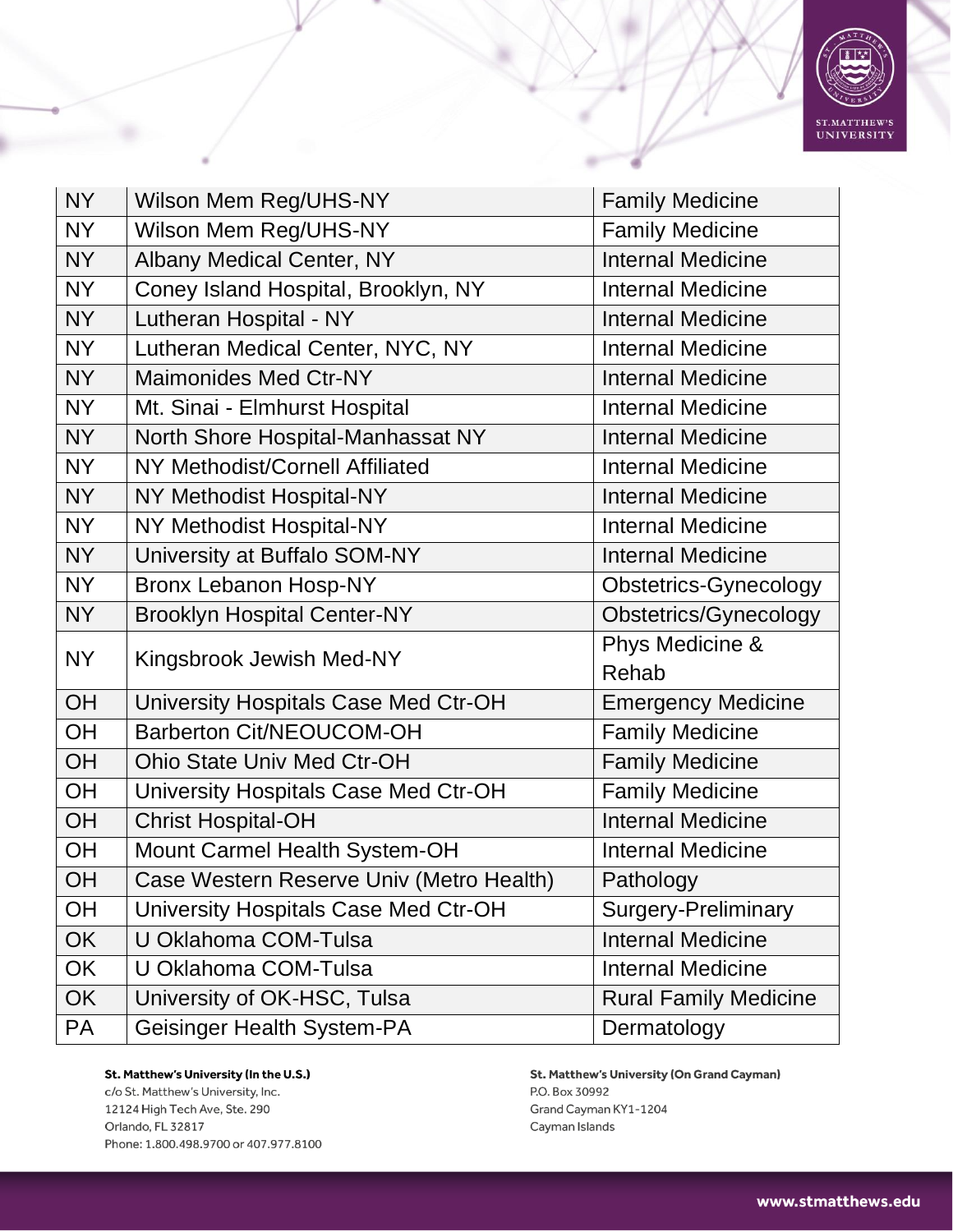

| <b>PA</b> | Altoona Family Phys-PA                   | <b>Family Medicine</b>     |
|-----------|------------------------------------------|----------------------------|
| <b>PA</b> | Altoona Family Phys-PA                   | <b>Family Medicine</b>     |
| <b>PA</b> | Geisinger Health System-PA               | <b>Family Medicine</b>     |
| PA        | <b>Guthrie/Robert Packer Hosp-PA</b>     | <b>Family Medicine</b>     |
| <b>PA</b> | <b>Montgomery Hospital-PA</b>            | <b>Family Medicine</b>     |
| PA        | <b>Wyoming Valley Health-PA</b>          | <b>Family Medicine</b>     |
| <b>PA</b> | Wyoming Valley - Kingston, PA            | <b>Family Medicine</b>     |
| <b>PA</b> | Wyoming Valley - Kingston, PA            | <b>Family Medicine</b>     |
| <b>PA</b> | <b>Pinnacle Health Hospital</b>          | <b>General Surgery</b>     |
| PA        | Allegheny Gen Hosp-PA                    | <b>Internal Medicine</b>   |
| <b>PA</b> | Conemaugh Memorial-PA                    | <b>Internal Medicine</b>   |
| PA        | Pinnacle Health, Harrisburg, PA          | <b>Internal Medicine</b>   |
| PA        | <b>York Hospital-PA</b>                  | <b>Internal Medicine</b>   |
| PA        | Allegheny Gen Hosp-PA                    | Medicine-Preliminary       |
| PA        | Geisinger Health System-PA               | Medicine-Preliminary       |
| PA        | Allegheny Gen Hosp-PA                    | <b>Surgery-Preliminary</b> |
| <b>SC</b> | Greenville Hosp Sys/Univ So Carolina SOM | <b>Family Medicine</b>     |
| <b>SC</b> | Greenville Hosp Sys/Univ So Carolina SOM | <b>Family Medicine</b>     |
| <b>SC</b> | Self Regional Healthcare-SC              | <b>Family Medicine</b>     |
| <b>SC</b> | <b>Spartanburg Regional Hospital</b>     | <b>Family Medicine</b>     |
| <b>SC</b> | Greenville Hosp Sys/Univ So Carolina SOM | <b>Internal Medicine</b>   |
| <b>SC</b> | Greenville Hosp Sys/Univ So Carolina SOM | <b>Internal Medicine</b>   |
| <b>TN</b> | <b>Vanderbilt Univ Med Ctr-TN</b>        | Psychiatry                 |
| <b>TX</b> | <b>Wichita Falls Family-TX</b>           | <b>Family Medicine</b>     |
| <b>TX</b> | Presbyterian Hosp-Dallas-TX              | <b>Internal Medicine</b>   |

c/o St. Matthew's University, Inc. 12124 High Tech Ave, Ste. 290 Orlando, FL 32817 Phone: 1.800.498.9700 or 407.977.8100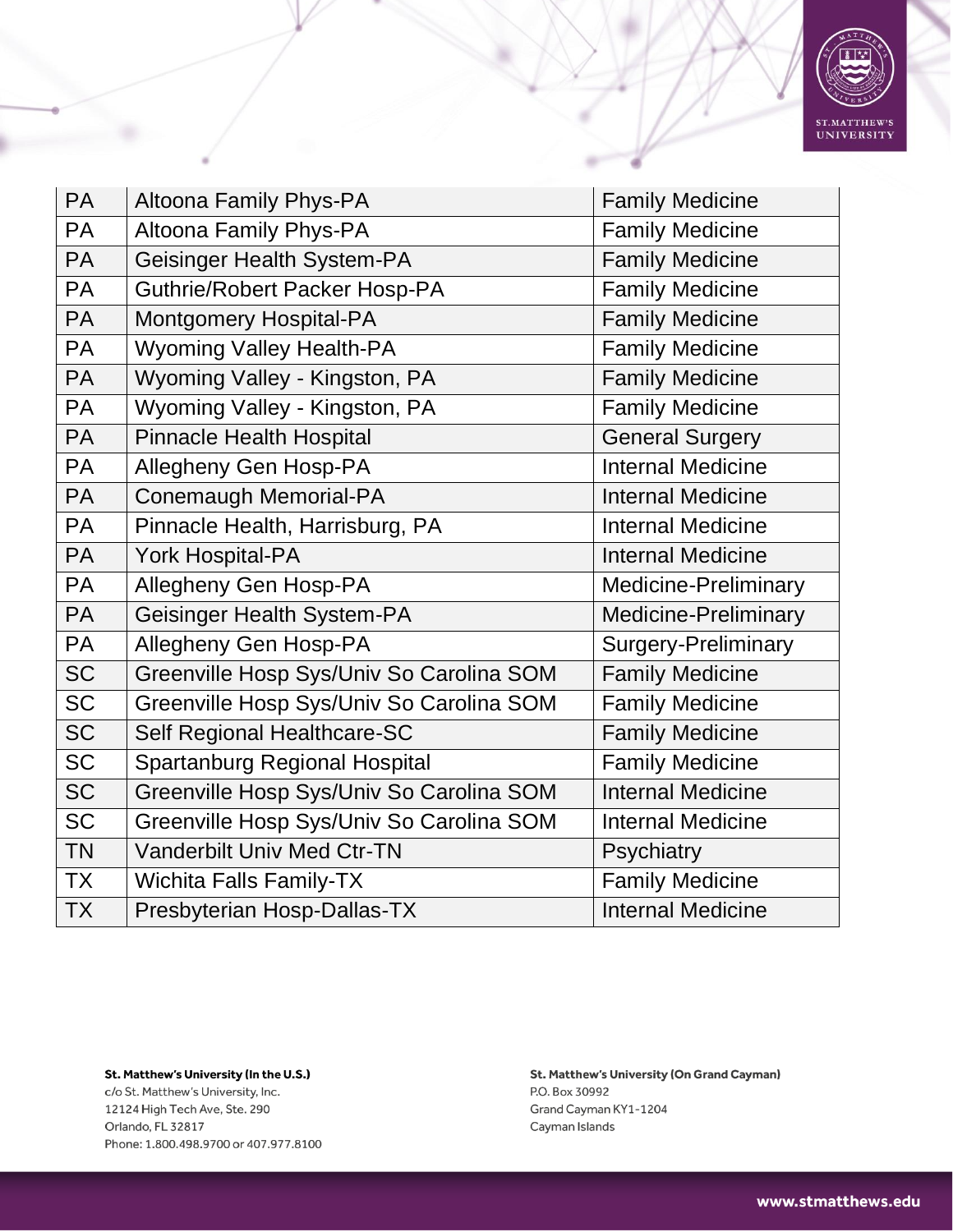

| <b>State</b> | <b>Program Institution</b>              | <b>Program Name</b>          |
|--------------|-----------------------------------------|------------------------------|
| <b>AL</b>    | <b>Baptist South, Montgomery</b>        | <b>Family Medicine</b>       |
| <b>AL</b>    | <b>Selma Fam Med Res</b>                | <b>Family Medicine</b>       |
| <b>AL</b>    | UAB at Birmingham, Selma                | <b>Family Medicine</b>       |
| <b>AL</b>    | U South Alabama Hospitals               | <b>Family Medicine</b>       |
| <b>AZ</b>    | Scottsdale Healthcare-Osborn            | <b>Family Medicine</b>       |
| <b>AZ</b>    | <b>Banner Good Samaritan Med Ctr</b>    | <b>Internal Medicine</b>     |
| <b>AZ</b>    | <b>Banner Good Samaritan Med Ctr</b>    | <b>Internal Medicine</b>     |
| AZ           | U Arizona Affil Hosps                   | <b>Internal Medicine</b>     |
| <b>AZ</b>    | <b>Banner Good Samaritan Med Ctr</b>    | Psychiatry                   |
| <b>CAN</b>   | Dalhousie University, New Brunswick     | <b>Family Medicine</b>       |
| <b>CAN</b>   | University of Manitoba                  | <b>Family Medicine</b>       |
| <b>CAN</b>   | University of Saskatchewan              | <b>Family Medicine</b>       |
| <b>CAN</b>   | McMaster University, Hamilton, Ontario, | <b>Medical Biochemistry</b>  |
| <b>CT</b>    | <b>U Connecticut HIth Ctr</b>           | <b>Family Medicine</b>       |
| <b>DC</b>    | Washington Hosp Ctr                     | <b>Obstetrics-Gynecology</b> |
| FL.          | <b>Jackson Memorial Hosp</b>            | <b>Family Medicine</b>       |
| FL.          | <b>Tallahassee Mem Healthcare</b>       | <b>Family Medicine</b>       |
| FL.          | <b>Tallahassee Mem Healthcare</b>       | <b>Family Medicine</b>       |
| FL.          | <b>Jackson Memorial Hosp</b>            | Neurology                    |
| <b>FL</b>    | Mt Sinai Med Ctr-Miami                  | Pathology                    |
| <b>FL</b>    | Mt Sinai Med Ctr-Miami                  | <b>Surgery-Preliminary</b>   |
| <b>GA</b>    | <b>Floyd Med Ctr</b>                    | <b>Family Medicine</b>       |

St. Matthew's University (In the U.S.) c/o St. Matthew's University, Inc. 12124 High Tech Ave, Ste. 290

Orlando, FL 32817 Phone: 1.800.498.9700 or 407.977.8100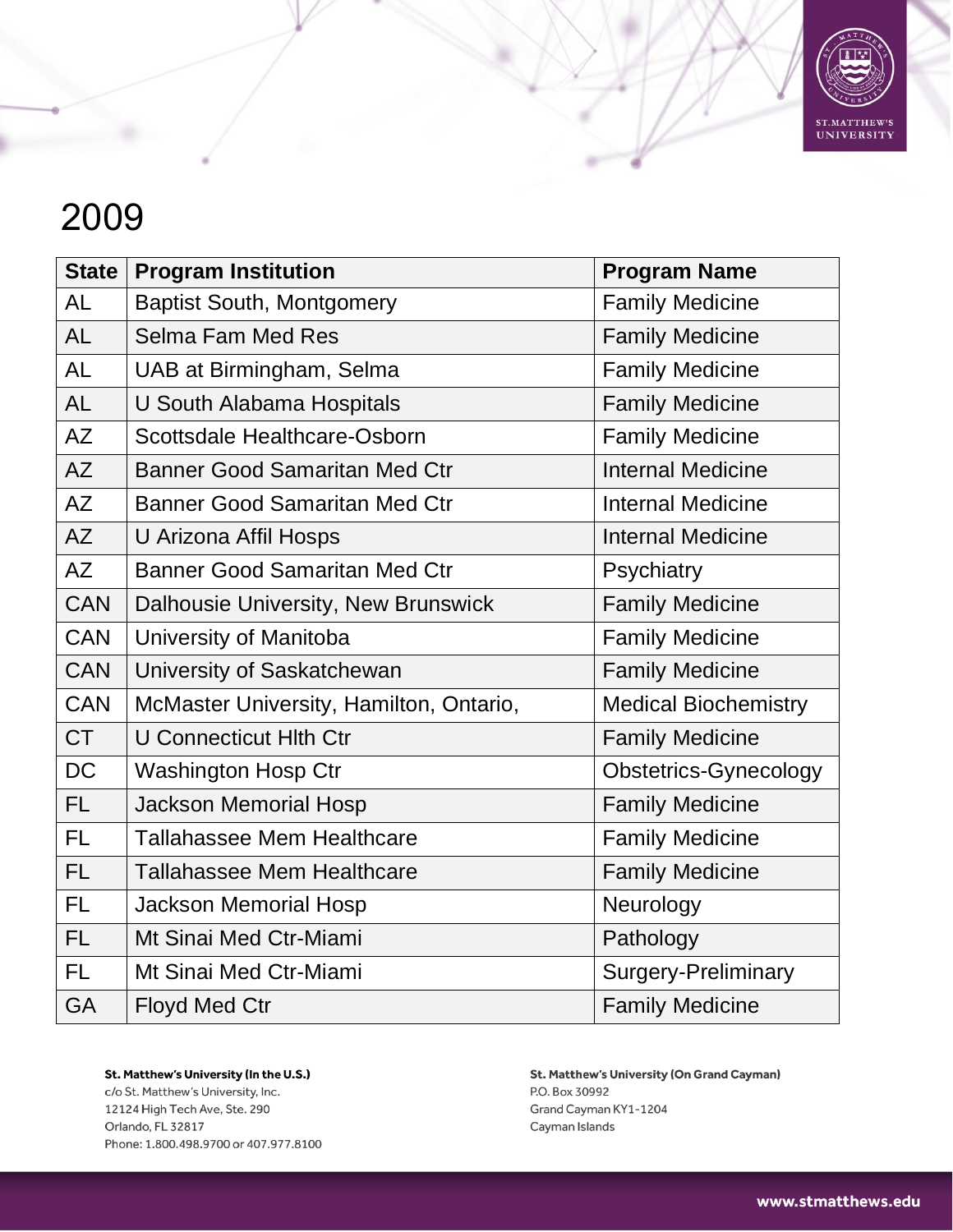

| <b>GA</b> | Memorial Medical Center, Savannah                     | <b>Family Medicine</b>       |
|-----------|-------------------------------------------------------|------------------------------|
| <b>GA</b> | Memorial University Hospital Mercer Univ,<br>Savannah | <b>Internal Medicine</b>     |
| IA        | U Iowa Hosps and Clinics                              | Med-Prelim/Neurology         |
| IL        | Loyola Univ Med Ctr                                   | Anesthesiology               |
| IL.       | <b>Advocate Christ Med Ctr</b>                        | <b>Family Medicine</b>       |
| IL        | <b>Quincy Fam Prac Ctr</b>                            | <b>Family Medicine</b>       |
| IL        | <b>Rush Copley Family Medicine</b>                    | <b>Family Medicine</b>       |
| IL        | <b>SIU Carbondale</b>                                 | <b>Family Medicine</b>       |
| IL        | <b>SIU Family Medicine Program, Quincy</b>            | <b>Family Medicine</b>       |
| IL        | <b>SIU SOM &amp; Affil Hosps</b>                      | <b>Family Medicine</b>       |
| L         | U Illinois COM-Rockford                               | <b>Family Medicine</b>       |
| IL        | Northwestern McGaw/ENH                                | <b>Internal Medicine</b>     |
| IL.       | <b>SIU SOM &amp; Affil Hosps</b>                      | <b>Internal Medicine</b>     |
| IL        | <b>UIC Masonic Hospital-Chicago</b>                   | <b>Internal Medicine</b>     |
| L         | <b>West Suburban Med Ctr</b>                          | <b>Internal Medicine</b>     |
| IL        | U Illinois COM-Urbana                                 | <b>Medicine-Preliminary</b>  |
| IL        | Mt Sinai Hosp Med Ctr                                 | <b>Obstetrics-Gynecology</b> |
| IL        | Mt Sinai Hosp Med Ctr                                 | <b>Pediatrics</b>            |
| IL        |                                                       | Phys Medicine &              |
|           | <b>Marion Joy</b>                                     | Rehab                        |
| IL        |                                                       | Phys Medicine &              |
|           | <b>Marion Joy</b>                                     | Rehab                        |
| LA        | East Jefferson Gen Hosp                               | <b>Family Medicine</b>       |
| LA        | East Jefferson Gen Hosp                               | <b>Family Medicine</b>       |
| LA        | <b>LSUHSC-Rapides Med Ctr-Alexandria</b>              | <b>Family Medicine</b>       |
| LA        | Univ Med Ctr-Lafayette                                | <b>Family Medicine</b>       |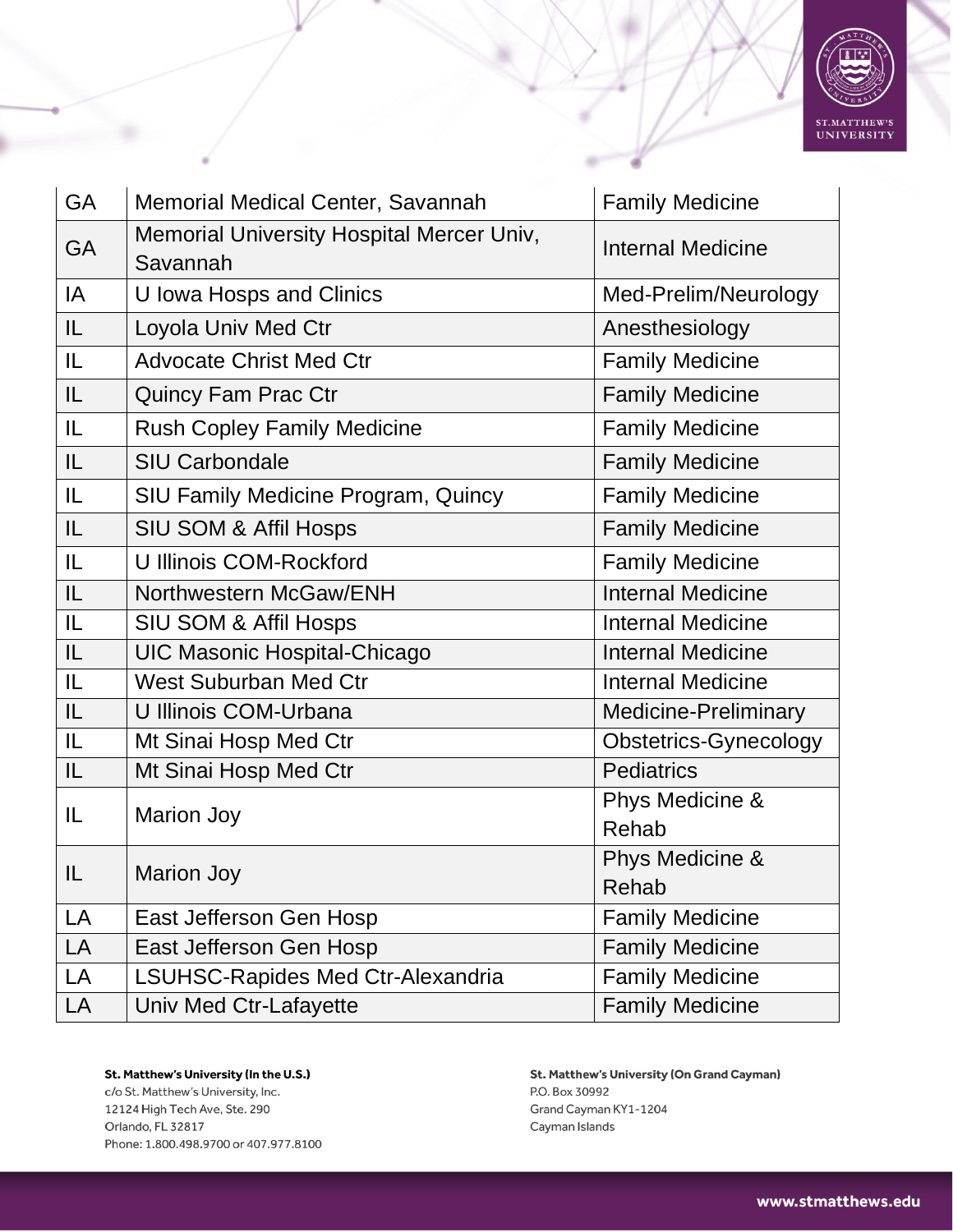

| LA        | <b>Ochsner Clinic Foundation</b>         | <b>Internal Medicine</b>     |
|-----------|------------------------------------------|------------------------------|
| LA        | <b>Ochsner Clinic Foundation</b>         | <b>Internal Medicine</b>     |
| LA        | <b>LSU SOM-New Orleans</b>               | <b>Medicine-Pediatrics</b>   |
| <b>MD</b> | <b>Maryland General Hosp</b>             | <b>Transitional</b>          |
| <b>ME</b> | <b>Maine Medical Center</b>              | <b>Internal Medicine</b>     |
| MI        | <b>Henry Ford Hospital</b>               | <b>Family Medicine</b>       |
| MI        | McLaren Reg Med Ctr                      | <b>Family Medicine</b>       |
| MI        | Oakwood Hospital                         | <b>Family Medicine</b>       |
| MI        | Oakwood Hospital                         | <b>Family Medicine</b>       |
| MI        | <b>Synergy Med Ed Alliance</b>           | <b>Family Medicine</b>       |
| MI        | Michigan State, Grand Rapids             | <b>Internal Medicine</b>     |
| MI        | Oakwood Hospital                         | <b>Internal Medicine</b>     |
| MI        | <b>Synergy Med Ed Alliance</b>           | <b>Internal Medicine</b>     |
| MI        | <b>Synergy Med Ed Alliance</b>           | <b>Obstetrics-Gynecology</b> |
| MI        | <b>Synergy Med Ed Alliance</b>           | <b>Obstetrics-Gynecology</b> |
| MI        | <b>Synergy Med Ed Alliance</b>           | <b>Obstetrics-Gynecology</b> |
| MI        | Michigan St Univ-Kalamazoo               | Transitional                 |
| <b>MN</b> | <b>U Minnesota Med School</b>            | Pathology                    |
| <b>MN</b> | Mayo School of Grad Med Educ             | Surgery-Preliminary          |
| <b>MO</b> | <b>Research Medical Center</b>           | <b>Family Medicine</b>       |
| <b>MS</b> | University Hosps-Jackson                 | <b>Obstetrics-Gynecology</b> |
| <b>MS</b> | University Hosps-Jackson                 | <b>Obstetrics-Gynecology</b> |
| <b>MS</b> | <b>University of Miss Medical Center</b> | <b>Pediatrics</b>            |
| <b>NC</b> | <b>CMC-Northeast Med Ctr/Cabarrus</b>    | <b>Family Medicine</b>       |
| <b>NC</b> | Pitt County Mem Hosp/Brody SOM           | <b>Family Medicine</b>       |
| <b>NC</b> | New Hanover Reg Med Ctr                  | <b>Internal Medicine</b>     |
| <b>NC</b> | Pitt County Mem Hosp/Brody SOM           | <b>Internal Medicine</b>     |
| <b>NC</b> | Pitt County Mem Hosp/Brody SOM           | Medicine-Psychiatry          |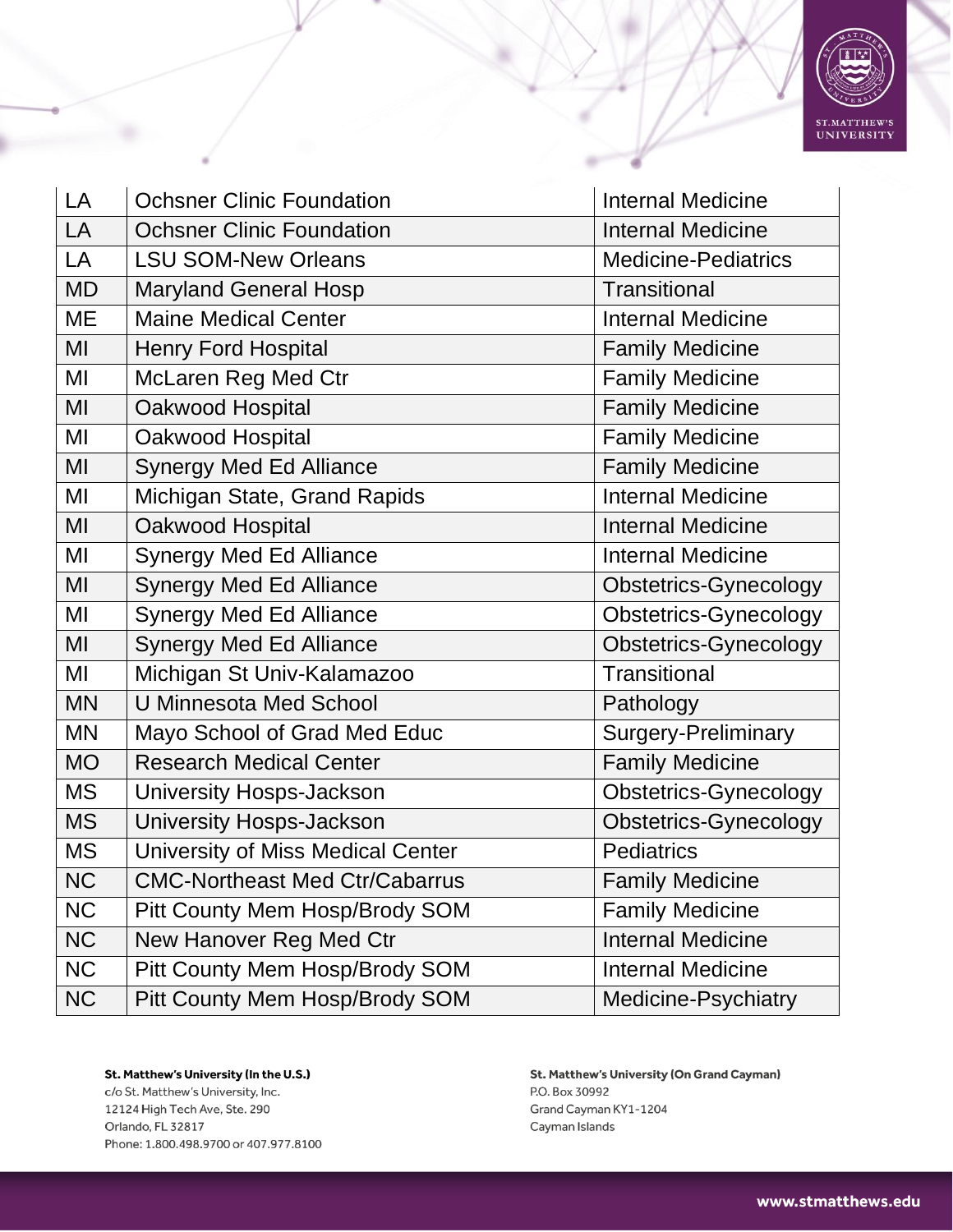

| <b>NC</b> | Pitt County Mem Hosp/Brody SOM              | Pediatrics                |
|-----------|---------------------------------------------|---------------------------|
|           |                                             | Phys Medicine &           |
| <b>NC</b> | Pitt County Mem Hosp/Brody SOM              | Rehab                     |
| <b>NE</b> | <b>Creighton Univ Affil</b>                 | <b>Family Medicine</b>    |
| <b>NJ</b> |                                             | <b>Family Med/Hoboken</b> |
|           | <b>UMDNJ-New Jersey Med-Newark</b>          | Univ MC                   |
| <b>NJ</b> | <b>Mountainside Hospital</b>                | <b>Family Medicine</b>    |
| <b>NJ</b> | <b>Overlook Hospital</b>                    | <b>Family Medicine</b>    |
| <b>NJ</b> | <b>UMDNJ-Robert Wood Johnson Med School</b> | <b>Family Medicine</b>    |
| <b>NJ</b> | <b>Warren Hospital</b>                      | <b>Family Medicine</b>    |
| <b>NJ</b> | <b>UMDNJ-New Jersey Med-Newark</b>          | <b>Internal Medicine</b>  |
| <b>NJ</b> | Newark Beth Israel Med Ctr                  | Ob-Gyn/Preliminary        |
| <b>NJ</b> | <b>Jersey Shore Univ Medical Center</b>     | <b>Prelim Neurology</b>   |
| <b>NY</b> | <b>Metropolitan Hospital</b>                | <b>Emergency Medicine</b> |
| <b>NY</b> | <b>Bronx Lebanon Hospital</b>               | <b>Family Medicine</b>    |
| <b>NY</b> | <b>Ellis Hospital</b>                       | <b>Family Medicine</b>    |
| <b>NY</b> | <b>Ellis Hospital</b>                       | <b>Family Medicine</b>    |
| <b>NY</b> | <b>Stony Brook Teach Hosps</b>              | <b>Family Medicine</b>    |
| <b>NY</b> | <b>SUNY HSC Brooklyn</b>                    | <b>Family Medicine</b>    |
| <b>NY</b> | Wilson Mem Reg/UHS                          | <b>Family Medicine</b>    |
| <b>NY</b> | NY Hosp Med Ctr Queens                      | <b>General Surgery</b>    |
| <b>NY</b> | Forest Hills Hosp-NSLIJ Hith Sys            | <b>Internal Medicine</b>  |
| <b>NY</b> | <b>Maimonides Med Ctr</b>                   | <b>Internal Medicine</b>  |
| <b>NY</b> | New York Methodist Hospital, New York       | <b>Internal Medicine</b>  |
| <b>NY</b> | New York Methodist Hospital, New York       | <b>Internal Medicine</b>  |
| <b>NY</b> | New York Methodist Hospital, New York       | <b>Internal Medicine</b>  |
| <b>NY</b> | New York Methodist Hospital, New York       | <b>Internal Medicine</b>  |
| <b>NY</b> | NY Methodist, Parkslope                     | <b>Internal Medicine</b>  |
| NY        | <b>St Vincents Hospital</b>                 | <b>Internal Medicine</b>  |

St. Matthew's University (In the U.S.) c/o St. Matthew's University, Inc.

12124 High Tech Ave, Ste. 290 Orlando, FL 32817 Phone: 1.800.498.9700 or 407.977.8100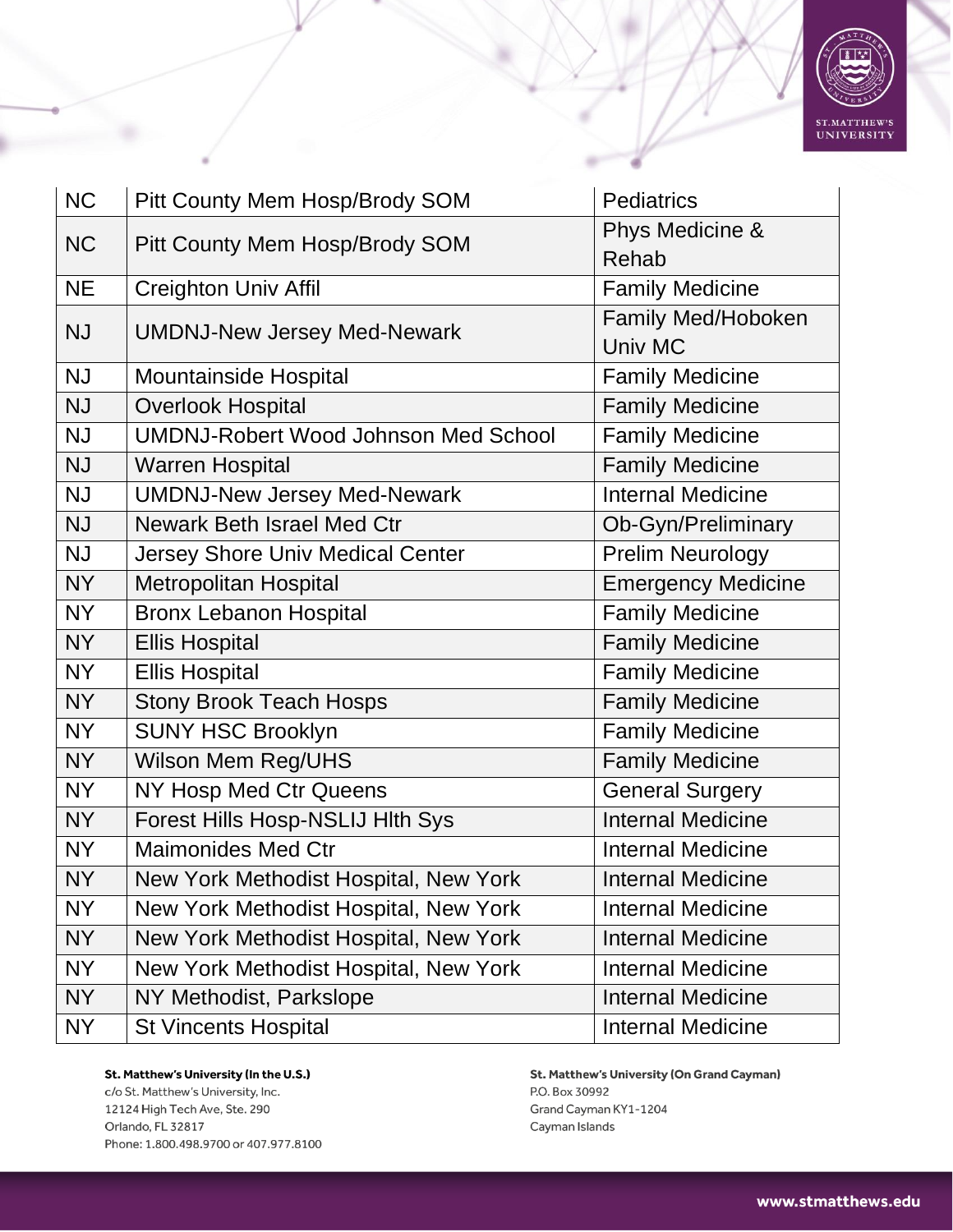

| <b>NY</b> | Wilson Med Ctr, Binghamton         | <b>Internal Medicine</b>     |
|-----------|------------------------------------|------------------------------|
| <b>NY</b> | <b>Winthrop-Univ Hosp</b>          | <b>Internal Medicine</b>     |
| <b>NY</b> | <b>Winthrop-Univ Hosp</b>          | <b>Internal Medicine</b>     |
| <b>NY</b> | <b>Albany Med Ctr Hosp</b>         | Neurology                    |
| <b>NY</b> | <b>Brooklyn Hospital</b>           | <b>Obstetrics-Gynecology</b> |
| <b>NY</b> | <b>Richmond University Med Ctr</b> | <b>Obstetrics-Gynecology</b> |
| <b>NY</b> | University at Buffalo SOM          | <b>Obstetrics-Gynecology</b> |
| <b>NY</b> | <b>SUNY Downstate</b>              | <b>Pediatrics</b>            |
| <b>NY</b> | <b>SUNY HSC Brooklyn</b>           | Phys Medicine &              |
|           |                                    | Rehab                        |
| <b>NY</b> | Mt Sinai Hospital                  | Surgery-Preliminary          |
| <b>NY</b> | <b>St Vincents Hospital</b>        | <b>Surgery-Preliminary</b>   |
| OH        | <b>Grant Medical Center</b>        | <b>Family Medicine</b>       |
| OH        | <b>Grant Medical Center</b>        | <b>Family Medicine</b>       |
| OH        | <b>Mount Carmel Health</b>         | <b>Family Medicine</b>       |
| OH        | <b>Mount Carmel Health</b>         | <b>Family Medicine</b>       |
| OH        | <b>Ohio State Univ Med Ctr</b>     | <b>Family Medicine</b>       |
| OH        | <b>Christ Hospital</b>             | <b>Internal Medicine</b>     |
| OH        | <b>Jewish Hospital</b>             | <b>Internal Medicine</b>     |
| OH        | <b>Mount Carmel Health</b>         | <b>Internal Medicine</b>     |
| OH        | St Elizabeth/NEOUCOM               | <b>Internal Medicine</b>     |
| OH        | <b>Case Western Hospital</b>       | Neurology                    |
| OH        | <b>NEOUCOM Affl Hosps</b>          | Psychiatry                   |
| OH        | University Hospitals Case Med Ctr  | Psychiatry                   |
| <b>OH</b> | <b>Huron Hospital CCHS</b>         | <b>Surgery-Preliminary</b>   |
| OH        | <b>St Vincent Mercy Med Ctr</b>    | Transitional                 |
| OK        | U Oklahoma COM-Tulsa               | Family Med/Ramona            |
| <b>PA</b> | <b>Hershey Med Ctr/Penn State</b>  | Anesthesiology               |

c/o St. Matthew's University, Inc. 12124 High Tech Ave, Ste. 290 Orlando, FL 32817 Phone: 1.800.498.9700 or 407.977.8100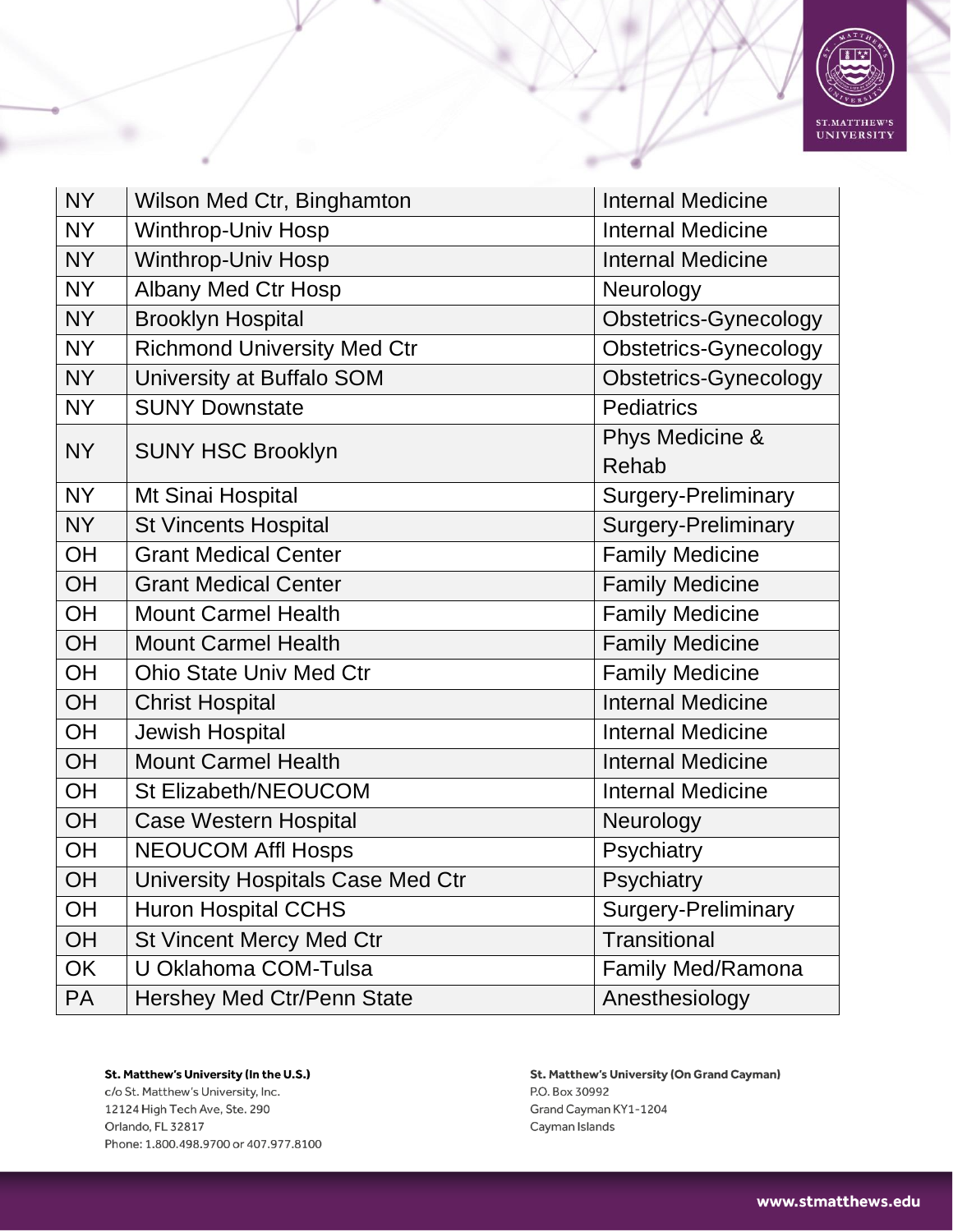

| <b>PA</b> | Wyoming Valley Family Med Residency,<br>Kingston | <b>Family Medicine</b>       |
|-----------|--------------------------------------------------|------------------------------|
| <b>SC</b> | Greenville Hosp Sys/Univ So Carolina SOM         | <b>Family Medicine</b>       |
| <b>SC</b> | Greenville Hosp Sys/Univ So Carolina SOM         | <b>Family Medicine</b>       |
| <b>SC</b> | Greenville Hosp Sys/Univ So Carolina SOM         | <b>Family Medicine</b>       |
| <b>SC</b> | Greenville Hosp Sys/Univ So Carolina SOM         | <b>Family Medicine</b>       |
| <b>SC</b> | <b>Palmetto Health Richland</b>                  | <b>Internal Medicine</b>     |
| <b>TN</b> | <b>East Tennessee State University</b>           | <b>Internal Medicine</b>     |
| <b>UK</b> | <b>Foundation Programme</b>                      | <b>Family Medicine</b>       |
| <b>UK</b> | <b>Lancashire Teaching Hospital</b>              | <b>Family Medicine</b>       |
| <b>UK</b> | <b>Birmingham Hospital</b>                       | <b>Internal Medicine</b>     |
| <b>WA</b> | <b>Family Med Spokane</b>                        | <b>Family Medicine</b>       |
| <b>WA</b> | <b>Family Med Spokane</b>                        | <b>Family Medicine</b>       |
| <b>WA</b> | <b>Family Med Spokane</b>                        | <b>Family Medicine</b>       |
| <b>WV</b> | <b>Marshall University SOM</b>                   | <b>Internal Medicine</b>     |
| <b>WV</b> | <b>Charleston Area Med Ctr/WV Univ</b>           | <b>Obstetrics-Gynecology</b> |

c/o St. Matthew's University, Inc. 12124 High Tech Ave, Ste. 290 Orlando, FL 32817 Phone: 1.800.498.9700 or 407.977.8100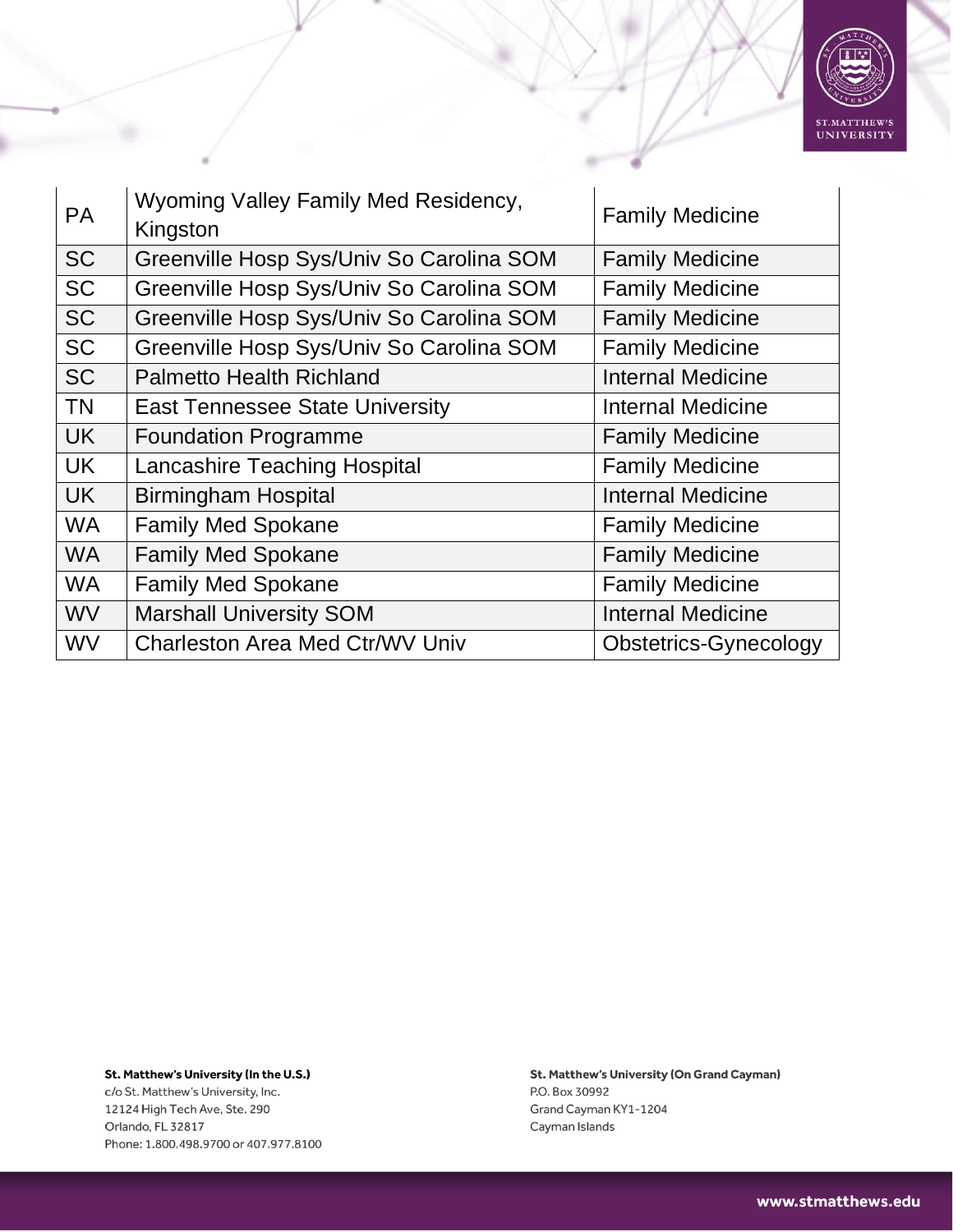

| <b>State</b> | <b>Program Institution</b>                                    | <b>Program Name</b>        |
|--------------|---------------------------------------------------------------|----------------------------|
| <b>AL</b>    | <b>Montgomery Family Medicine- Montgomery</b>                 | <b>Family Medicine</b>     |
| <b>AL</b>    | Physician's Medical Center, Carraway-<br>Birmingham           | <b>Family Medicine</b>     |
| AL           | Physician's Medical Center, Carraway-<br>Birmingham           | <b>Internal Medicine</b>   |
| <b>AL</b>    | Physician's Medical Center, Carraway-<br>Birmingham           | <b>Internal Medicine</b>   |
| <b>AL</b>    | University of Alabama Medical Center-<br>Birmingham           | Psychiatry                 |
| <b>AR</b>    | <b>UAMS-AHEC-Fayetteville</b>                                 | <b>Family Medicine</b>     |
| AZ           | Maricopa Medical Center- Phoenix                              | Psychiatry                 |
| <b>AZ</b>    | St Josephs Hospital- Phoenix                                  | <b>Internal Medicine</b>   |
| <b>CAN</b>   | Dalhousie University Med Ed- New Brunswick                    | <b>Family Medicine</b>     |
| CO           | St. Joseph's Hospital- Denver                                 | <b>Internal Medicine</b>   |
| <b>CT</b>    | <b>Waterbury Hospital- Waterbury</b>                          | <b>Surgery-Preliminary</b> |
| <b>DE</b>    | <b>Christiana Care- Newark</b>                                | <b>General Surgery</b>     |
| <b>FL</b>    | <b>Orlando Regional Medical Center- Orlando</b>               | <b>Surgery-Preliminary</b> |
| <b>FL</b>    | University of Florida COM, Shands Hospital-<br>Gainesville    | <b>Family Medicine</b>     |
| GA           | <b>Emory University SOM- Atlanta</b>                          | <b>Surgery-Preliminary</b> |
| <b>GA</b>    | <b>Floyd Family Practice-Rome</b>                             | <b>Family Medicine</b>     |
| <b>GA</b>    | Mercer University SOM, Medical Center<br><b>Central-Macon</b> | <b>Family Medicine</b>     |

St. Matthew's University (In the U.S.) c/o St. Matthew's University, Inc. 12124 High Tech Ave, Ste. 290 Orlando, FL 32817 Phone: 1.800.498.9700 or 407.977.8100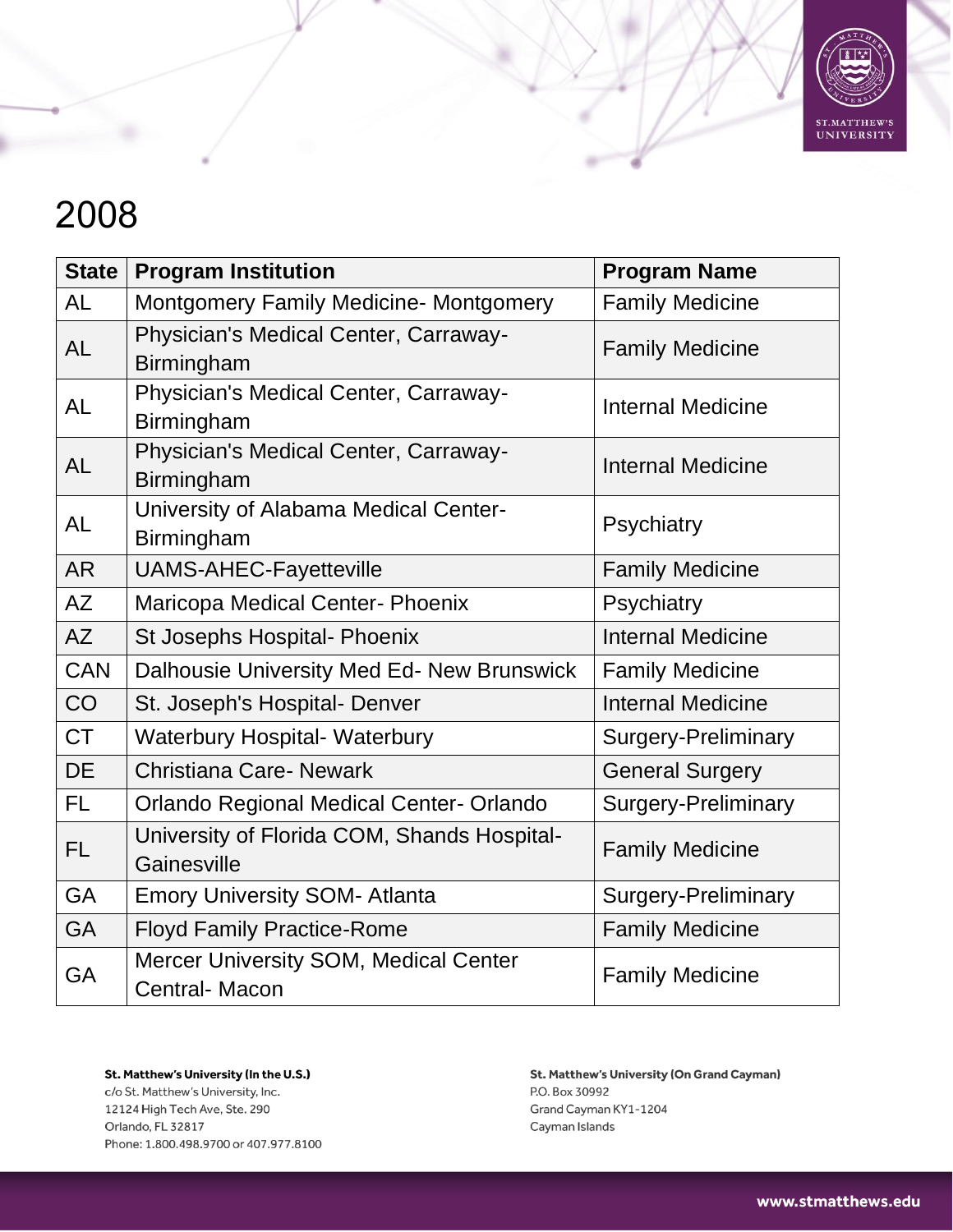

| <b>GA</b> | Mercer University SOM, Medical Center<br><b>Central-Macon</b>        | <b>Family Medicine</b>   |
|-----------|----------------------------------------------------------------------|--------------------------|
| GA        | <b>Mercer University SOM, Medical Center</b><br>Central- Macon       | <b>Family Medicine</b>   |
| GA        | <b>Mercer University SOM, Medical Center</b><br><b>Central-Macon</b> | <b>Internal Medicine</b> |
| <b>GA</b> | Morehouse College- Atlanta                                           | <b>Internal Medicine</b> |
| IL.       | <b>Rush University Medical Center- Chicago</b>                       | Anesthesiology           |
| IL.       | Southern Illinois University- Carbondale                             | <b>Family Medicine</b>   |
| IL.       | University of Illinois, St. Francis Medical<br>Center-Peoria         | <b>Pediatrics</b>        |
| IL.       | University of Southern Illinois- Decatur                             | <b>Family Medicine</b>   |
| <b>KY</b> | University of Kentucky Medical Center-<br>Lexington                  | <b>Family Medicine</b>   |
| LA        | Baton Rouge General Family Medicine- Baton<br>Rouge                  | <b>Family Medicine</b>   |
| LA        | <b>LSU SOM-New Orleans</b>                                           | <b>Internal Medicine</b> |
| LA        | <b>LSU SOM-New Orleans</b>                                           | Obstetrics-Gynecology    |
| LA        | <b>LSU-Lake Charles</b>                                              | <b>Family Medicine</b>   |
| LA        | <b>LSUHSC-Shreveport</b>                                             | <b>General Surgery</b>   |
| LA        | <b>LSUHSC-Shreveport</b>                                             | Obstetrics-Gynecology    |
| LA        | University Medical Center, LSU- Lafayette                            | <b>Internal Medicine</b> |
| <b>MA</b> | Mt Auburn Hospital- Cambridge                                        | <b>Internal Medicine</b> |
| МA        | St. Vincent's Hospital - Worcester                                   | <b>Internal Medicine</b> |
| MA        | St. Vincent's Hospital - Worcester                                   | <b>Internal Medicine</b> |
| MD        | St. Agnes Healthcare-Baltimore                                       | <b>Internal Medicine</b> |
| ME        | <b>Central Maine Medical Center- Lewiston</b>                        | <b>Family Medicine</b>   |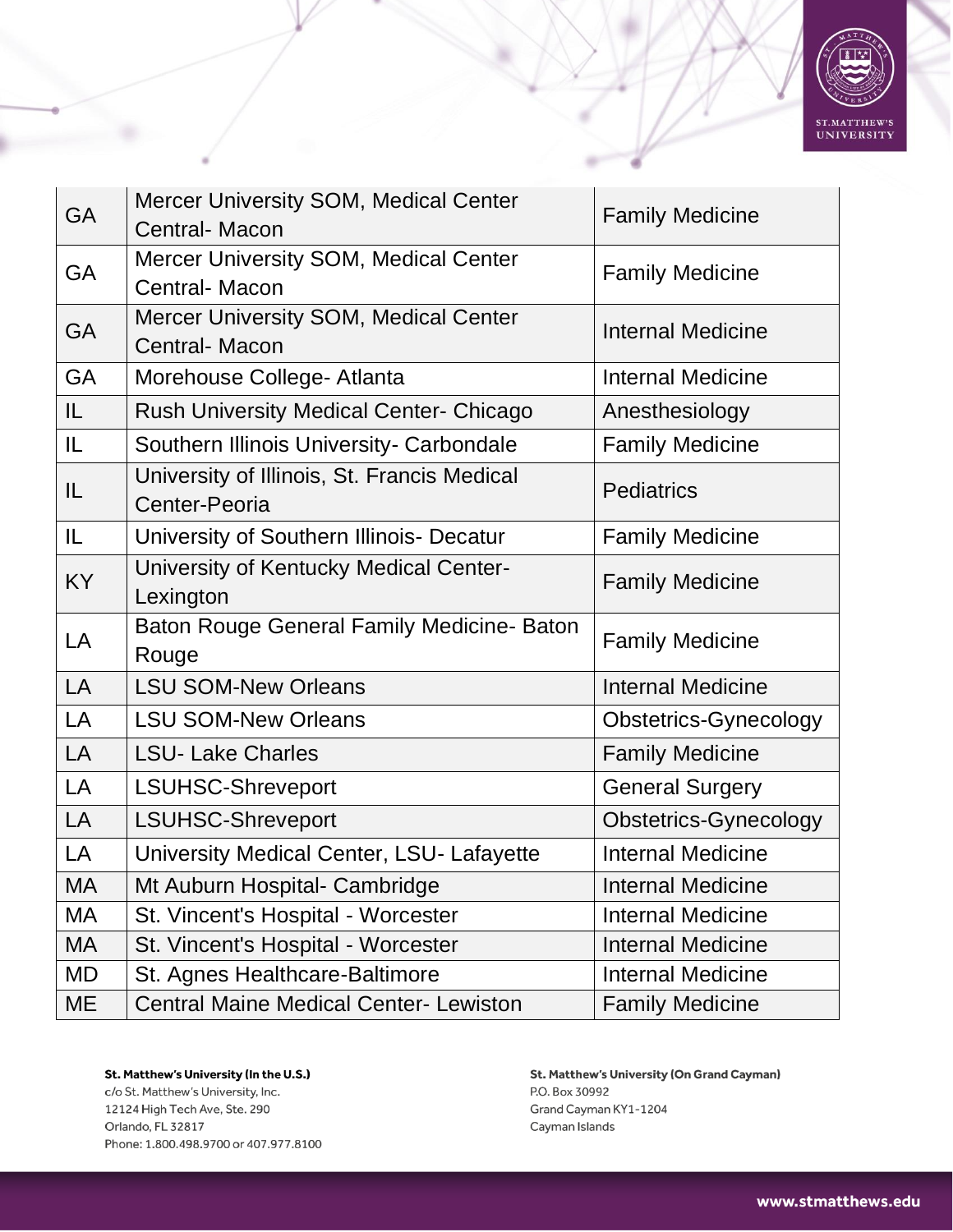

| MI        | <b>Grand Rapids Medical Education- Grand</b><br>Rapids | <b>Pediatrics</b>            |
|-----------|--------------------------------------------------------|------------------------------|
| MI        | <b>Henry Ford Hospital-Detroit</b>                     | <b>Family Medicine</b>       |
| MI        | <b>Munson Medical Center-Traverse City</b>             | <b>Family Medicine</b>       |
| MI        | Oakwood Hospital- Dearborn                             | <b>Family Medicine</b>       |
| MI        | <b>Sparrow Hospital-Lansing</b>                        | <b>Obstetrics-Gynecology</b> |
| MI        | <b>Synergy Medical Education Alliance- Saginaw</b>     | <b>Emergency Medicine</b>    |
| MI        | <b>Synergy Medical Education Alliance- Saginaw</b>     | <b>Obstetrics-Gynecology</b> |
| MI        | <b>Synergy Medical Education Alliance- Saginaw</b>     | <b>Obstetrics-Gynecology</b> |
| <b>MS</b> | University Hospital-Jackson                            | <b>Emergency Medicine</b>    |
| <b>NC</b> | Pitt County Memorial Hospital, Brody SOM-              | Psychiatry                   |
|           | Greenville                                             |                              |
| <b>NJ</b> | Atlantic Health System Overlook Hospital-              | <b>Internal Medicine</b>     |
|           | Summit                                                 |                              |
| <b>NY</b> | Lenox Hill Hospital-Manhattan                          | Pathology                    |
| <b>NY</b> | Maimonides Medical Center- Brooklyn                    | <b>Internal Medicine</b>     |
| <b>NY</b> | Maimonides Medical Center- Brooklyn                    | <b>Surgery-Preliminary</b>   |
| <b>NY</b> | NY Medical College, St Joseph's- Yonkers               | <b>Family Medicine</b>       |
| <b>NY</b> | Nassau University Medical Center, East                 |                              |
|           | Meadow                                                 | <b>Surgery-Preliminary</b>   |
| <b>NY</b> | New York Medical College- Brooklyn/Queens              | <b>Internal Medicine</b>     |
| <b>NY</b> | New York Medical College- Brooklyn/Queens              | <b>Internal Medicine</b>     |
| <b>NY</b> | <b>SUNY Downstate Medical Center- Brooklyn</b>         | <b>Pediatrics</b>            |
| <b>NY</b> | <b>SUNY Stony Brook University Hospital- Stony</b>     | Psychiatry                   |
|           | <b>Brook</b>                                           |                              |
| <b>NY</b> | <b>SUNY Upstate Medical University- Syracuse</b>       | <b>Surgery-Preliminary</b>   |
| NY        | <b>Stony Brook Univ Med Ctr- Stony Brook</b>           | <b>Family Medicine</b>       |
| <b>NY</b> | Wilson Memorial Regional, UHS- Johnson City            | <b>Medicine-Primary</b>      |
| OH        | Akron General Medical, NEOUCOM- Akron                  | <b>Internal Medicine</b>     |

St. Matthew's University (In the U.S.) c/o St. Matthew's University, Inc. 12124 High Tech Ave, Ste. 290

Orlando, FL 32817 Phone: 1.800.498.9700 or 407.977.8100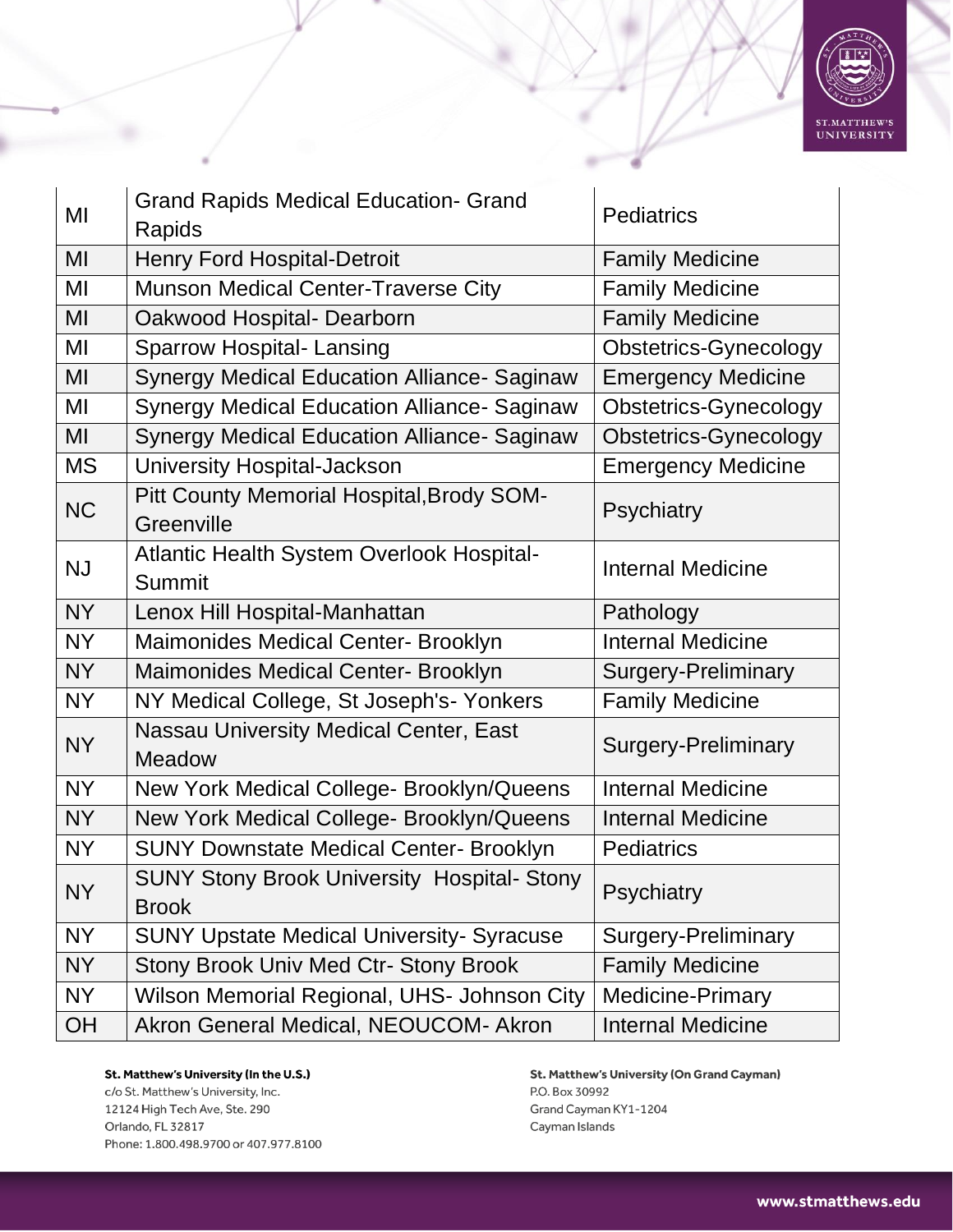

| <b>OH</b> | <b>Mount Carmel Health- Columbus</b>            | <b>Internal Medicine</b>    |
|-----------|-------------------------------------------------|-----------------------------|
| <b>OK</b> | University of Oklahoma COM-Tulsa                | <b>Internal Medicine</b>    |
| <b>OK</b> | University of Oklahoma COM-Tulsa                | <b>Internal Medicine</b>    |
| <b>PA</b> | Drexel University COM- Philadelphia             | <b>Internal Medicine</b>    |
| <b>PA</b> | <b>Temple University West Penn Hospital-</b>    | <b>Categorical Internal</b> |
|           | Pittsburgh                                      | Med                         |
| <b>SC</b> | <b>Moses Cone- Greensboro</b>                   | <b>Internal Medicine</b>    |
| UK        | <b>Northern General Hospital</b>                | <b>Family Medicine</b>      |
| <b>UK</b> | Queen Elizabeth Hospital-Birmingham             | Foundation                  |
|           |                                                 | Programme                   |
| <b>UK</b> | Wythenshawe Hospital- Manchester                | <b>Family Medicine</b>      |
| <b>VA</b> | <b>Bon Secours St Francis- Richmond</b>         | <b>Family Medicine</b>      |
| VA        | <b>Carilion Clinic- Roanoke</b>                 | <b>Family Medicine</b>      |
| WI        | <b>Medical College Wisconsin Affiliated</b>     | <b>Family Medicine</b>      |
|           | <b>Hospitals- Milwaukee</b>                     |                             |
| WI        | <b>Medical College Wisconsin Affiliated</b>     | <b>General Surgery</b>      |
|           | <b>Hospitals- Milwaukee</b>                     |                             |
| <b>WV</b> | <b>West Virginia University SOM- Charleston</b> | <b>Internal Medicine</b>    |
| <b>WV</b> | <b>West Virginia University SOM- Charleston</b> | <b>Internal Medicine</b>    |
| <b>WV</b> | West Virginia University SOM- Morgantown        | <b>Internal Medicine</b>    |

c/o St. Matthew's University, Inc. 12124 High Tech Ave, Ste. 290 Orlando, FL 32817 Phone: 1.800.498.9700 or 407.977.8100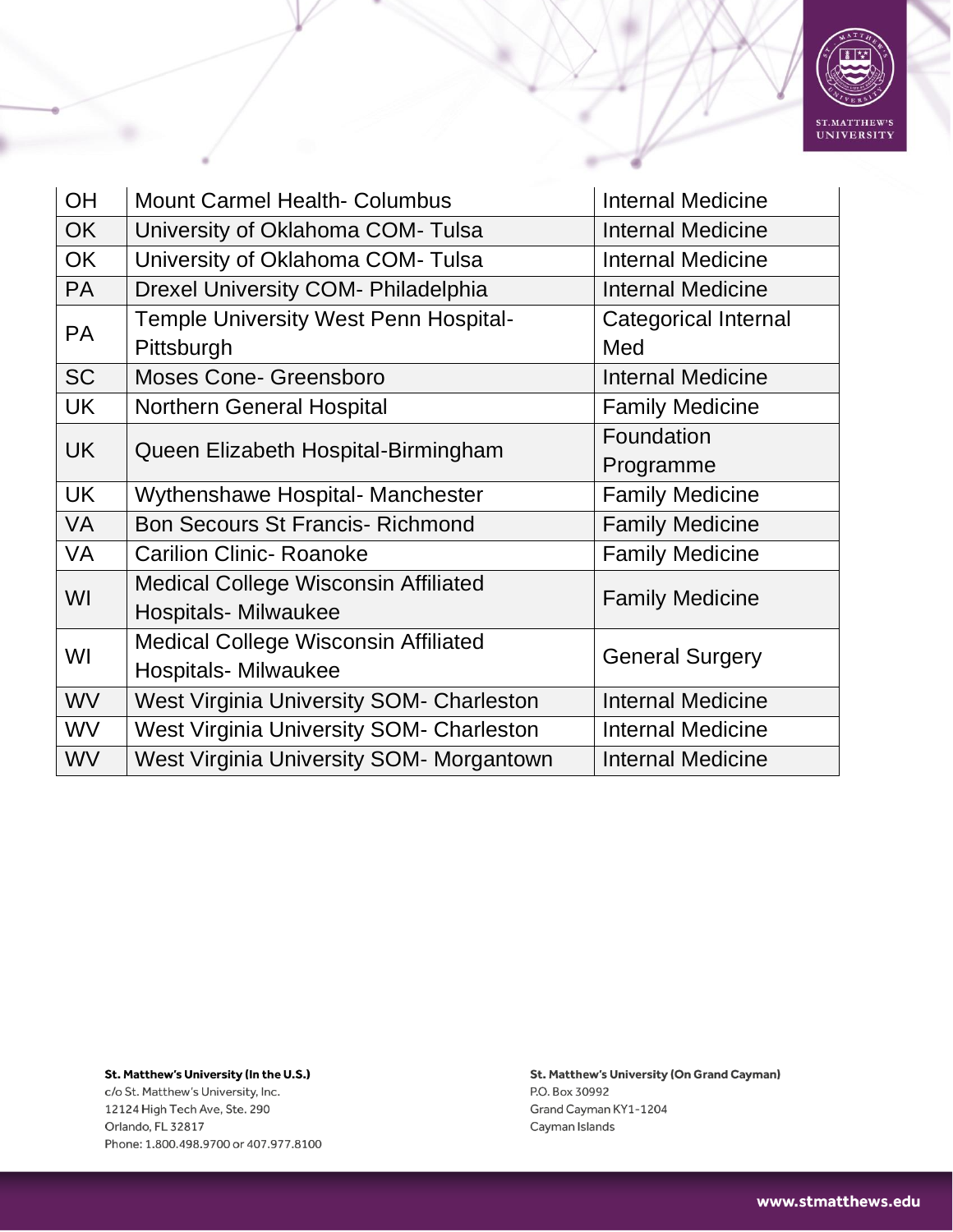

| <b>State</b> | <b>Program Institution</b>                | <b>Program Name</b>          |
|--------------|-------------------------------------------|------------------------------|
| <b>AL</b>    | U Alabama SOM-Tuscaloosa                  | <b>Family Practice</b>       |
| <b>AL</b>    | <b>Physicians Medical Center Carraway</b> | <b>Internal Medicine</b>     |
| <b>AL</b>    | University of S. Alabama                  | <b>Internal Medicine</b>     |
| <b>AR</b>    | UAMS-AHEC-Fayetteville                    | <b>Family Practice</b>       |
| <b>AR</b>    | <b>UAMS-AHEC-Texarkana</b>                | <b>Family Practice</b>       |
| AZ           | <b>St Josephs Hospital</b>                | <b>Internal Medicine</b>     |
| <b>AZ</b>    | Maricopa Medical, Phoenix                 | <b>Surgery-Preliminary</b>   |
| <b>CT</b>    | Norwalk Hospital                          | <b>Internal Medicine</b>     |
| <b>DE</b>    | Christiana Care, Newark                   | <b>Obstetrics-Gynecology</b> |
| <b>DE</b>    | Delaware Psychiatric                      | Psychiatry                   |
| <b>FL</b>    | <b>Bayfront Med Ctr</b>                   | <b>Family Practice</b>       |
| FL.          | U Florida Prog-Shands Hosp                | <b>Family Practice</b>       |
| <b>FL</b>    | U South Florida COM-Tampa                 | Phys Medicine &              |
|              |                                           | Rehab                        |
| <b>GA</b>    | Mercer U SOM/Med Ctr Central              | <b>Family Practice</b>       |
| GA           | Mercer U SOM/Med Ctr Central              | <b>Internal Medicine</b>     |
| <b>GA</b>    | <b>Atlanta Medical Center</b>             | <b>Obstetrics-Gynecology</b> |
| GA           | <b>Mercer Medical College</b>             | <b>Pediatrics</b>            |
| IA           | Mercy/Mayo Family Medicine                | <b>Family Practice</b>       |
| IA           | <b>Quad Cities Genesis, Davenport</b>     | <b>Family Practice</b>       |
| IA           | University of Iowa                        | <b>Internal Medicine</b>     |
| IL           | <b>Rush University Med Ctr</b>            | Anesthesiology               |

St. Matthew's University (In the U.S.) c/o St. Matthew's University, Inc. 12124 High Tech Ave, Ste. 290 Orlando, FL 32817 Phone: 1.800.498.9700 or 407.977.8100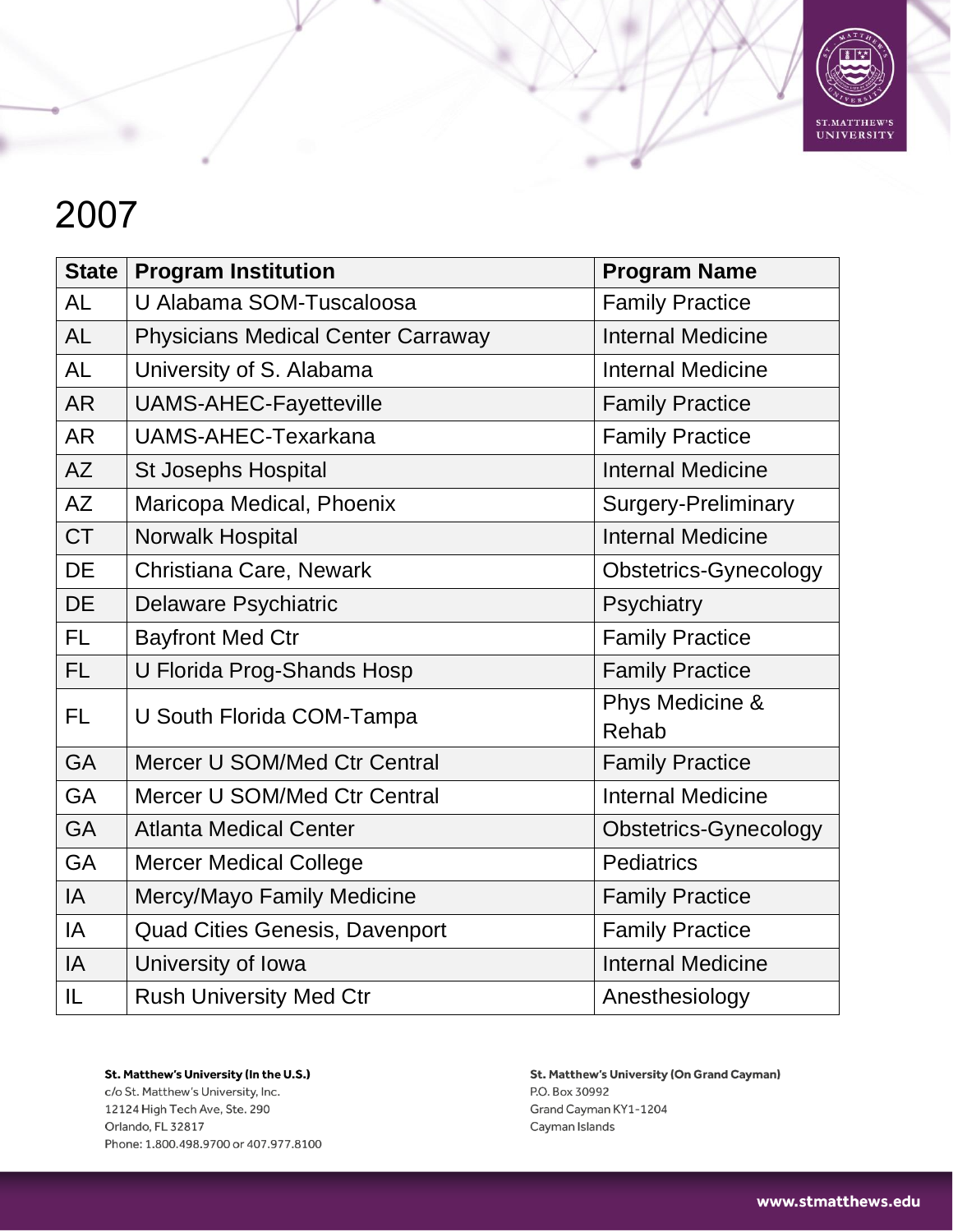

| IL        | <b>Advocate Christ Med Ctr</b>            | <b>Family Practice</b>     |
|-----------|-------------------------------------------|----------------------------|
| IL.       | <b>Resurrection Med Ctr</b>               | <b>Family Practice</b>     |
| IL        | <b>SIU SOM &amp; Affil Hosps</b>          | <b>Family Practice</b>     |
| IL        | <b>Marion Joy Rehabilitation Hospital</b> | <b>General Surgery</b>     |
| IL.       | Mt Sinai Hosp Med Ctr                     | Obstetrics-Gynecology      |
| LA        | <b>LSU Rural Family Medicine</b>          | <b>Family Practice</b>     |
| LA        | Univ Med Ctr-Lafayette                    | <b>Family Practice</b>     |
| LA        | <b>Ochsner Clinic Foundation</b>          | Obstetrics-Gynecology      |
| LA        | <b>Tulane Univ SOM</b>                    | <b>Pediatrics</b>          |
| LA        | <b>LSU SOM-New Orleans</b>                | Psychiatry                 |
| <b>MD</b> | Sinai Hosp-Baltimore                      | <b>Pediatrics</b>          |
| <b>ME</b> | <b>Maine Medical Center</b>               | <b>Internal Medicine</b>   |
| MI        | <b>WSU/Detroit Med Ctr</b>                | Anesthesiology             |
| MI        | <b>Synergy Med Ed Alliance</b>            | <b>Emergency Medicine</b>  |
| MI        | Bon Secours Hosp, Gross Pointe            | <b>Family Practice</b>     |
| MI        | Michigan St Univ-Kalamazoo                | <b>Family Practice</b>     |
| MI        | Mid Michigan Hospital, Midland            | <b>Family Practice</b>     |
| MI        | Oakwood Hospital                          | <b>Family Practice</b>     |
| MI        | <b>Synergy Med Ed Alliance</b>            | <b>Family Practice</b>     |
| MI        | Oakwood Hospital                          | <b>Internal Medicine</b>   |
| MI        | <b>Wayne State University, Detroit</b>    | Phys Medicine &<br>Rehab   |
| <b>MN</b> | Mayo School of Graduate Medical Educ      | <b>Surgery-Preliminary</b> |
| <b>MO</b> | <b>Cox Medical Centers</b>                | <b>Family Practice</b>     |
| <b>ND</b> | Altru Hospital, Grand Forks               | <b>Family Practice</b>     |
| <b>NJ</b> | <b>Atlantic Healthcare, Atlantic City</b> | <b>Internal Medicine</b>   |
| <b>NJ</b> | Mt. Sinai SOM, Englewood                  | <b>Internal Medicine</b>   |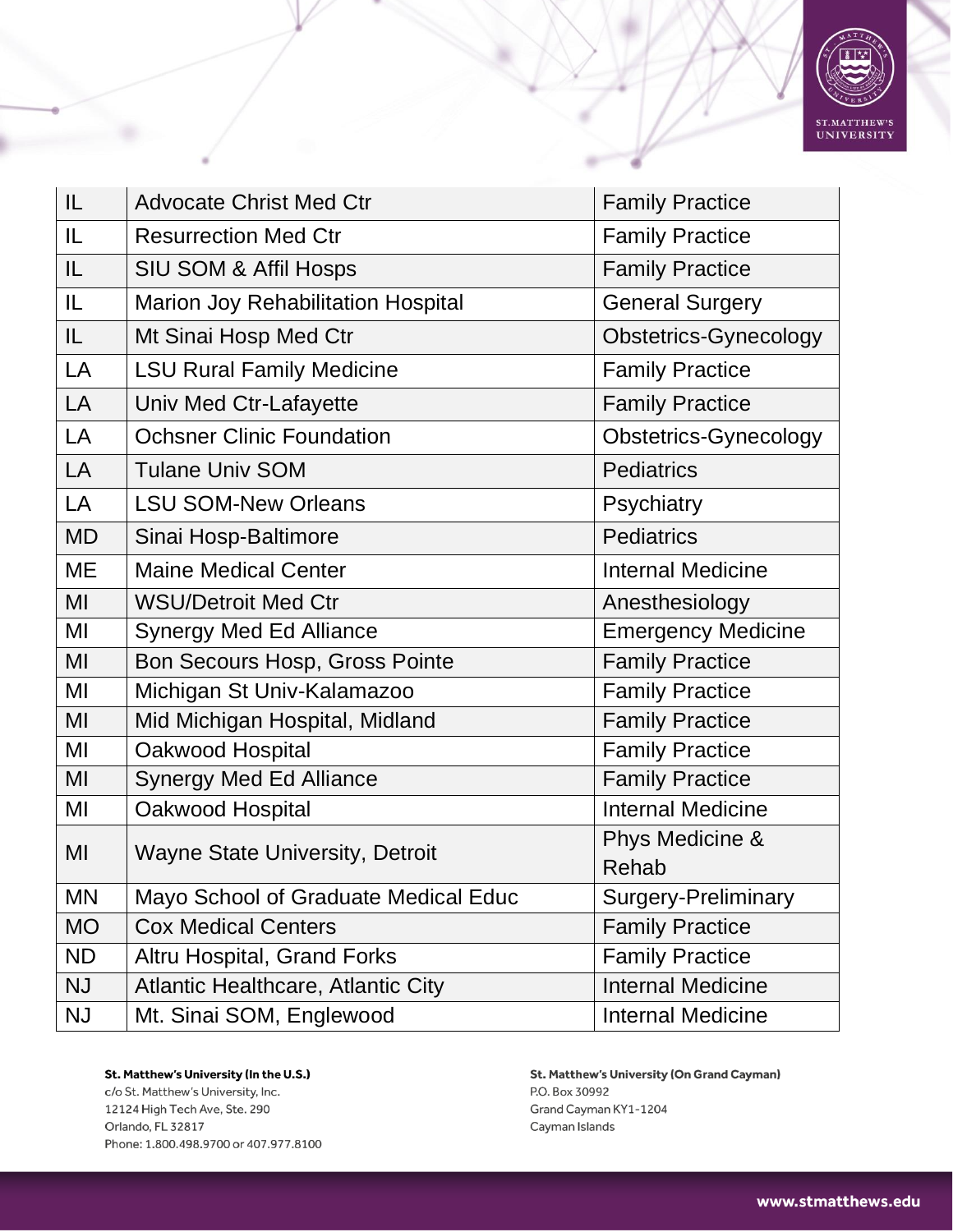

| <b>NJ</b> | <b>Overlook Hospital</b>                  | <b>Internal Medicine</b>     |
|-----------|-------------------------------------------|------------------------------|
| <b>NJ</b> | Seaton Hall, Elizabeth                    | Psychiatry                   |
| <b>NJ</b> | Seaton Hall, Elizabeth                    | <b>Surgery-Preliminary</b>   |
| <b>NV</b> | U Nevada Affil Hosp-Las Vegas             | <b>Pediatrics</b>            |
| <b>NY</b> | <b>St Clares Hospital</b>                 | <b>Family Practice</b>       |
| <b>NY</b> | Wilson Mem Reg/UHS                        | <b>Family Practice</b>       |
| <b>NY</b> | Brookdale Univ Hosp., Brooklyn            | <b>General Surgery</b>       |
| <b>NY</b> | Mt Sinai SOM/Cabrini                      | <b>General Surgery</b>       |
| <b>NY</b> | Brookdale Univ Hosp., Brooklyn            | <b>Internal Medicine</b>     |
| <b>NY</b> | NY Med Col Brklyn/Queens SVCMC            | <b>Internal Medicine</b>     |
| <b>NY</b> | NY Methodist Hospital, Brooklyn           | <b>Internal Medicine</b>     |
| <b>NY</b> | <b>Staten Island University Hospital</b>  | Internal Medicine            |
| <b>NY</b> | NY Med Col Brklyn/Queens SVCMC            | <b>Medicine-Preliminary</b>  |
| <b>NY</b> | <b>St Vincents Hospital-NY</b>            | Neurology                    |
| <b>NY</b> | University at Buffalo                     | <b>Obstetrics-Gynecology</b> |
| <b>NY</b> | Our Lady of Mercy, Bronx                  | Surgery-Preliminary          |
| OH        | <b>Barberton Cit/NEOUCOM</b>              | <b>Family Practice</b>       |
| OH        | <b>Clinton Memorial Hosp</b>              | <b>Family Practice</b>       |
| OH        | <b>Mercy Hospital</b>                     | <b>Family Practice</b>       |
| OH        | <b>Ohio State Univ Med Ctr</b>            | <b>Family Practice</b>       |
| OH        | <b>Toledo Hospital</b>                    | <b>Family Practice</b>       |
| OH        | <b>University of Toledo</b>               | Family Practice              |
| OH        | Case Western Reserve University-Cleveland | <b>Internal Medicine</b>     |
| OH        | <b>Christ Hospital</b>                    | <b>Internal Medicine</b>     |
| <b>OH</b> | <b>Good Samaritan Cinn</b>                | <b>Internal Medicine</b>     |
| <b>OH</b> | <b>Metro Health</b>                       | <b>Pediatrics</b>            |
| OH        | Case Western/MetroHealth Med Ctr          | Phys Medicine &              |
|           |                                           | Rehab                        |
| <b>OK</b> | <b>St. Anthony Medical Center</b>         | <b>Family Practice</b>       |

c/o St. Matthew's University, Inc. 12124 High Tech Ave, Ste. 290 Orlando, FL 32817 Phone: 1.800.498.9700 or 407.977.8100